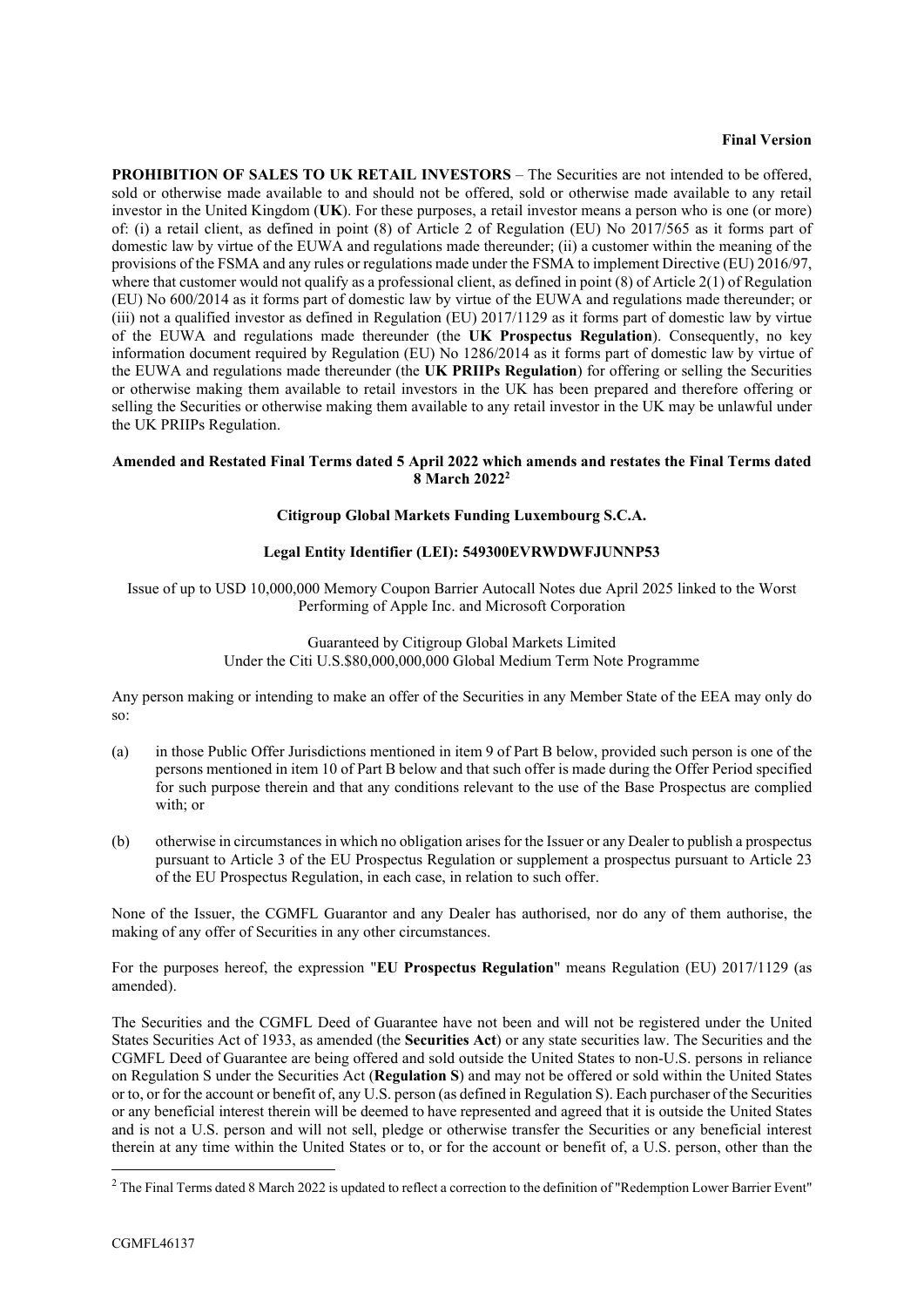Issuer or any affiliate thereof. The Securities and the CGMFL Deed of Guarantee do not constitute, and have not been marketed as, contracts of sale of a commodity for future delivery (or options thereon) subject to the United States Commodity Exchange Act, as amended, and trading in the Securities has not been approved by the United States Commodity Futures Trading Commission under the United States Commodity Exchange Act, as amended. For a description of certain restrictions on offers and sales of Securities, see "*General Information relating to the Programme and the Securities - Subscription and Sale and Transfer and Selling Restrictions*" in the Base Prospectus.

The Securities may not be offered or sold to, or acquired by, any person that is, or whose purchase and holding of the Securities is made on behalf of or with "plan assets" of, an employee benefit plan subject to Title I of the U.S. Employee Retirement Income Security Act of 1974, as amended (**ERISA**), a plan, individual retirement account or other arrangement subject to Section 4975 of the U.S. Internal Revenue Code of 1986, as amended (the **Code**) or an employee benefit plan or other plan or arrangement subject to any laws, rules or regulations substantially similar to Title I of ERISA or Section 4975 of the Code.

## **PART A– CONTRACTUAL TERMS**

The Securities are English Law Securities. A Summary of the Securities is annexed to these Final Terms.

Terms used herein shall be deemed to be defined as such for the purposes of the Conditions set forth under the section entitled "*General Conditions of the Securities*", the Valuation and Settlement Schedule and the Underlying Schedule applicable to the Underlying in the Base Prospectus and the Supplement, which together constitute a base prospectus for the purposes of the EU Prospectus Regulation.

This document constitutes the Final Terms of the Securities described herein for the purposes of Article 8(4) of the EU Prospectus Regulation. This Final Terms must be read in conjunction with the Base Prospectus as so supplemented. Full information on the Issuer, the CGMFL Guarantor and the offer of the Securities is only available on the basis of the combination of this Final Terms and the Base Prospectus as so supplemented up to, and including, the later of the close of the offer period and the date of listing of the Securities.

The Base Prospectus, the translation of the Summary into Hungarian and the Supplement are available for viewing at the offices of the Paying Agents and on the website of Euronext Dublin [\(https://live.euronext.com\)](https://live.euronext.com/). In addition, this Final Terms is available on the website of Euronext Dublin ([https://live.euronext.com](https://live.euronext.com/)) and the website of the Initial EEA Authorised Offeror(s) ([https://www.ersteinvestment.hu//hu/XS2439260840.html\)](https://protect-eu.mimecast.com/s/RaMVCxGnRInXzZMiv1yTk).

For the purposes hereof, **Base Prospectus** means the CGMFL Underlying Linked Notes Base Prospectus relating to the Programme dated 17 December 2021, as supplemented by a Supplement (No.1) dated 1 February 2022 (**Supplement No. 1**) and a Supplement (No.2) dated 16 March 2022 (**Supplement No. 2** and, together with Supplement No. 1, the **Supplements**).

| 1. | (i)                               | Issuer:                                                                           | Citigroup Global Markets Funding Luxembourg S.C.A. |
|----|-----------------------------------|-----------------------------------------------------------------------------------|----------------------------------------------------|
|    | (ii)                              | Guarantor:                                                                        | Citigroup Global Markets Limited                   |
| 2. | (i)                               | Type of Security:                                                                 | <b>Notes</b>                                       |
|    | (ii)                              | Series Number:                                                                    | <b>CGMFL46137</b>                                  |
|    | (iii)                             | Tranche Number:                                                                   | 1                                                  |
|    | (iv)                              | Date on which the Securities will be<br>consolidated and form a single<br>Series: | Not Applicable                                     |
| 3. | Specified Currency or currencies: |                                                                                   | United States dollar (USD)                         |
| 4. | Aggregate Principal Amount:       |                                                                                   |                                                    |
|    | (i)                               | Series:                                                                           | Up to USD 10,000,000                               |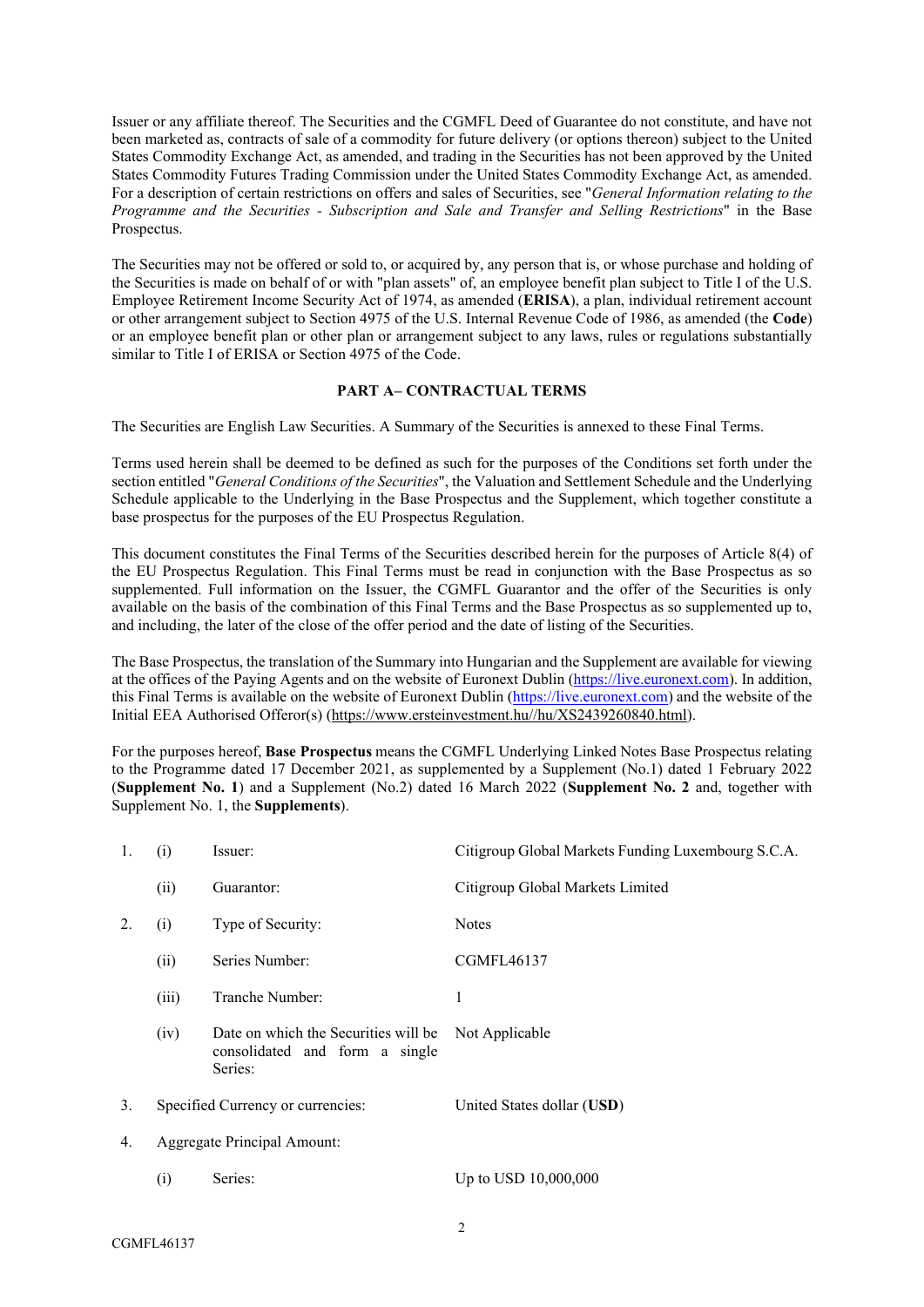|     | (ii)                                   | Tranche:                                          | Up to USD 10,000,000                                                                                                                                                                                                                                                                                                                                                                                  |  |
|-----|----------------------------------------|---------------------------------------------------|-------------------------------------------------------------------------------------------------------------------------------------------------------------------------------------------------------------------------------------------------------------------------------------------------------------------------------------------------------------------------------------------------------|--|
| 5.  | <b>Issue Price:</b>                    |                                                   | 100 per cent. of the Aggregate Principal Amount                                                                                                                                                                                                                                                                                                                                                       |  |
| 6.  | (i)                                    | <b>Specified Denominations:</b>                   | <b>USD 1,500</b>                                                                                                                                                                                                                                                                                                                                                                                      |  |
|     | (ii)                                   | <b>Calculation Amount:</b>                        | <b>USD 1,500</b>                                                                                                                                                                                                                                                                                                                                                                                      |  |
| 7.  | (i)                                    | Trade Date:                                       | 1 April 2022                                                                                                                                                                                                                                                                                                                                                                                          |  |
|     | (ii)                                   | <b>Issue Date</b>                                 | 15 April 2022                                                                                                                                                                                                                                                                                                                                                                                         |  |
|     | (iii)                                  | Interest Commencement Date                        | Not Applicable                                                                                                                                                                                                                                                                                                                                                                                        |  |
| 8.  | <b>Maturity Date:</b>                  |                                                   | 15 April 2025                                                                                                                                                                                                                                                                                                                                                                                         |  |
| 9.  | Type of Securities:                    |                                                   | Fixed Rate Securities and Lookback Securities. The<br>Securities do not bear or pay any interest if an Interest<br>Barrier Event does not occur                                                                                                                                                                                                                                                       |  |
|     |                                        |                                                   | Mandatory Early Redemption Provisions are applicable<br>as specified in item 14(iii) below                                                                                                                                                                                                                                                                                                            |  |
|     |                                        |                                                   | The Securities are Underlying Linked Securities and the<br>Redemption Amount of the Securities is determined in<br>accordance with item $14(iv)$ and, as the Underlying<br>Securities Redemption Provisions<br>Linked<br>are<br>applicable, item $14(v)$ below                                                                                                                                        |  |
|     |                                        |                                                   | The Securities are Cash Settled Securities and/or may<br>be Physical Delivery Securities                                                                                                                                                                                                                                                                                                              |  |
|     |                                        |                                                   | In order to receive the Entitlement on the Maturity<br>Date (subject as provided in the Conditions),<br>Securityholders should complete and deliver an<br>Asset Transfer Notice in accordance with the<br>Conditions in any event as it may not be known prior<br>to the Cut-off Date whether the Securities will be<br>cash settled and/or settled by physical delivery of the<br><b>Entitlement</b> |  |
| 10. | Put/Call Options:                      |                                                   | Not Applicable                                                                                                                                                                                                                                                                                                                                                                                        |  |
| 11. | (i)                                    | Status of the Securities:                         | Senior                                                                                                                                                                                                                                                                                                                                                                                                |  |
|     | (ii)                                   | Status of the CGMHI Deed of<br>Guarantee:         | Not Applicable                                                                                                                                                                                                                                                                                                                                                                                        |  |
|     | (iii)                                  | Status of the CGMFL Deed of<br>Guarantee:         | Senior                                                                                                                                                                                                                                                                                                                                                                                                |  |
|     | <b>PROVISIONS</b><br><b>REDEMPTION</b> | <b>RELATING</b><br><b>TO</b><br><b>UNDERLYING</b> | <b>LINKED</b><br><b>SECURITIES</b><br><b>AND</b><br><b>EARLY</b>                                                                                                                                                                                                                                                                                                                                      |  |

12. **Underlying Linked Securities Provisions:** Applicable – the provisions in the Valuation and Settlement Schedule apply (subject as provided in any relevant Underlying Schedule)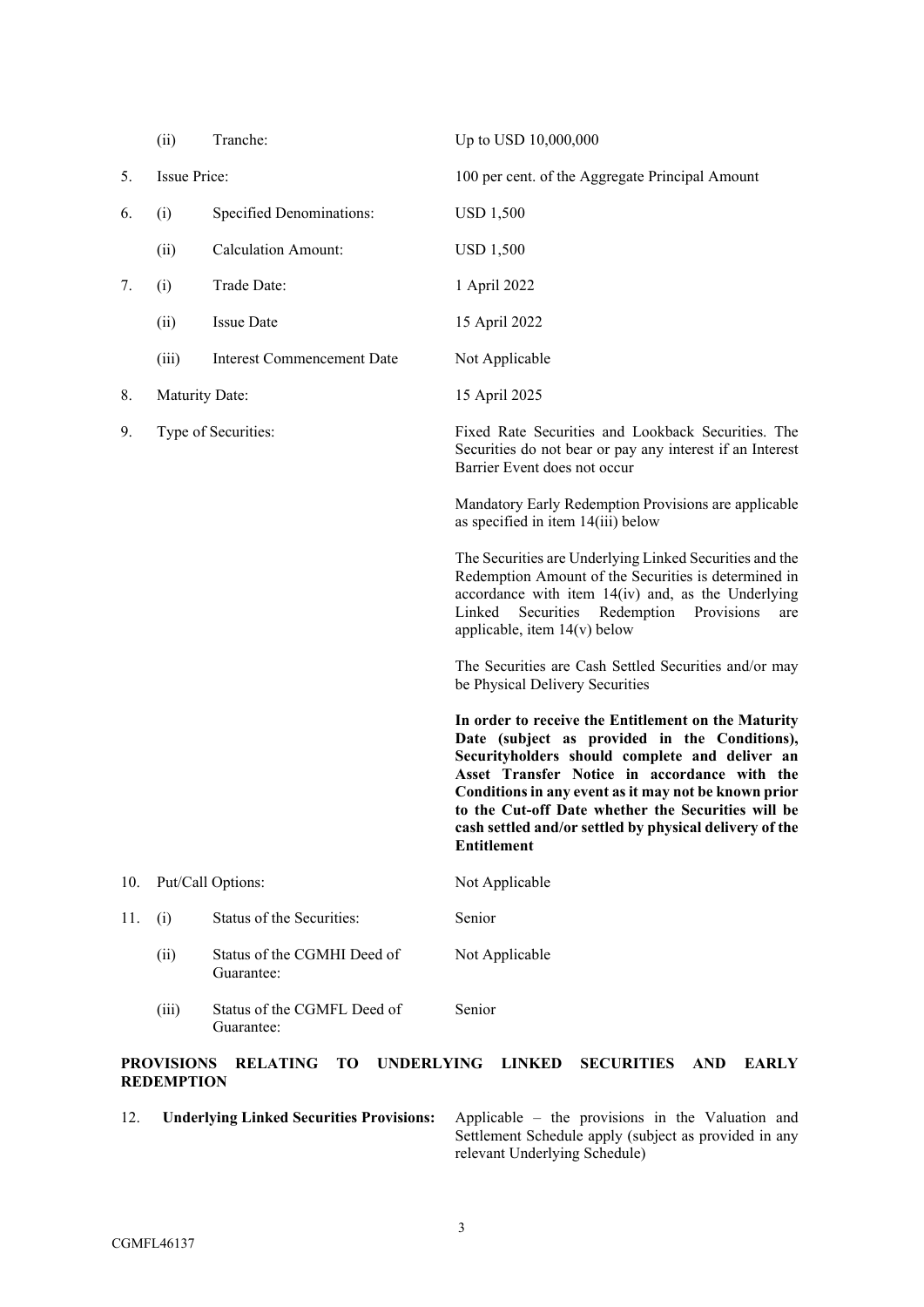(i) Underlying:

| (A) | Description of<br>Underlying $(s)$ : | Each Underlying specified under the heading<br>"Description of Underlying $(s)$ " in the Table below |
|-----|--------------------------------------|------------------------------------------------------------------------------------------------------|
| (B) | Classification:                      | In respect of an Underlying, the Classification specified<br>for such Underlying in the Table below  |
| (C) | Electronic Page:                     | In respect of an Underlying, the Electronic Page<br>specified for such Underlying in the Table below |

| <b>TABLE</b>                                                                                                |                       |                                                     |                          |                                   |  |
|-------------------------------------------------------------------------------------------------------------|-----------------------|-----------------------------------------------------|--------------------------|-----------------------------------|--|
| <b>Description of</b><br>Underlying $(s)$                                                                   | <b>Classification</b> | <b>Electronic Page</b>                              | <b>Share Company</b>     | <b>Exchange</b>                   |  |
| The common<br>shares of Apple<br>Inc. (ISIN:<br>US0378331005)<br>(the Apple<br>Shares)                      | Share                 | <b>Bloomberg Page:</b><br>AAPL UW <equity></equity> | Apple Inc.               | NASDAQ<br>Global Select<br>Market |  |
| The common<br>shares of<br>Microsoft<br>Corporation<br>(ISIN:<br>US5949181045)<br>(the Microsoft<br>Shares) | Share                 | <b>Bloomberg Page:</b><br>MSFT UW <equity></equity> | Microsoft<br>Corporation | NASDAQ<br>Global Select<br>Market |  |

# (ii) Particulars in respect of each Underlying:

Share(s):

|       | (A)                                                | Share Company:               | In respect of an Underlying, the Share Company<br>specified for such Underlying in the Table above |
|-------|----------------------------------------------------|------------------------------|----------------------------------------------------------------------------------------------------|
|       | (B)                                                | $Exchange(s)$ :              | In respect of an Underlying, the Exchange specified for<br>such Underlying in the Table above      |
|       | (C)                                                | Related Exchange(s):         | In respect of each Underlying, All Exchanges                                                       |
|       | (D)                                                | Stapled Share:               | Not Applicable                                                                                     |
| (iii) | Elections in respect of each type of<br>Underlying |                              | Applicable                                                                                         |
|       | Share(s):                                          |                              |                                                                                                    |
|       | (A)                                                | <b>Additional Disruption</b> | In respect of each Underlying:                                                                     |
|       |                                                    | Event(s)                     | Increased Cost of Stock Borrow                                                                     |
|       |                                                    |                              | Loss of Stock Borrow                                                                               |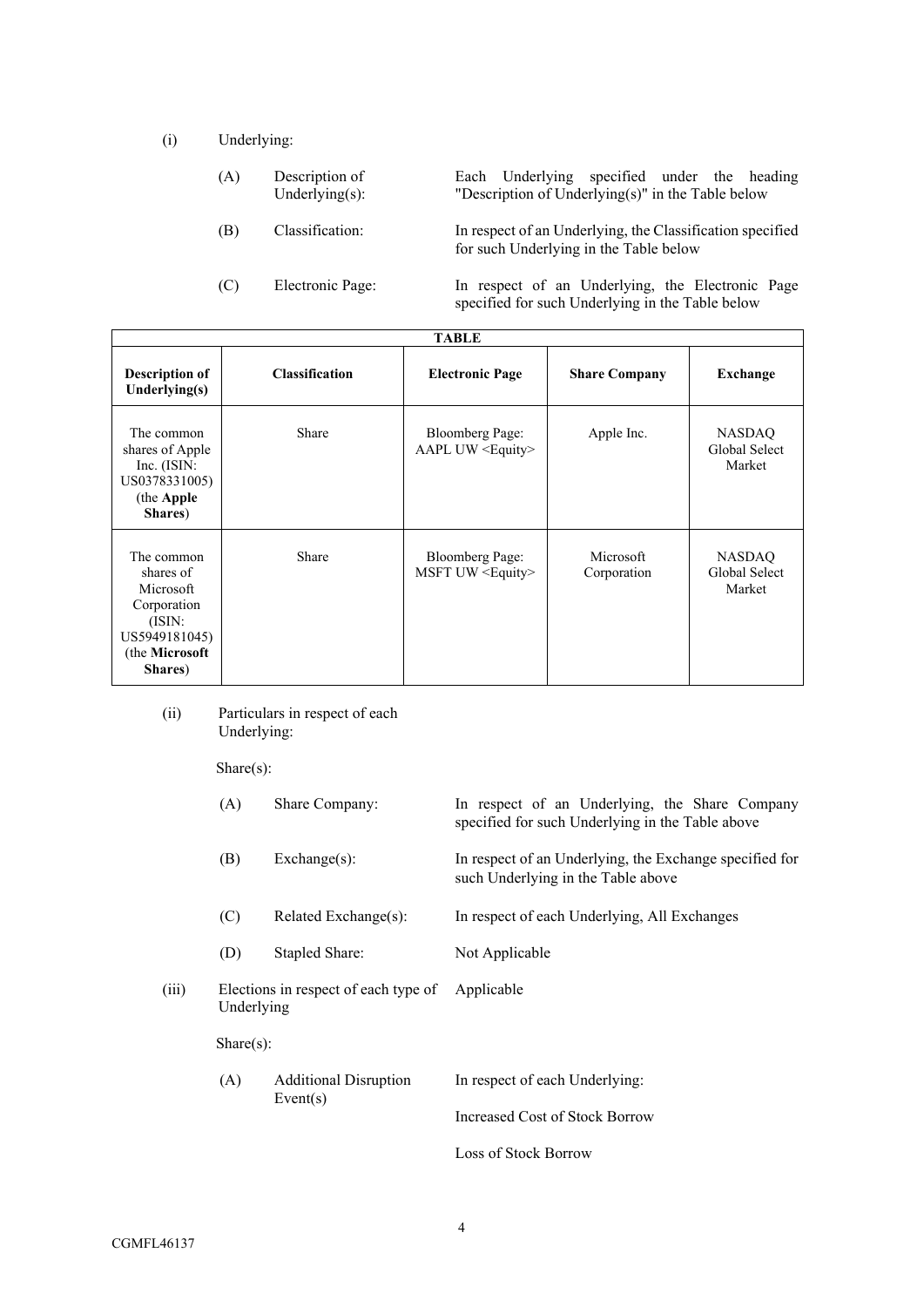|     |                                          | Early Redemption Option: Applicable                                    |  |
|-----|------------------------------------------|------------------------------------------------------------------------|--|
|     |                                          | Early Redemption Amount: Fair Market Value                             |  |
|     |                                          | Deduction of Hedge Costs: Applicable                                   |  |
|     |                                          | Deduction of Issuer Costs and Hedging and Funding<br>Costs: Applicable |  |
|     |                                          | Pro Rata Issuer Cost Reimbursement: Not Applicable                     |  |
|     |                                          | Additional Costs on account of Early Redemption: Not<br>Applicable     |  |
| (B) | Share Substitution                       | In respect of each Underlying:                                         |  |
|     |                                          | Applicable                                                             |  |
|     |                                          | Share Substitution Criteria: Reference Index                           |  |
| (C) | <b>Additional Adjustment</b><br>Event(s) | In respect of each Underlying:                                         |  |
|     |                                          | Share Condition 4 – Corporate Action: Applicable                       |  |
|     |                                          | Early Redemption Option: Applicable                                    |  |
|     |                                          | Early Redemption Amount: Fair Market Value                             |  |
|     |                                          | Deduction of Hedge Costs: Applicable                                   |  |
|     |                                          | Deduction of Issuer Costs and Hedging and Funding<br>Costs: Applicable |  |
|     |                                          | Pro Rata Issuer Cost Reimbursement: Not Applicable                     |  |
|     |                                          | Additional Costs on account of Early Redemption: Not<br>Applicable     |  |
|     |                                          | Share Condition 4 - Delisting: Applicable                              |  |
|     |                                          | Early Redemption Option: Applicable                                    |  |
|     |                                          | Early Redemption Amount: Fair Market Value                             |  |
|     |                                          | Deduction of Hedge Costs: Applicable                                   |  |
|     |                                          | Deduction of Issuer Costs and Hedging and Funding<br>Costs: Applicable |  |
|     |                                          | Pro Rata Issuer Cost Reimbursement: Not Applicable                     |  |
|     |                                          | Additional Costs on account of Early Redemption: Not<br>Applicable     |  |
|     |                                          | Share Condition 4 - Insolvency: Applicable                             |  |
|     |                                          | Early Redemption Option: Applicable                                    |  |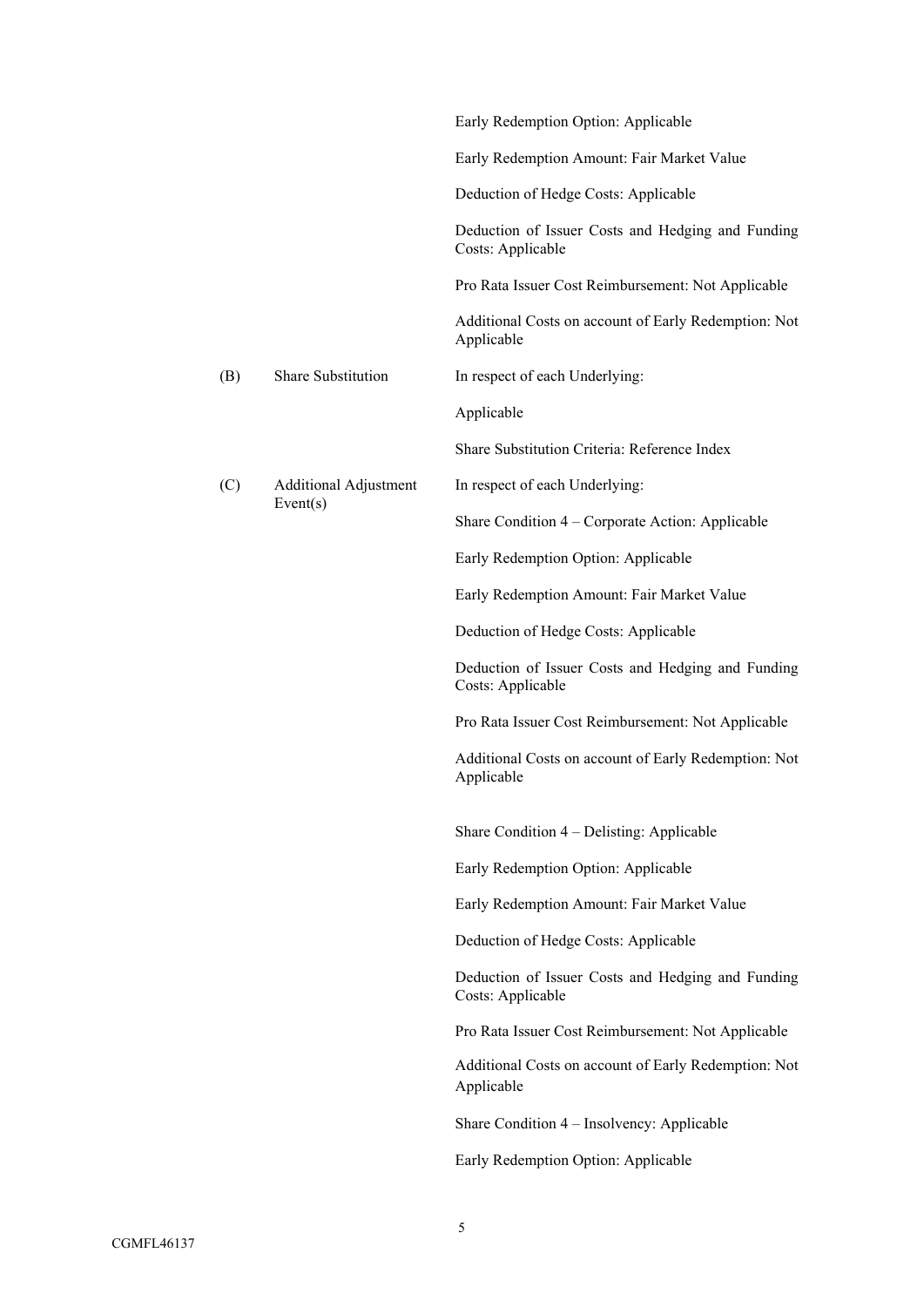Early Redemption Amount: Fair Market Value

Deduction of Hedge Costs: Applicable

Deduction of Issuer Costs and Hedging and Funding Costs: Applicable

Pro Rata Issuer Cost Reimbursement: Not Applicable

Additional Costs on account of Early Redemption: Not Applicable

Share Condition 4 – Merger Event: Applicable

Early Redemption Option: Applicable

Early Redemption Amount: Fair Market Value

Deduction of Hedge Costs: Applicable

Deduction of Issuer Costs and Hedging and Funding Costs: Applicable

Pro Rata Issuer Cost Reimbursement: Not Applicable

Additional Costs on account of Early Redemption: Not Applicable

Share Condition 4 – Nationalisation: Applicable

Early Redemption Option: Applicable

Early Redemption Amount: Fair Market Value

Deduction of Hedge Costs: Applicable

Deduction of Issuer Costs and Hedging and Funding Costs: Applicable

Pro Rata Issuer Cost Reimbursement: Not Applicable

Additional Costs on account of Early Redemption: Not Applicable

Share Condition 4 – Tender Offer: Applicable

Early Redemption Option: Applicable

Early Redemption Amount: Fair Market Value

Deduction of Hedge Costs: Applicable

Deduction of Issuer Costs and Hedging and Funding Costs: Applicable

Pro Rata Issuer Cost Reimbursement: Not Applicable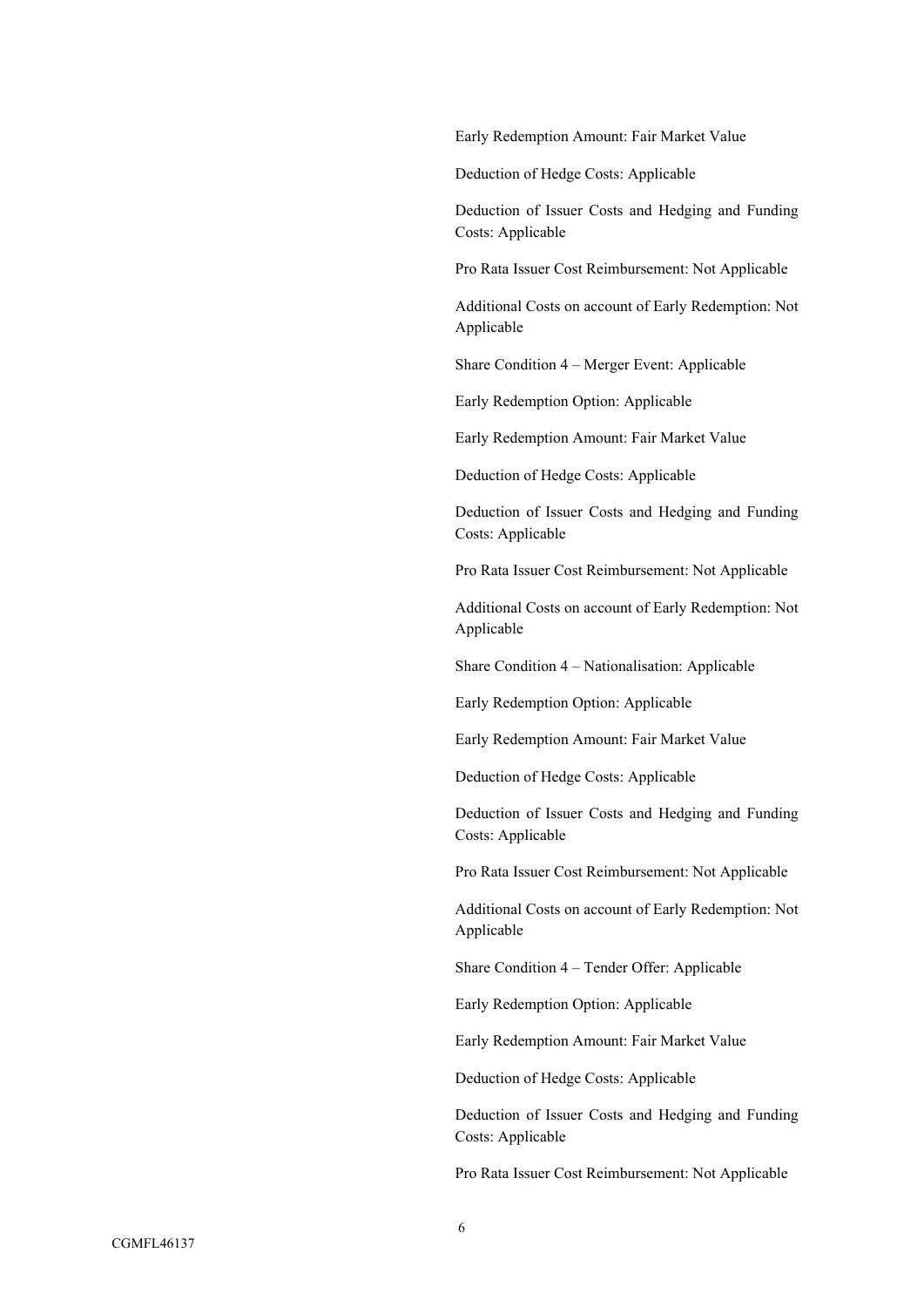Additional Costs on account of Early Redemption: Not Applicable

Share Condition 4 – De-stapling Event: Not Applicable

Share Condition 4 – Component Share Additional Adjustment Event: Not Applicable

|        | (D)                                                   | Dividend<br>Performance:         | Adjusted | Not Applicable                                                         |
|--------|-------------------------------------------------------|----------------------------------|----------|------------------------------------------------------------------------|
| (iv)   | Trade Date:                                           |                                  |          | 1 April 2022                                                           |
| (v)    | Realisation Disruption:                               |                                  |          | Not Applicable                                                         |
| (vi)   | <b>Hedging Disruption Early</b><br>Termination Event: |                                  |          | Not Applicable                                                         |
| (vii)  |                                                       | Hedging Disruption:              |          | Applicable                                                             |
|        |                                                       |                                  |          | Early Redemption Option: Applicable                                    |
|        |                                                       |                                  |          | Early Redemption Amount: Fair Market Value                             |
|        |                                                       |                                  |          | Deduction of Hedge Costs: Applicable                                   |
|        |                                                       |                                  |          | Deduction of Issuer Costs and Hedging and Funding<br>Costs: Applicable |
|        |                                                       |                                  |          | Additional Costs on account of Early Redemption: Not<br>Applicable     |
| (viii) |                                                       | Section 871(m) Event:            |          | Applicable                                                             |
|        |                                                       |                                  |          | Early Redemption Option: Applicable                                    |
|        |                                                       |                                  |          | Early Redemption Amount: Fair Market Value                             |
|        |                                                       |                                  |          | Deduction of Hedge Costs: Applicable                                   |
|        |                                                       |                                  |          | Deduction of Issuer Costs and Hedging and Funding<br>Costs: Applicable |
|        |                                                       |                                  |          | Pro Rata Issuer Cost Reimbursement: Not Applicable                     |
|        |                                                       |                                  |          | Additional Costs on account of Early Redemption: Not<br>Applicable     |
| (ix)   |                                                       | Redemption for Taxation Reasons: |          | Applicable                                                             |
|        |                                                       |                                  |          | Early Redemption Option: Applicable                                    |
|        |                                                       |                                  |          | Early Redemption Amount: Fair Market Value                             |
|        |                                                       |                                  |          | Deduction of Hedge Costs: Applicable                                   |
|        |                                                       |                                  |          | Deduction of Issuer Costs and Hedging and Funding<br>Costs: Applicable |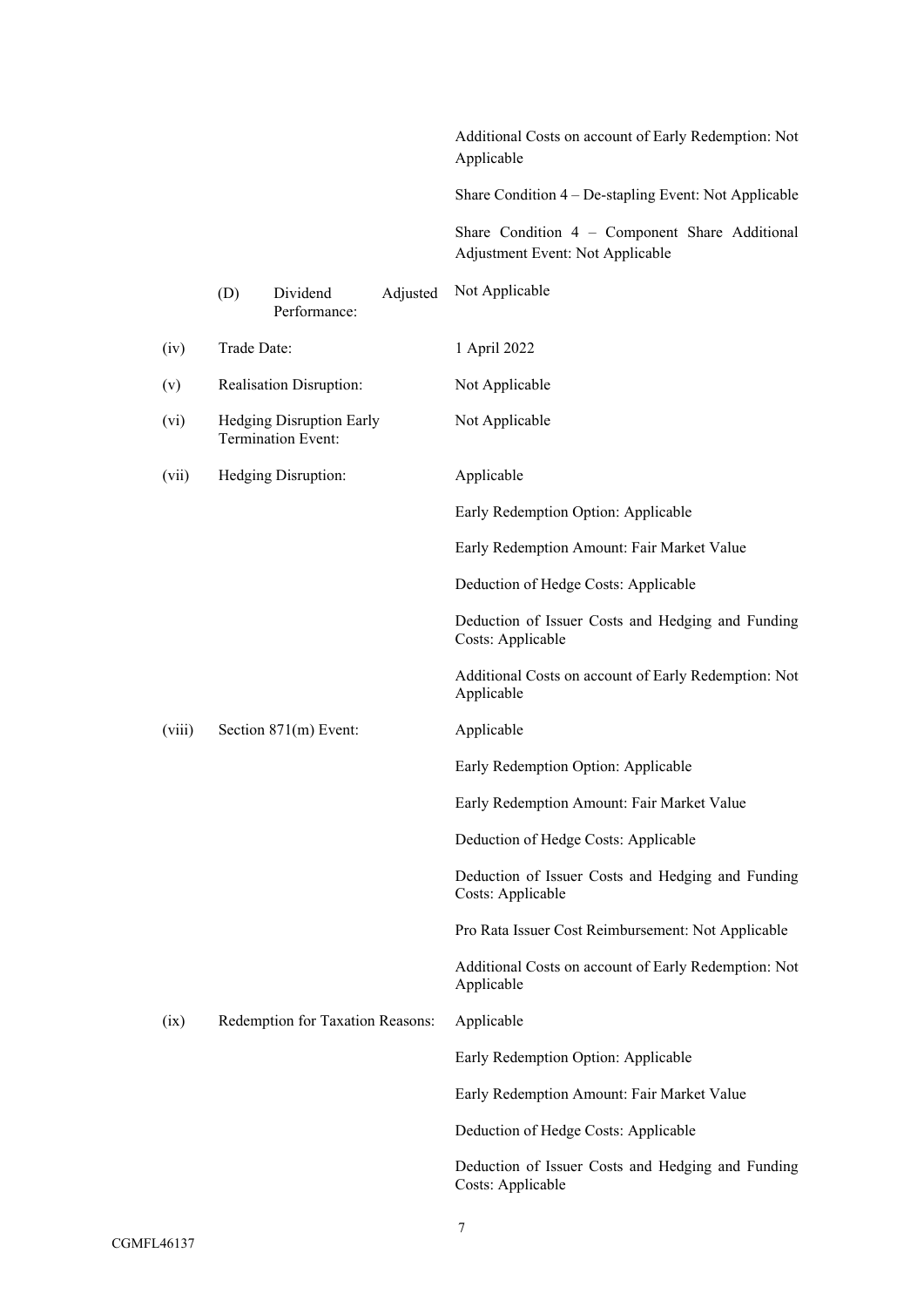|        |                                         | Pro Rata Issuer Cost Reimbursement: Not Applicable                     |
|--------|-----------------------------------------|------------------------------------------------------------------------|
|        |                                         | Additional Costs on account of Early Redemption: Not<br>Applicable     |
| (x)    | Change in Law:                          | Applicable                                                             |
|        |                                         | Illegality: Applicable                                                 |
|        |                                         | Material Increased Cost: Applicable                                    |
|        |                                         | Early Redemption Option: Applicable                                    |
|        |                                         | Early Redemption Amount: Fair Market Value                             |
|        |                                         | Deduction of Hedge Costs: Applicable                                   |
|        |                                         | Deduction of Issuer Costs and Hedging and Funding<br>Costs: Applicable |
|        |                                         | Additional Costs on account of Early Redemption: Not<br>Applicable     |
| (xi)   | Increased Cost of Hedging:              | Applicable                                                             |
|        |                                         | Early Redemption Option: Applicable                                    |
|        |                                         | Early Redemption Amount: Fair Market Value                             |
|        |                                         | Deduction of Hedge Costs: Applicable                                   |
|        |                                         | Deduction of Issuer Costs and Hedging and Funding<br>Costs: Applicable |
|        |                                         | Additional Costs on account of Early Redemption: Not<br>Applicable     |
| (xii)  | Illegality:                             | Applicable                                                             |
|        |                                         | Early Redemption Amount: Fair Market Value                             |
|        |                                         | Deduction of Hedge Costs: Applicable                                   |
|        |                                         | Deduction of Issuer Costs and Hedging and Funding<br>Costs: Applicable |
|        |                                         | Pro Rata Issuer Cost Reimbursement: Not Applicable                     |
|        |                                         | Additional Costs on account of Early Redemption: Not<br>Applicable     |
| (xiii) | Continuance of Securities<br>Provision: | Not Applicable                                                         |
| (xiv)  | Event of Default                        | Early Redemption Amount: Fair Market Value                             |
|        |                                         | Deduction of Issuer Costs and Hedging and Funding<br>Costs: Applicable |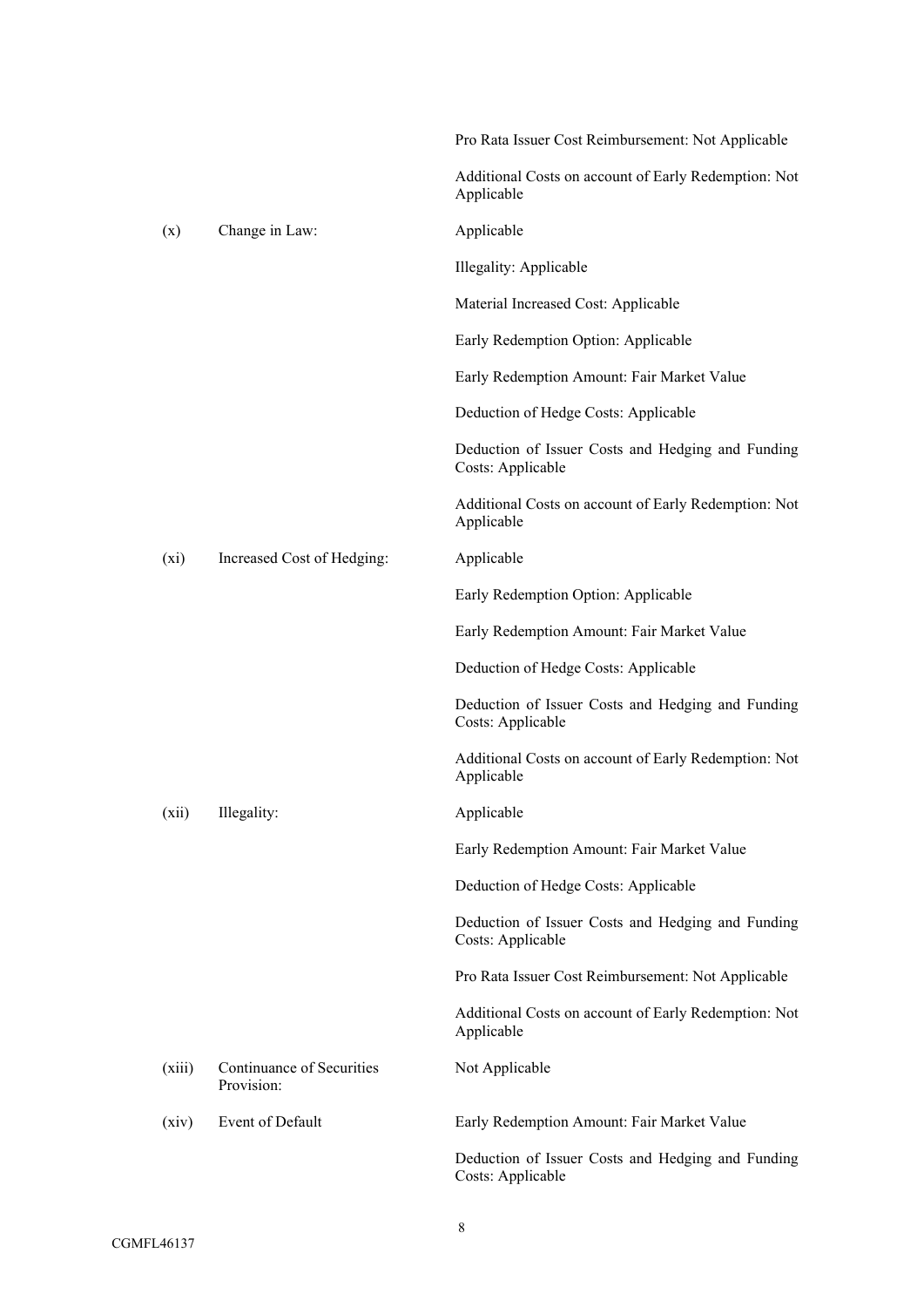Additional Costs on account of Early Redemption: Not Applicable

# (xv) Minimum Return Amount: Not Applicable

## **PROVISIONS RELATING TO ANY INTEREST AMOUNT, THE REDEMPTION AMOUNT AND ANY ENTITLEMENT DELIVERABLE**

| 13. | <b>Interest Provisions:</b> |                                                                                                                                                        |                                                                                                                                                                                                                                                                                                | Applicable                                                                                                                                         |  |
|-----|-----------------------------|--------------------------------------------------------------------------------------------------------------------------------------------------------|------------------------------------------------------------------------------------------------------------------------------------------------------------------------------------------------------------------------------------------------------------------------------------------------|----------------------------------------------------------------------------------------------------------------------------------------------------|--|
|     | (i)                         | Valuation<br>Amount/Rate,<br>Payment                                                                                                                   | Interest Strike Level, Specified<br>Interest<br>$Date(s)$ ,<br>IPR,<br>Interest<br>Specified<br>$Date(s)$ ,<br>Interest Valuation Date(s), Lower<br>Interest Barrier Level, Upper<br>Interest Barrier Level, Interest<br>Barrier Level, Specified Interest<br><b>Barrier Observation Date:</b> | See Table below                                                                                                                                    |  |
|     | (ii)                        | Provisions                                                                                                                                             | Non-Contingent Interest                                                                                                                                                                                                                                                                        | Not Applicable                                                                                                                                     |  |
|     | (iii)                       | <b>Interest Strike Dates</b>                                                                                                                           |                                                                                                                                                                                                                                                                                                | Applicable for the purpose of determining whether an<br>Interest Barrier Event has occurred                                                        |  |
|     |                             | Specified Interest Strike Date                                                                                                                         |                                                                                                                                                                                                                                                                                                | 1 April 2022                                                                                                                                       |  |
|     | (iv)                        | Underlying $(s)$ relevant to interest,<br><b>Interim Performance Provisions</b><br>and provisions relating to levels<br>of the Interest Underlying(s): |                                                                                                                                                                                                                                                                                                | Applicable                                                                                                                                         |  |
|     |                             |                                                                                                                                                        | Underlying(s) relevant to interest                                                                                                                                                                                                                                                             |                                                                                                                                                    |  |
|     |                             | (A)                                                                                                                                                    | Interest Underlying:                                                                                                                                                                                                                                                                           | Each Underlying specified in the Table in item 12 above                                                                                            |  |
|     |                             | (B)                                                                                                                                                    | Interest<br>Barrier<br>Underlying $(s)$ :                                                                                                                                                                                                                                                      | The Interim Performance Underlying                                                                                                                 |  |
|     |                             |                                                                                                                                                        | Interim Performance Provisions:                                                                                                                                                                                                                                                                | Applicable                                                                                                                                         |  |
|     |                             | (A)                                                                                                                                                    | Single<br>Underlying<br>Observation:                                                                                                                                                                                                                                                           | Not Applicable                                                                                                                                     |  |
|     |                             | (B)                                                                                                                                                    | Weighted<br>Basket<br>Observation:                                                                                                                                                                                                                                                             | Not Applicable                                                                                                                                     |  |
|     |                             | (C)                                                                                                                                                    | <b>Best</b><br>of<br>Observation:                                                                                                                                                                                                                                                              | Basket Not Applicable                                                                                                                              |  |
|     |                             | (D)                                                                                                                                                    | Worst<br>of<br><b>Basket</b><br>Observation:                                                                                                                                                                                                                                                   | Applicable for the purpose of determining whether an<br>Interest Barrier Event has occurred where N <sup>th</sup> means: 1st<br>(i.e., the lowest) |  |
|     |                             |                                                                                                                                                        | I.<br>Maximum Interim<br>Performance<br>Percentage:                                                                                                                                                                                                                                            | Not Applicable                                                                                                                                     |  |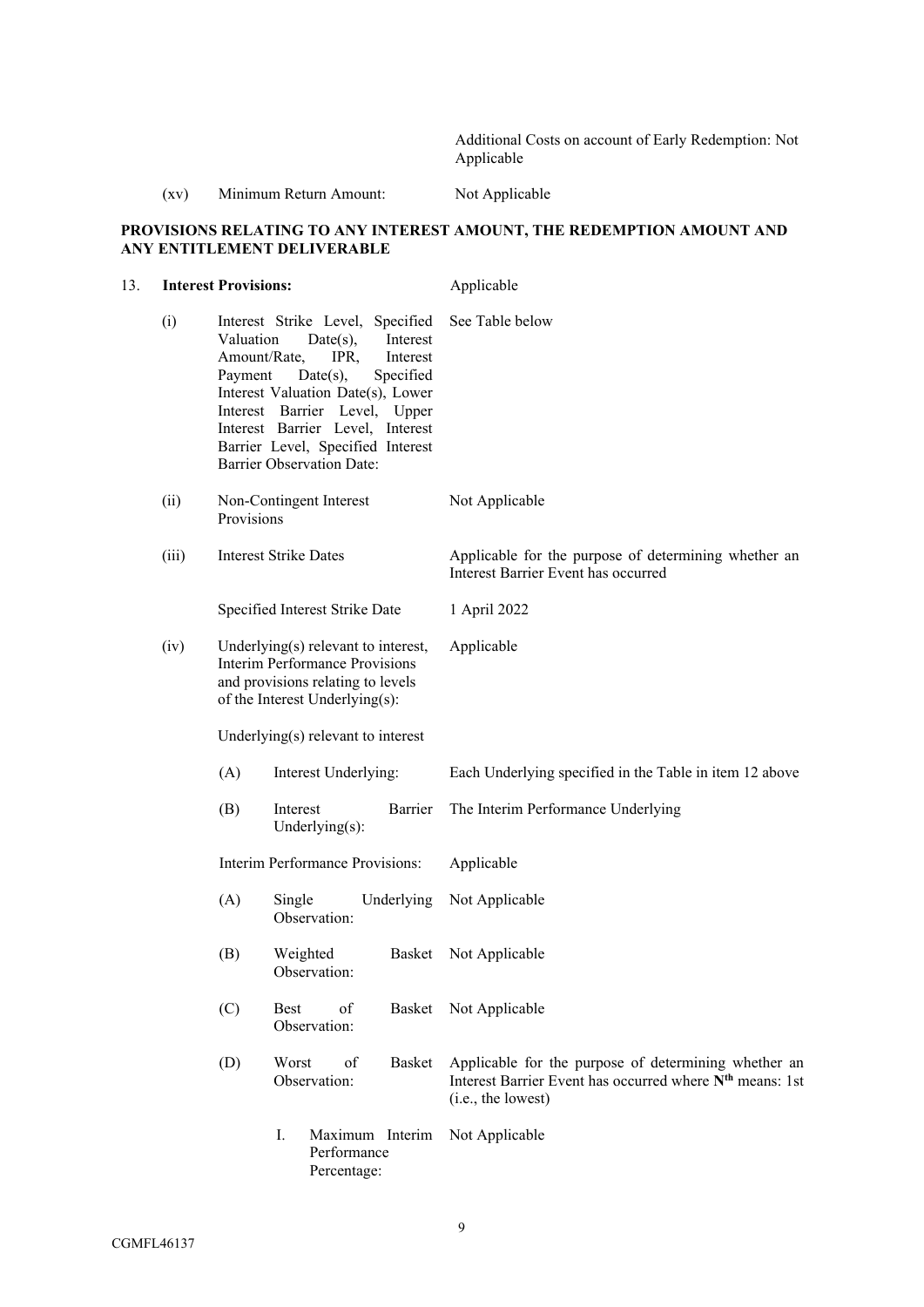|     | H.                                      | Performance<br>Percentage:                                      | Minimum Interim Not Applicable       |
|-----|-----------------------------------------|-----------------------------------------------------------------|--------------------------------------|
|     | Event):                                 | Performance<br>Percentage (Barrier                              | III. Maximum Interim Not Applicable  |
|     | Event):                                 | Performance<br>Percentage (Barrier                              | IV. Minimum Interim Not Applicable   |
|     | V.                                      | Performance<br>Percentage (Barrier<br>Event Satisfied):         | Maximum Interim Not Applicable       |
|     |                                         | Performance<br>Percentage (Barrier<br>Event Satisfied):         | VI. Minimum Interim Not Applicable   |
|     | Event                                   | Performance<br>Percentage (Barrier<br><b>Not</b><br>Satisfied): | VII. Maximum Interim Not Applicable  |
|     | Event                                   | Performance<br>Percentage (Barrier<br><b>Not</b><br>Satisfied): | VIII. Minimum Interim Not Applicable |
|     | IX. Interim                             | Performance<br>Adjustment<br>Percentage:                        | Not Applicable                       |
|     | Х.                                      | Himalaya<br>Performance<br>European<br>Observation:             | Interim Not Applicable               |
| (E) | Outperformance<br>Observation:          |                                                                 | Not Applicable                       |
| (F) | Arithmetic<br>Underlying Return:        | Mean                                                            | Not Applicable                       |
| (G) | Cliquet:                                |                                                                 | Not Applicable                       |
| (H) | Himalaya<br>Performance<br>Observation: | Interim<br>Asian                                                | Not Applicable                       |

 $(E)$ 

 $(F)$ 

 $(H)$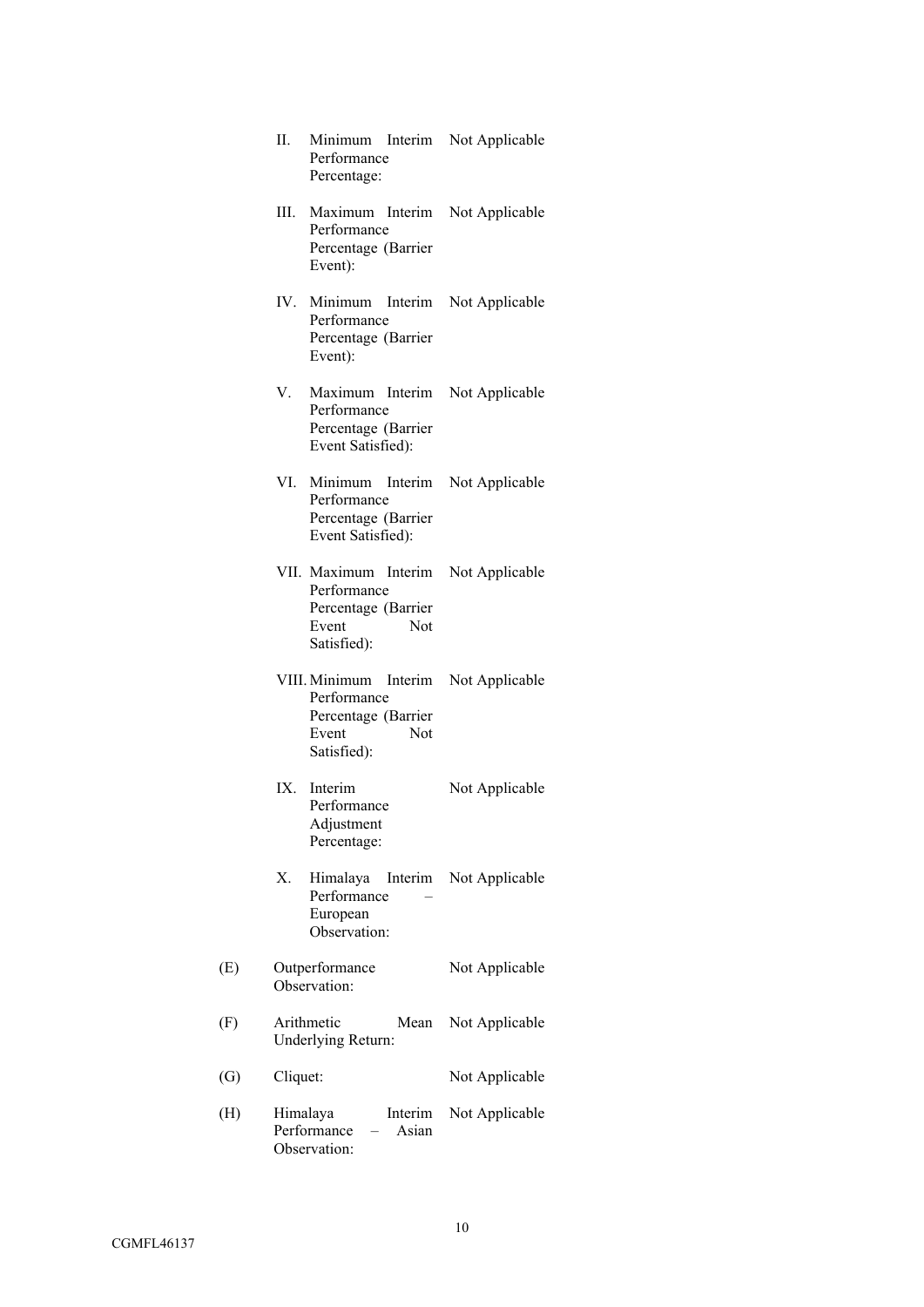|       | Provisions relating to levels of the<br>Interest Underlying(s): |                                                                      |                                                                                                                                   |
|-------|-----------------------------------------------------------------|----------------------------------------------------------------------|-----------------------------------------------------------------------------------------------------------------------------------|
|       | (A)                                                             | Interest Initial Level:                                              | For the purpose of determining whether an Interest<br>Barrier Event has occurred: Closing Level on Interest<br><b>Strike Date</b> |
|       | (B)                                                             | Interest Reference Level:                                            | For the purpose of determining whether an Interest<br>Barrier Event has occurred: Closing Level on Interest<br>Valuation Date     |
| (v)   | Barrier Event:                                                  | Provisions relating to an Interest Applicable                        |                                                                                                                                   |
|       | (A)                                                             | Interest Barrier Event:                                              | Interest Barrier Event European Observation                                                                                       |
|       | (B)                                                             | Interest Barrier Event<br>Lock-In:                                   | Not Applicable                                                                                                                    |
| (vi)  |                                                                 | Provisions relating to the rate or<br>amount of interest due:        |                                                                                                                                   |
|       | (A)                                                             | Fixed<br>Rate<br>Provisions:                                         | Security Applicable                                                                                                               |
|       |                                                                 | Ι.<br>Accrual:                                                       | Not Applicable                                                                                                                    |
|       |                                                                 | П.<br>Lookback<br>Securities:                                        | Applicable                                                                                                                        |
|       |                                                                 | III. Multi-Chance<br>Securities:                                     | Not Applicable                                                                                                                    |
|       | (B)                                                             | Floating Rate Security Not Applicable<br>Provisions:                 |                                                                                                                                   |
|       | (C)                                                             | CMS Rate Security:                                                   | Not Applicable                                                                                                                    |
|       | (D)                                                             | Spread Securities:                                                   | Not Applicable                                                                                                                    |
|       | (E)                                                             | Accrual<br>Range<br>(Expanded) Securities:                           | Not Applicable                                                                                                                    |
|       | (F)                                                             | Inflation Rate Security Not Applicable<br>Provisions:                |                                                                                                                                   |
|       | (G)                                                             | Interim<br>Performance<br><b>Interest Provisions:</b>                | Not Applicable                                                                                                                    |
|       | (H)                                                             | Buy the Dip Securities Not Applicable<br><b>Interest Provisions:</b> |                                                                                                                                   |
| (vii) | Provisions:                                                     | Interest Underlying Valuation Applicable                             |                                                                                                                                   |
|       | (A)                                                             | Disruption<br>Valuation<br>Trading<br>(Scheduled<br>Days):           | Move In Block                                                                                                                     |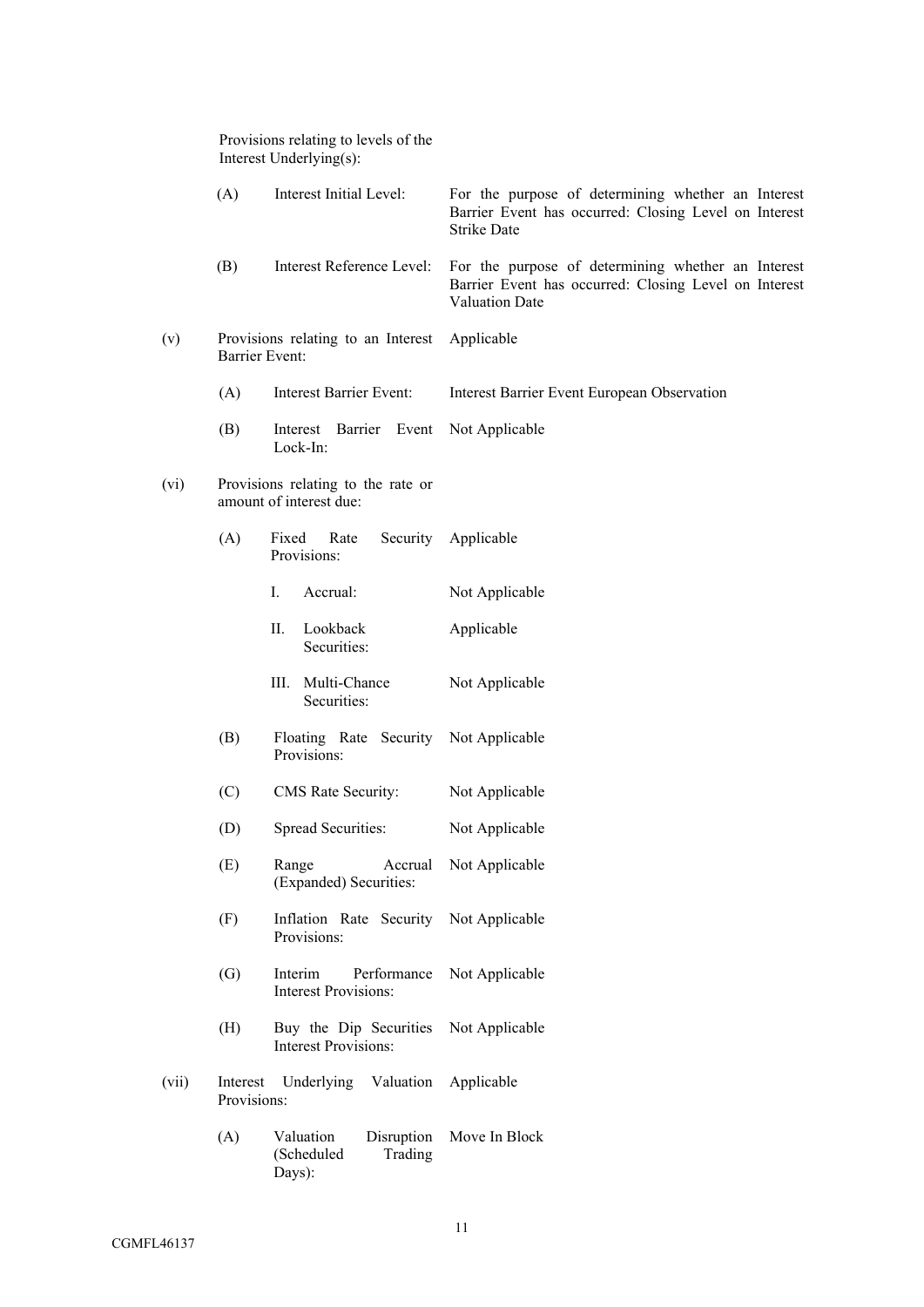| (B) | Valuation         | Disruption Value What You Can |
|-----|-------------------|-------------------------------|
|     | (Disrupted Days): |                               |

# (C) Valuation Roll: Eight

# **TABLE**

| <b>Interest</b><br><b>Strike</b><br>Level | <b>Specified</b><br><b>Interest</b><br><b>Valuation</b><br>Date(s) | <b>Interest Barrier Level (%)</b>                                                                               | Specified<br><b>Interest</b><br><b>Barrier</b><br><b>Observation</b><br>Date | <b>Interest</b><br><b>Amount if</b><br>an Interest<br><b>Barrier</b><br><b>Event occurs</b><br>in respect of<br>the relevant<br><b>Interest</b><br>Payment<br>Date and the<br>relevant<br><b>Interest</b><br><b>Barrier</b><br><b>Observation</b><br>Date | <b>Interest</b><br>Payment<br>Date |
|-------------------------------------------|--------------------------------------------------------------------|-----------------------------------------------------------------------------------------------------------------|------------------------------------------------------------------------------|-----------------------------------------------------------------------------------------------------------------------------------------------------------------------------------------------------------------------------------------------------------|------------------------------------|
| Zero                                      | 3 October<br>2022                                                  | greater than or equal to 65.00% of<br>the Interest Initial Level of the<br>relevant Interest Barrier Underlying | 3 October<br>2022                                                            | <b>USD 57.00</b>                                                                                                                                                                                                                                          | 18 October<br>2022                 |
| Zero                                      | 3 April<br>2023                                                    | greater than or equal to 65.00% of<br>the Interest Initial Level of the<br>relevant Interest Barrier Underlying | 3 April 2023                                                                 | <b>USD 57.00</b>                                                                                                                                                                                                                                          | 17 April<br>2023                   |
| Zero                                      | 2 October<br>2023                                                  | greater than or equal to 65.00% of<br>the Interest Initial Level of the<br>relevant Interest Barrier Underlying | 2 October<br>2023                                                            | <b>USD 57.00</b>                                                                                                                                                                                                                                          | 17 October<br>2023                 |
| Zero                                      | 1 April<br>2024                                                    | greater than or equal to 65.00% of<br>the Interest Initial Level of the<br>relevant Interest Barrier Underlying | 1 April 2024                                                                 | <b>USD 57.00</b>                                                                                                                                                                                                                                          | 15 April<br>2024                   |
| Zero                                      | 1 October<br>2024                                                  | greater than or equal to 65.00% of<br>the Interest Initial Level of the<br>relevant Interest Barrier Underlying | 1 October<br>2024                                                            | <b>USD 57.00</b>                                                                                                                                                                                                                                          | 16 October<br>2024                 |
| Zero                                      | 1 April<br>2025                                                    | greater than or equal to 65.00% of<br>the Interest Initial Level of the<br>relevant Interest Barrier Underlying | 1 April 2025                                                                 | <b>USD 57.00</b>                                                                                                                                                                                                                                          | Maturity<br>Date                   |

# 14. **Redemption Provisions:**

| (i)  | Issuer Call  | Not Applicable |  |
|------|--------------|----------------|--|
| (ii) | Investor Put | Not Applicable |  |

(iii) Mandatory Early Redemption Provisions Applicable

# General:

| (A) | Mandatory               | Early See Table below |
|-----|-------------------------|-----------------------|
|     | Redemption Strike (A)   |                       |
|     | Mandatory Early         |                       |
|     | Redemption Strike       |                       |
|     | Level, Specified MER    |                       |
|     | Valuation<br>Date.      |                       |
|     | Specified MER Upper     |                       |
|     | Barrier Event Valuation |                       |
|     | Date, Lower MER         |                       |
|     | Barrier Level, Upper    |                       |
|     |                         |                       |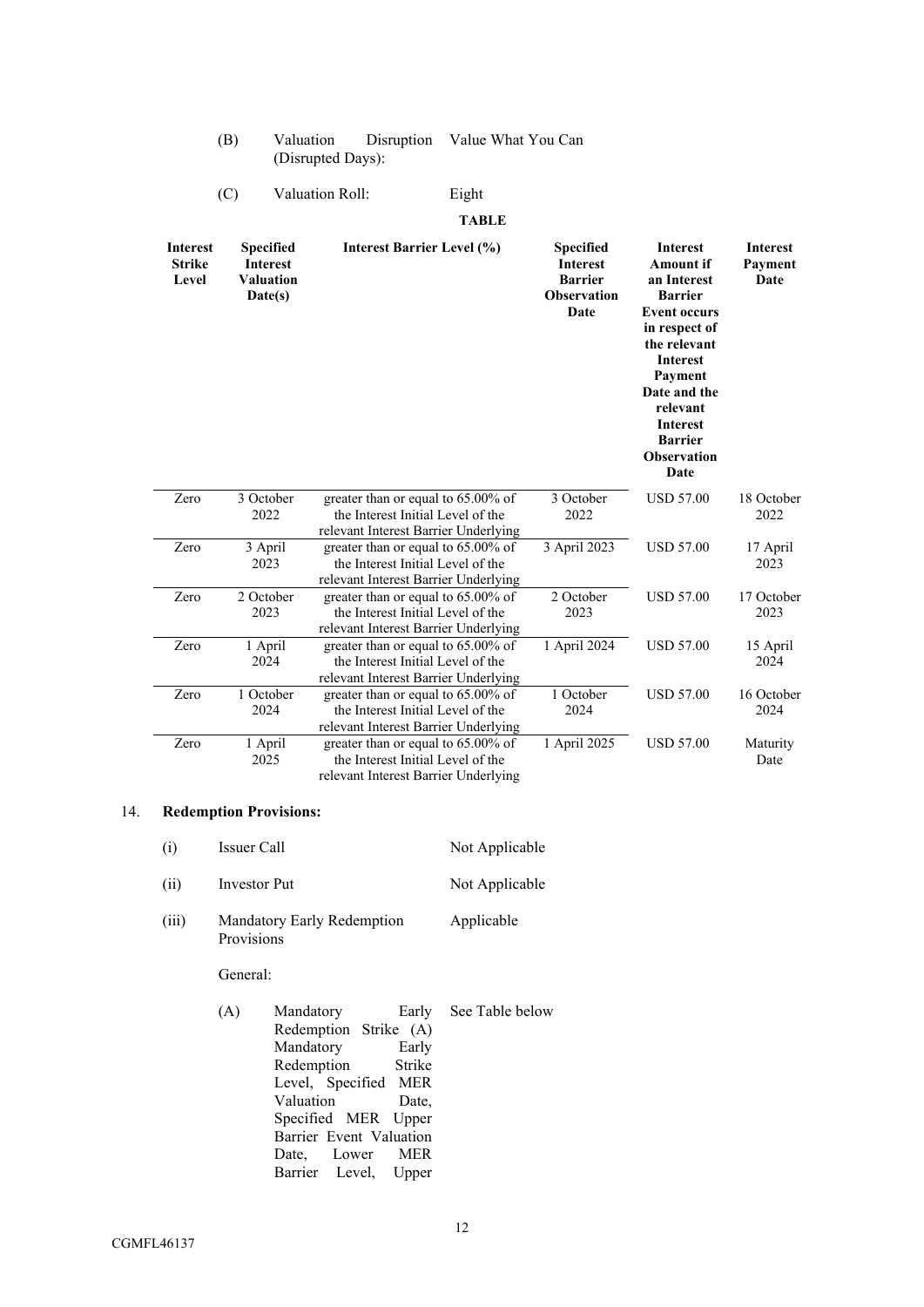|                        | MER<br>Barrier<br>Level,<br>Barrier Level,<br><b>MER</b><br>Specified MER Barrier<br>Observation Date, MER<br>Amount,<br>Upper<br>Early<br>Mandatory<br>Redemption Amount and<br>Lower Mandatory Early<br>Redemption<br>Amount,<br>MERPR, MERPR Call,<br>MERPR Put, MER Date,<br>MER<br>Coupon,<br><b>MER</b><br>Coupon Payment Date<br>(as relevant): |                                                                                                                                              |
|------------------------|--------------------------------------------------------------------------------------------------------------------------------------------------------------------------------------------------------------------------------------------------------------------------------------------------------------------------------------------------------|----------------------------------------------------------------------------------------------------------------------------------------------|
| (B)                    | Specified<br>Mandatory<br>Early Redemption Strike<br>Date:                                                                                                                                                                                                                                                                                             | For the purpose of determining whether a MER Barrier<br>Event has occurred: 1 April 2022                                                     |
| Underlying $(s)$<br>of | relevant<br>to<br>Mandatory Early Redemption,<br>Mandatory Early Redemption<br>Performance Provisions and levels<br>Mandatory<br>the<br>Early<br>Redemption Underlying(s)                                                                                                                                                                              |                                                                                                                                              |
| (A)                    | Mandatory<br>Early<br>Redemption Underlying:                                                                                                                                                                                                                                                                                                           | Each Underlying specified in the Table in item 12 above                                                                                      |
| (B)                    | Mandatory<br>Early<br>Redemption<br>Barrier<br>Underlying $(s)$ :                                                                                                                                                                                                                                                                                      | The Mandatory Early Redemption Performance<br>Underlying                                                                                     |
|                        | Mandatory Early Redemption<br>Performance Provisions:                                                                                                                                                                                                                                                                                                  | Applicable                                                                                                                                   |
| (A)                    | Single<br>Underlying<br>Observation:                                                                                                                                                                                                                                                                                                                   | Not Applicable                                                                                                                               |
| (B)                    | Weighted<br>Basket<br>Observation:                                                                                                                                                                                                                                                                                                                     | Not Applicable                                                                                                                               |
| (C)                    | of<br><b>Best</b><br>Basket<br>Observation:                                                                                                                                                                                                                                                                                                            | Not Applicable                                                                                                                               |
| (D)                    | <b>Basket</b><br>Worst<br>of<br>Observation:                                                                                                                                                                                                                                                                                                           | Applicable for the purpose of determining whether a<br>MER Barrier Event has occurred where N <sup>th</sup> means: 1st<br>(i.e., the lowest) |
| I.                     | Maximum<br>Mandatory<br>Redemption<br>Early<br>Performance Percentage:                                                                                                                                                                                                                                                                                 | Not Applicable                                                                                                                               |
| П.                     | Minimum<br>Mandatory<br>Redemption<br>Early<br>Performance Percentage:                                                                                                                                                                                                                                                                                 | Not Applicable                                                                                                                               |
|                        | III. Maximum<br>Mandatory<br>Redemption<br>Early                                                                                                                                                                                                                                                                                                       | Not Applicable                                                                                                                               |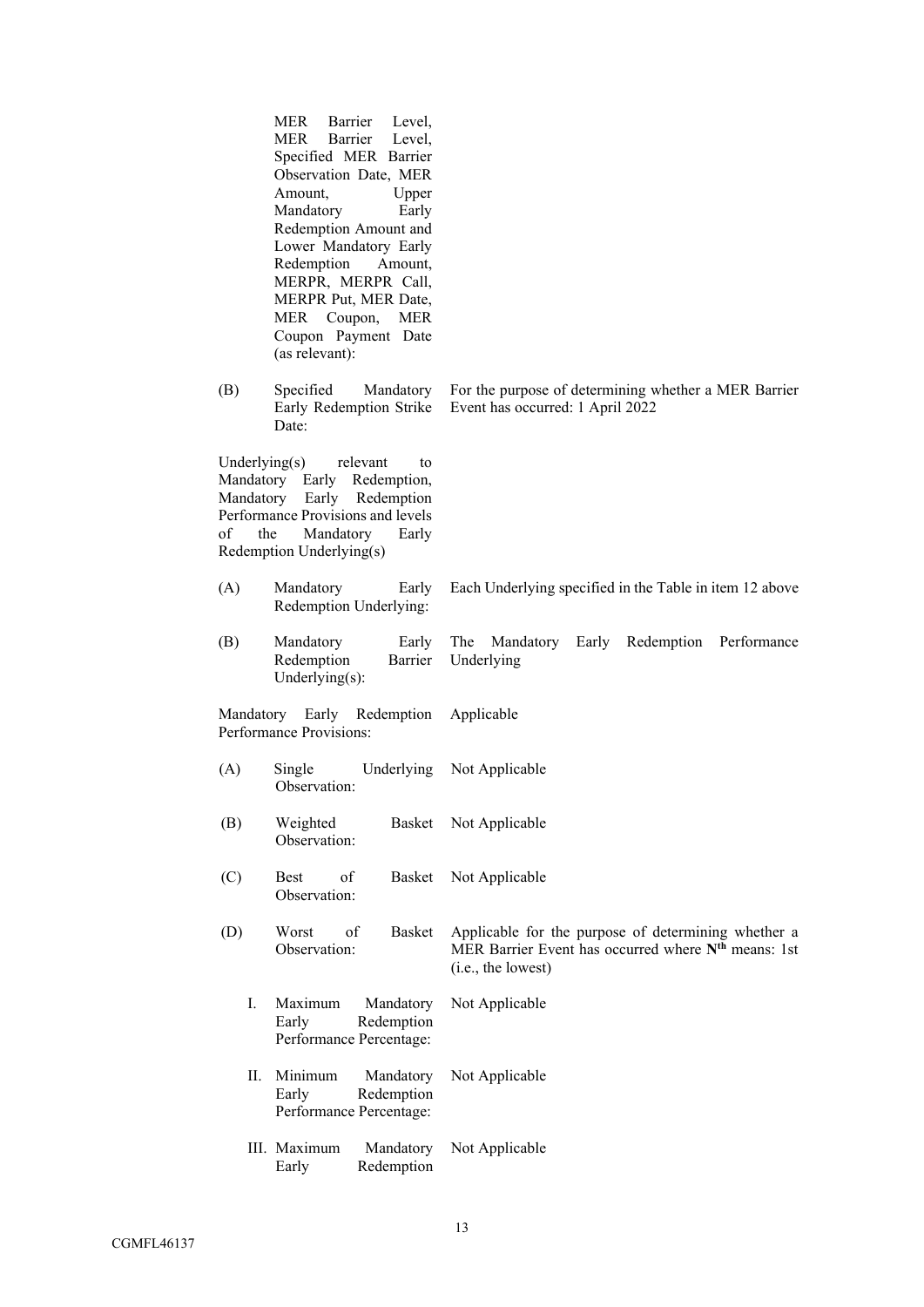|                                   | Performance Percentage<br>(Barrier Event):                                                                             |                                                                                                                                                  |
|-----------------------------------|------------------------------------------------------------------------------------------------------------------------|--------------------------------------------------------------------------------------------------------------------------------------------------|
|                                   | IV. Minimum<br>Mandatory<br>Redemption<br>Early<br>Performance Percentage<br>(Barrier Event):                          | Not Applicable                                                                                                                                   |
|                                   | V. Maximum<br>Mandatory<br>Redemption<br>Early<br>Performance Percentage<br>(Barrier Event Satisfied):                 | Not Applicable                                                                                                                                   |
|                                   | VI. Minimum<br>Mandatory<br>Redemption<br>Early<br>Performance Percentage<br>(Barrier Event Satisfied):                | Not Applicable                                                                                                                                   |
|                                   | VII. Maximum<br>Mandatory<br>Redemption<br>Early<br>Performance Percentage<br>(Barrier)<br>Event<br>Not<br>Satisfied): | Not Applicable                                                                                                                                   |
|                                   | VIII.Minimum<br>Mandatory<br>Redemption<br>Early<br>Performance Percentage<br>(Barrier<br>Not<br>Event<br>Satisfied):  | Not Applicable                                                                                                                                   |
| (E)                               | Outperformance<br>Observation:                                                                                         | Not Applicable                                                                                                                                   |
|                                   | Provisions relating to levels of the<br>Mandatory Early Redemption<br>Underlying(s)                                    | Applicable                                                                                                                                       |
| (A)                               | Mandatory<br>Early<br>Redemption<br>Initial<br>Level:                                                                  | For the purpose of determining whether a MER Barrier<br>Event has occurred: Closing Level on Mandatory Early<br><b>Redemption Strike Date</b>    |
| (B)                               | Mandatory<br>Early<br>Redemption<br>Reference<br>Level:                                                                | For the purpose of determining whether a MER Barrier<br>Event has occurred: Closing Level on Mandatory Early<br><b>Redemption Valuation Date</b> |
|                                   | Provisions relating to a Mandatory<br>Early Redemption Barrier Event                                                   | Applicable                                                                                                                                       |
| (A)                               | Mandatory<br>Early<br>Redemption<br>Barrier<br>Event:                                                                  | Applicable - Mandatory Early Redemption Barrier<br>Event European Observation                                                                    |
| Event:                            | Provisions relating to a Mandatory<br>Early Redemption Upper Barrier                                                   | Not Applicable                                                                                                                                   |
| Provisions<br>Mandatory<br>Amount | relating<br>to<br>the<br>Early Redemption                                                                              |                                                                                                                                                  |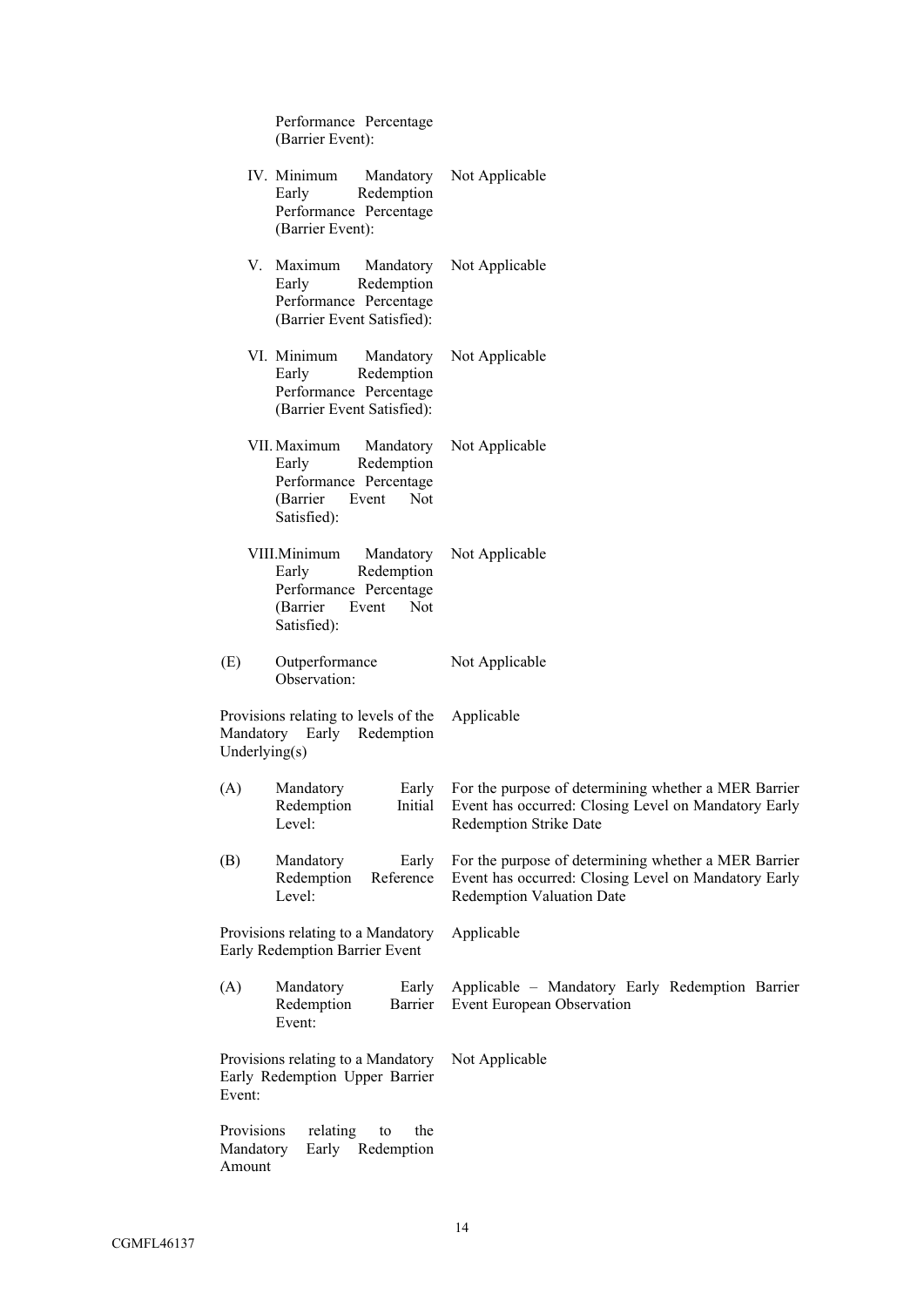| (A)    | Mandatory<br>Early<br>Redemption Amount due<br>where<br>MER<br>Upper<br>Barrier Percentage is Not<br>Applicable:          | See MER Amount in Table below |
|--------|---------------------------------------------------------------------------------------------------------------------------|-------------------------------|
| (B)    | Mandatory<br>Early<br>Redemption Amount due<br><b>MER</b><br>where<br>Upper<br>Barrier<br>Percentage<br>1S<br>Applicable: | Not Applicable                |
| (C)    | Performance-Linked<br>Mandatory<br>Early<br>Redemption Amount:                                                            | Not Applicable                |
|        | (D) Snowball<br>Accrual<br>Mandatory<br>Early<br>Redemption Amount:                                                       | Not Applicable                |
|        | (E) Early Exit MER Amount: Not Applicable                                                                                 |                               |
| Coupon | Mandatory Early                                                                                                           | Redemption Not Applicable     |
|        | Mandatory Early Redemption<br><b>Underlying Valuation Provisions</b>                                                      | Applicable                    |
| (A)    | Valuation<br>Disruption<br>(Scheduled<br>Trading<br>Days):                                                                | Move In Block                 |
| (B)    | Valuation<br>(Disrupted Days):                                                                                            | Disruption Value What You Can |

(C) Valuation Roll: Eight

# **TABLE**

| <b>MER Strike</b><br>Level                                                                        | <b>Specified</b><br><b>MER</b><br>Valuation<br>Date(s) | <b>MER Barrier Level (%)</b>                                                 | <b>Specified MER</b><br><b>Barrier</b><br><b>Observation</b><br>Date                        | <b>MER</b><br>Amount | <b>MER Date</b>    |
|---------------------------------------------------------------------------------------------------|--------------------------------------------------------|------------------------------------------------------------------------------|---------------------------------------------------------------------------------------------|----------------------|--------------------|
| For the<br>purpose of<br>determining<br>whether a<br><b>MER Barrier</b><br>Event has<br>occurred: |                                                        |                                                                              | For the purpose<br>of determining<br>whether a MER<br><b>Barrier Event</b><br>has occurred: |                      |                    |
| Zero                                                                                              | 3 April 2023                                           | greater than or equal to<br>100,00% of the MER Initial<br>Level of the MERBU | 3 April 2023                                                                                | <b>USD 1,500</b>     | 17 April 2023      |
| Zero                                                                                              | 2 October<br>2023                                      | greater than or equal to<br>95,00% of the MER Initial<br>Level of the MERBU  | 2 October 2023                                                                              | <b>USD 1,500</b>     | 17 October<br>2023 |
| Zero                                                                                              | 1 April 2024                                           | greater than or equal to<br>90.00% of the MER Initial<br>Level of the MERBU  | 1 April 2024                                                                                | <b>USD 1,500</b>     | 15 April 2024      |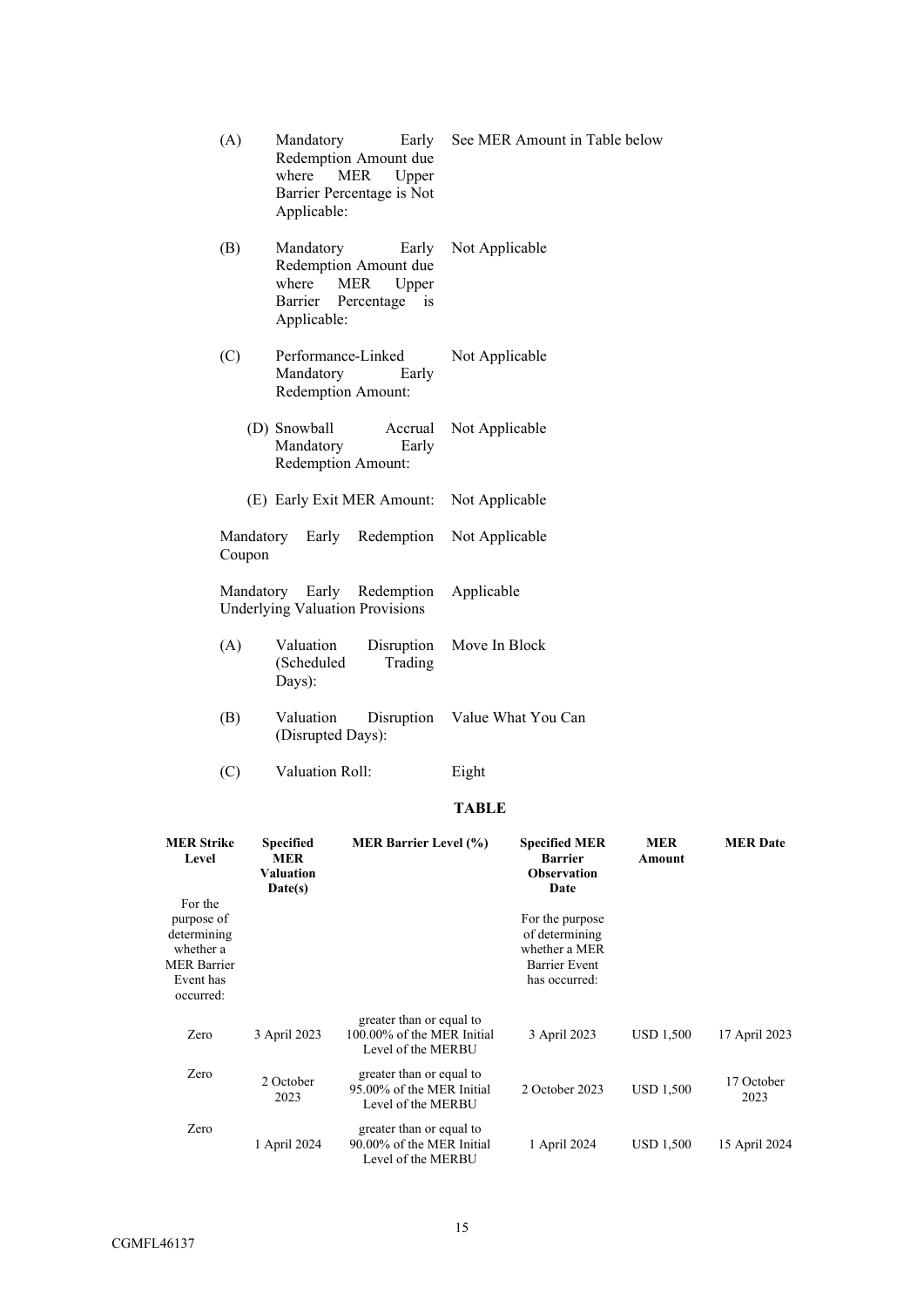| Zero |                                                                     | 1 October<br>2024                     | greater than or equal to<br>85.00% of the MER Initial<br>Level of the MERBU     |                | 1 October 2024                                                                                  | <b>USD 1,500</b> | 16 October<br>2024 |
|------|---------------------------------------------------------------------|---------------------------------------|---------------------------------------------------------------------------------|----------------|-------------------------------------------------------------------------------------------------|------------------|--------------------|
| (iv) | Redemption Amount:                                                  |                                       | See item (v) below                                                              |                |                                                                                                 |                  |                    |
| (v)  | <b>Underlying Linked Securities</b><br><b>Redemption Provisions</b> |                                       | Applicable                                                                      |                |                                                                                                 |                  |                    |
|      | Dates                                                               |                                       |                                                                                 |                |                                                                                                 |                  |                    |
|      | (A)                                                                 | Specified<br>Barrier<br>Date:         | Redemption<br>Observation                                                       |                | For the purpose of determining whether a Redemption<br>Barrier Event has occurred: 1 April 2025 |                  |                    |
|      | (B)                                                                 | Specified Final<br>Valuation Date(s): |                                                                                 | 1 April 2025   |                                                                                                 |                  |                    |
|      | (C)                                                                 | Specified<br><b>Strike Date:</b>      | Redemption                                                                      | 1 April 2022   |                                                                                                 |                  |                    |
|      | Underlying $(s)$                                                    | Redemption Underlying(s)              | relevant<br>to<br>redemption, Final Performance<br>provisions and levels of the |                |                                                                                                 |                  |                    |
|      | (A)                                                                 | Redemption<br>Underlying $(s)$ :      |                                                                                 |                | Each Underlying specified in the Table in item 12 above                                         |                  |                    |
|      | (B)                                                                 | Redemption<br>Underlying $(s)$ :      | Barrier                                                                         |                | The Final Performance Underlying                                                                |                  |                    |
|      | Final Performance Provisions:                                       |                                       | Applicable                                                                      |                |                                                                                                 |                  |                    |
|      | (A)                                                                 | Single<br>Observation:                | Underlying                                                                      | Not Applicable |                                                                                                 |                  |                    |
|      | (B)                                                                 | Weighted<br>Observation:              | Basket                                                                          | Not Applicable |                                                                                                 |                  |                    |
|      | (C)                                                                 | <b>Best</b><br>Observation:           | of<br>Basket                                                                    | Not Applicable |                                                                                                 |                  |                    |
|      | (D)                                                                 | Worst<br>Observation:                 | of<br>Basket                                                                    |                | Applicable where $N^{th}$ means: 1st (i.e., the lowest)                                         |                  |                    |
|      | Ι.                                                                  | Maximum                               | Final<br>Performance Percentage:                                                | Not Applicable |                                                                                                 |                  |                    |
|      | П.                                                                  | Minimum                               | Final<br>Performance Percentage:                                                | Not Applicable |                                                                                                 |                  |                    |
|      |                                                                     | III. Maximum<br>(Barrier Event):      | Final<br>Performance Percentage                                                 | Not Applicable |                                                                                                 |                  |                    |
|      |                                                                     | IV. Minimum<br>(Barrier Event)        | Final<br>Performance Percentage                                                 | Not Applicable |                                                                                                 |                  |                    |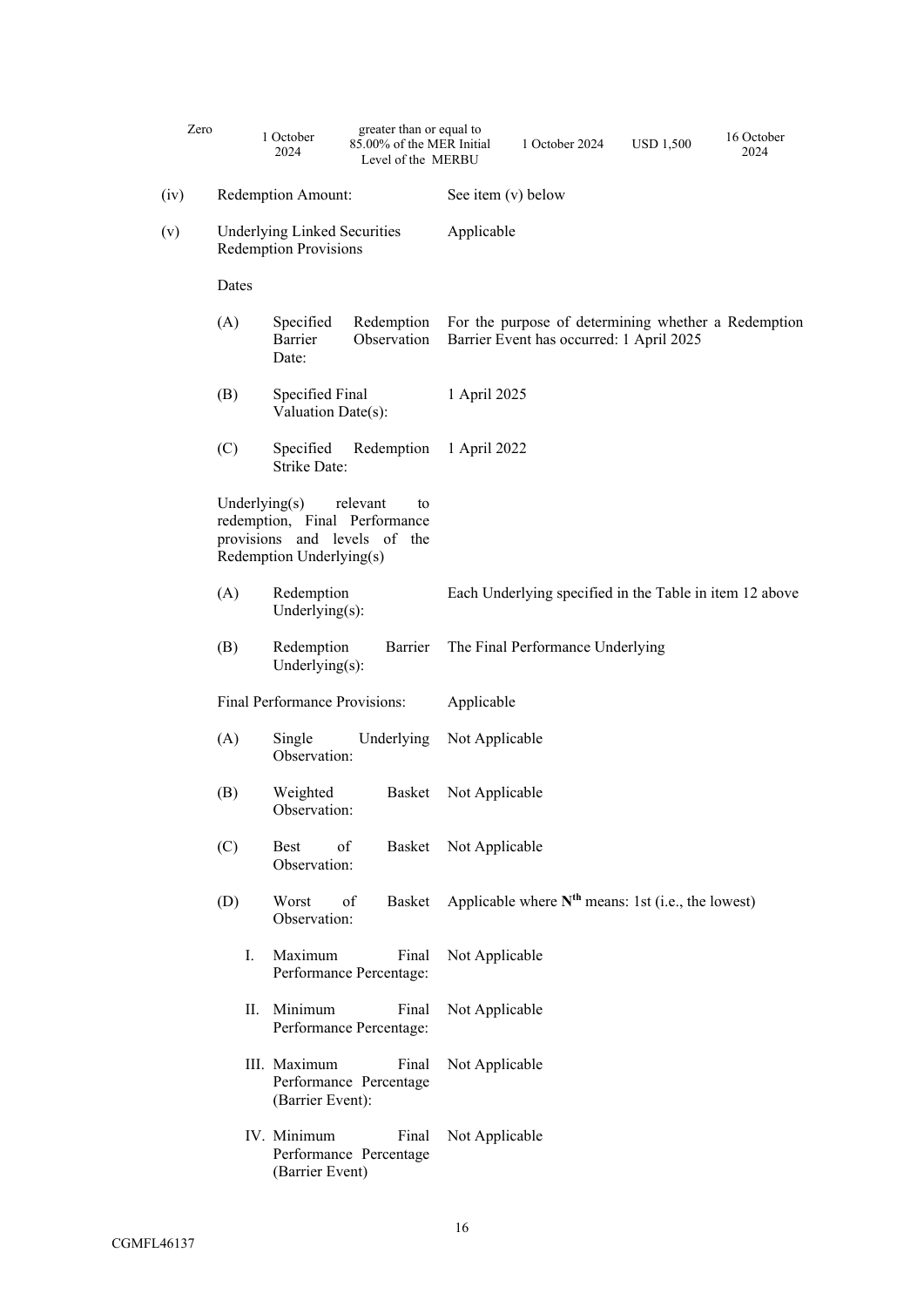|                            | V. Maximum<br>Final<br>Performance Percentage<br>(Barrier Event Satisfied):                | Not Applicable                                                                                    |
|----------------------------|--------------------------------------------------------------------------------------------|---------------------------------------------------------------------------------------------------|
|                            | VI. Minimum<br>Final<br>Performance Percentage<br>(Barrier Event Satisfied):               | Not Applicable                                                                                    |
|                            | VII. Maximum<br>Final<br>Performance Percentage<br>(Barrier<br>Event<br>Not<br>Satisfied): | Not Applicable                                                                                    |
|                            | VIII.Minimum<br>Final<br>Performance Percentage<br>(Barrier<br>Event<br>Not<br>Satisfied): | Not Applicable                                                                                    |
| (E)                        | Outperformance<br>Observation:                                                             | Not Applicable                                                                                    |
| (F)                        | Arithmetic<br>Mean<br>Underlying Return:                                                   | Not Applicable                                                                                    |
| $\left( G\right)$          | Cliquet:                                                                                   | Not Applicable                                                                                    |
| (H)                        | Himalaya<br>Final<br>Performance<br>Asian<br>$\sim$<br>Observation:                        | Not Applicable                                                                                    |
|                            | Provisions relating to levels of the<br>Redemption Underlying(s)                           | Applicable                                                                                        |
| (I)                        | Initial<br>Redemption<br>Level:                                                            | Closing Level on Redemption Strike Date                                                           |
| $\left( \mathrm{J}\right)$ | Final Reference Level:                                                                     | Closing Level on Final Valuation Date                                                             |
| (K)                        | Redemption<br>Strike Zero<br>Level:                                                        |                                                                                                   |
| Provisions                 | relating<br>to<br>a<br><b>Redemption Barrier Event:</b>                                    | Applicable                                                                                        |
| (A)                        | Barrier<br>Redemption<br>Event:                                                            | Applicable – Redemption Barrier Event European<br>Observation                                     |
| (B)                        | Final Barrier Level:                                                                       | less than 65.00% of the Redemption Initial Level of the<br>relevant Redemption Barrier Underlying |
| Provisions<br>redemption   | relating<br>the<br>to<br>amount<br>due<br>or<br>entitlement deliverable                    | Applicable                                                                                        |
| Provisions                 | applicable<br>where<br>Redemption Barrier Event is Not<br>Applicable and the Redemption    | Not Applicable                                                                                    |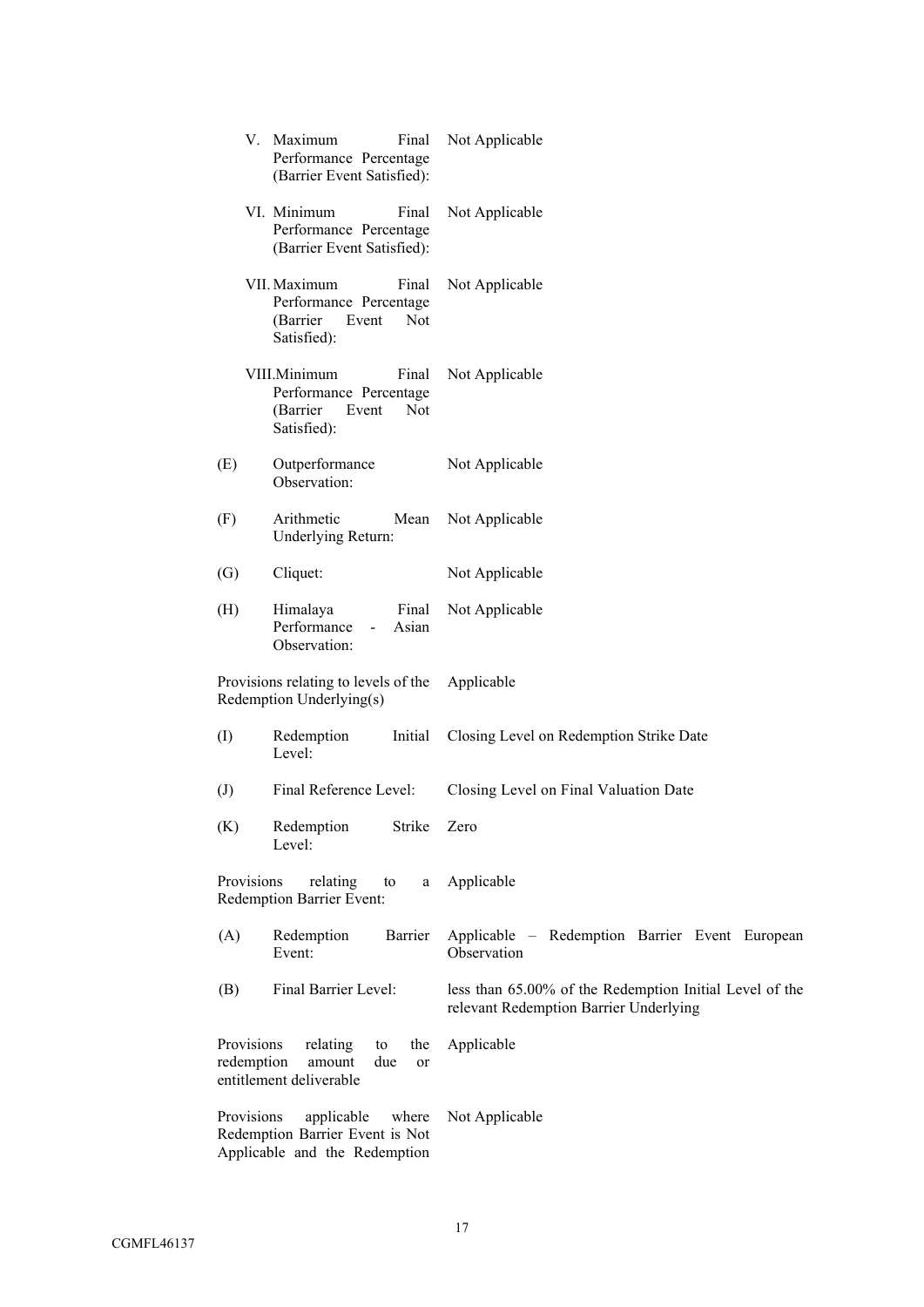|                                        | Amount is a Performance-Linked<br>Redemption Amount:                                                                                                             |                                                                                                                                 |
|----------------------------------------|------------------------------------------------------------------------------------------------------------------------------------------------------------------|---------------------------------------------------------------------------------------------------------------------------------|
| Provisions<br>Redemption<br>Applicable | applicable<br>where<br>Barrier Event is                                                                                                                          |                                                                                                                                 |
| (A)                                    | Provisions applicable to<br>Physical Delivery:                                                                                                                   | Applicable                                                                                                                      |
|                                        | I. Settlement<br>via<br>Intermediary:                                                                                                                            | Applicable - For which purpose the Intermediary is the<br><b>Calculation Agent</b>                                              |
|                                        | II. Failure to Deliver<br>due to Illiquidity:                                                                                                                    | Applicable                                                                                                                      |
|                                        | (Valuation<br>and<br>Settlement<br>Condition<br>5(a)(F)<br>(Failure to Deliver<br>due to Illiquidity))                                                           |                                                                                                                                 |
|                                        | III. Aggregation<br>of<br>Entitlements:                                                                                                                          | Not Applicable                                                                                                                  |
|                                        | IV. Cash Adjustment:                                                                                                                                             | Applicable                                                                                                                      |
|                                        |                                                                                                                                                                  | Tradeable Amount:1 Share                                                                                                        |
| V. Entitlement<br>Denominator:         |                                                                                                                                                                  | Redemption Initial Level of the Entitlement Underlying.                                                                         |
|                                        |                                                                                                                                                                  | For the avoidance of doubt, the Entitlement Underlying<br>shall be the Final Performance Underlying                             |
|                                        | VI. Entitlement<br>Calculation<br>Rounding<br>Convention:                                                                                                        | As specified in Valuation and Settlement Condition 5 -<br>rounded down to the nearest whole multiple of the<br>Tradeable Amount |
| (B)                                    | Redemption<br><b>Barrier Event:</b>                                                                                                                              | Upper Not Applicable                                                                                                            |
| (C)                                    | Redemption Amount due<br>where no Redemption<br>Barrier<br>Event<br>has<br>occurred<br>and<br>no<br>Redemption<br>Upper<br>Barrier<br>Event<br>is.<br>specified: | Applicable $-$ USD 1,500 per Security                                                                                           |
| (D)                                    | Redemption<br>Upper<br><b>Barrier Percentage:</b>                                                                                                                | Not Applicable                                                                                                                  |
|                                        | I.<br>Upper Redemption<br>Amount due where<br>Redemption<br>no<br>Barrier Event has<br>occurred:                                                                 | Not Applicable                                                                                                                  |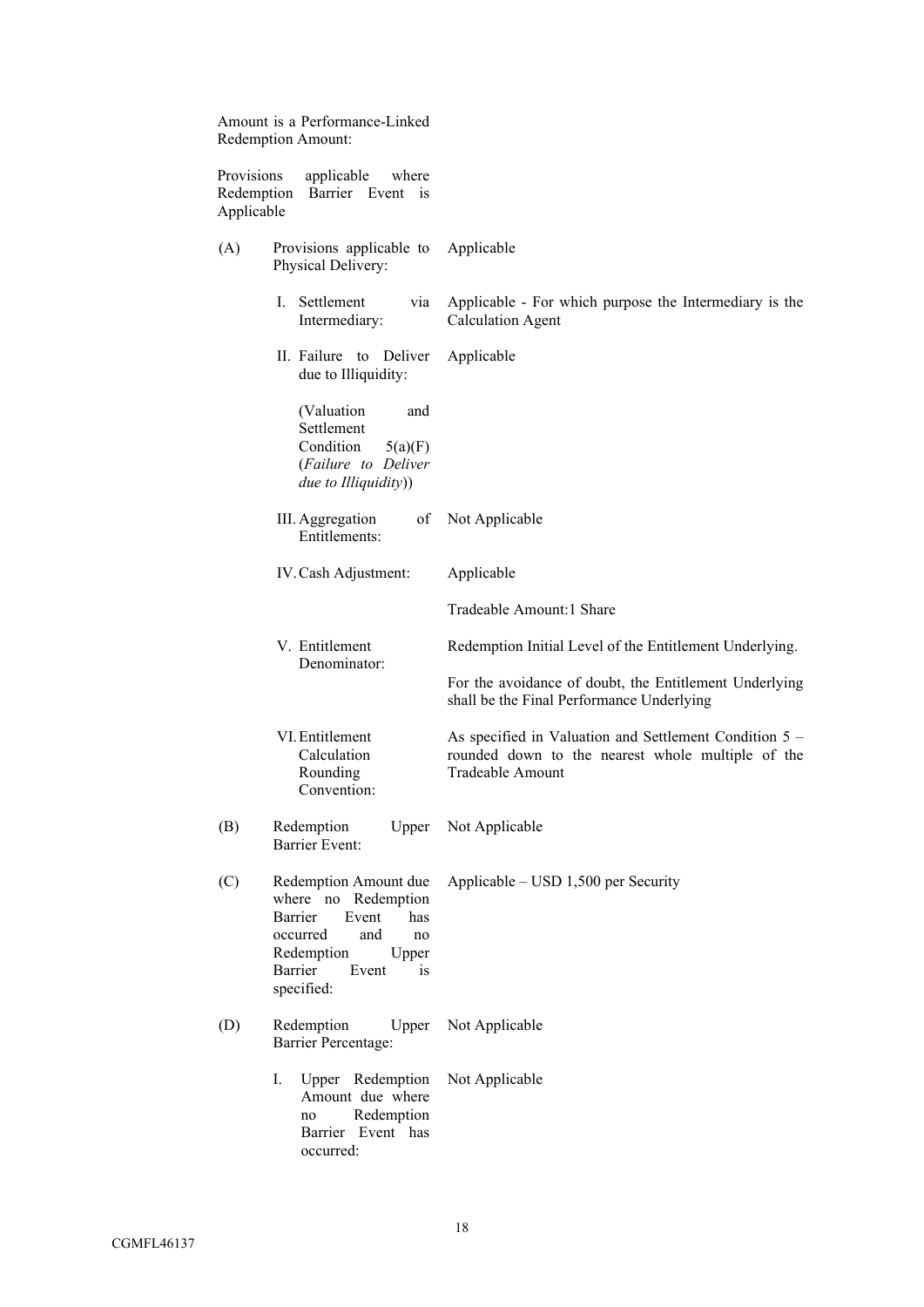|                   | II. Lower Redemption<br>Amount due where<br>Redemption<br>no<br>Barrier Event has<br>occurred:                                                                                 | Not Applicable                                                                                                                                                              |
|-------------------|--------------------------------------------------------------------------------------------------------------------------------------------------------------------------------|-----------------------------------------------------------------------------------------------------------------------------------------------------------------------------|
| (E)               | Redemption Amount due<br>where<br>a Redemption<br>Event<br>Barrier<br>has<br>occurred<br>and<br>no<br>Redemption<br>Lower<br>Barrier<br>Event<br>$\overline{1}S$<br>specified: | Not Applicable                                                                                                                                                              |
| (F)               | Redemption<br>Lower<br><b>Barrier Event:</b>                                                                                                                                   | Applicable                                                                                                                                                                  |
|                   |                                                                                                                                                                                | Redemption Lower Barrier Event Underlying Closing<br>Level                                                                                                                  |
|                   |                                                                                                                                                                                | greater than or equal to <sup>3</sup>                                                                                                                                       |
|                   |                                                                                                                                                                                | Specified Redemption Lower Barrier Event<br>The<br>Valuation Date will be 1 April 2025                                                                                      |
|                   | Redemption<br>Lower<br>Barrier Underlying(s):                                                                                                                                  | Any Redemption Underlying                                                                                                                                                   |
|                   | Redemption<br>Lower<br><b>Barrier Percentage:</b>                                                                                                                              | 95.00% of the Redemption Initial Level of the relevant<br>Redemption Lower Barrier Underlying                                                                               |
| $\left( G\right)$ | Redemption Amount due<br>where a Redemption<br>Barrier<br>Event<br>has<br>and<br>occurred<br>a<br>Redemption<br>Lower<br>Barrier<br>Event<br>$\overline{1}S$<br>specified:     | Applicable                                                                                                                                                                  |
|                   | Ι.<br>Redemption<br>Amount due where<br>a Redemption<br><b>Barrier Event has</b><br>occurred:                                                                                  | Lower Barrier Event Applicable - USD 1,500 per Security                                                                                                                     |
|                   | П.<br>Non Lower Barrier<br><b>Event Redemption</b><br>Amount due where<br>a Redemption<br>Barrier Event has<br>occurred:                                                       | Not Applicable - Provisions applicable to Physical<br>Delivery apply if a Redemption Barrier Event has<br>occurred and a Redemption Lower Barrier Event has not<br>occurred |
|                   |                                                                                                                                                                                |                                                                                                                                                                             |

Performance-Linked Redemption Amount:

<sup>&</sup>lt;sup>3</sup> The definition of "Redemption Lower Barrier Event" is corrected by deleting and replacing "greater than" the Redemption Lower Barrier Percentage with "greater than or equal to" the Redemption Lower Barrier Percentage, as determined by the Issuer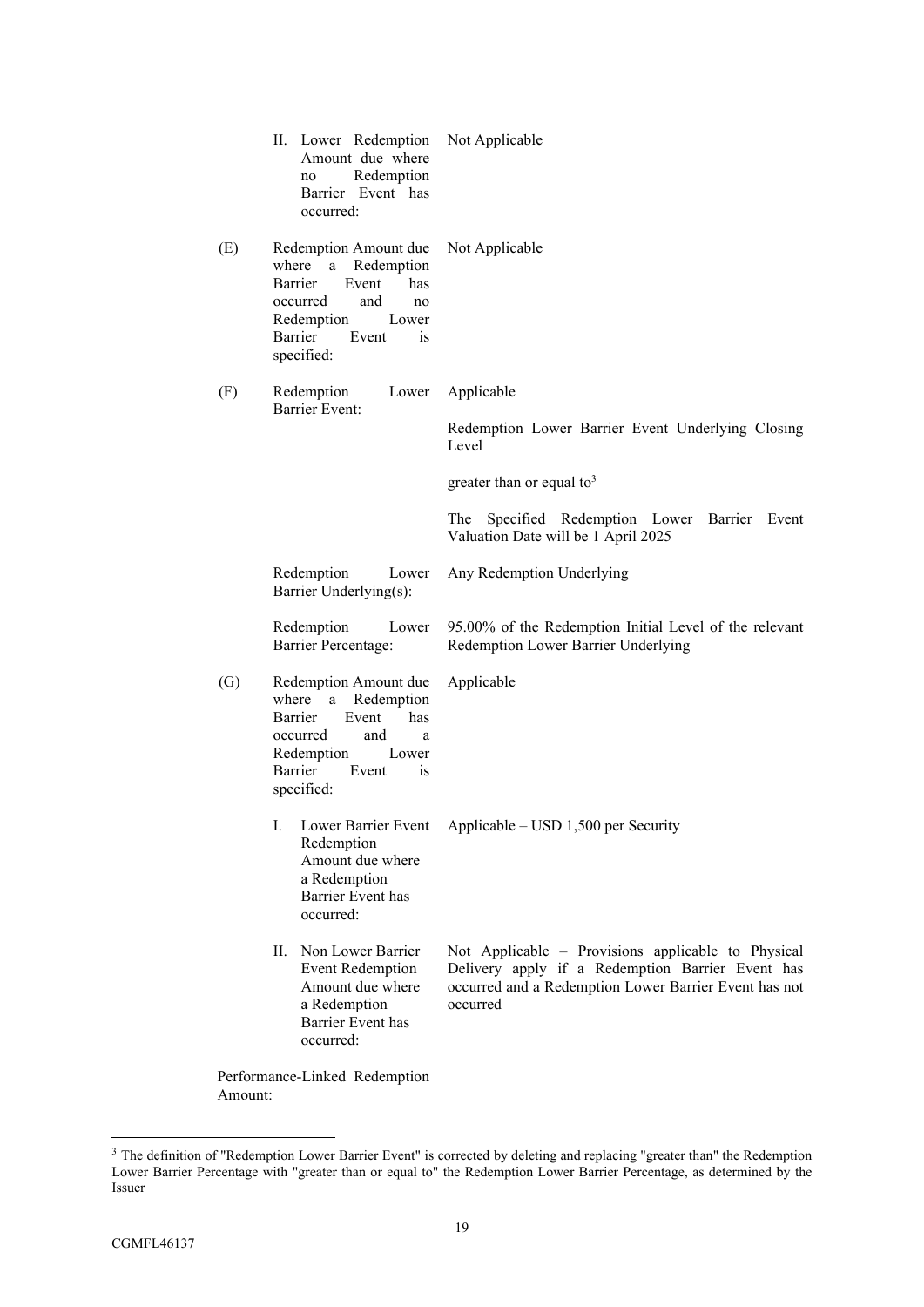|     |                                                                       | Put Option                                           |                                                      |                                     | Not Applicable                                                                                                                                                  |
|-----|-----------------------------------------------------------------------|------------------------------------------------------|------------------------------------------------------|-------------------------------------|-----------------------------------------------------------------------------------------------------------------------------------------------------------------|
|     |                                                                       | Call Option                                          |                                                      |                                     | Not Applicable                                                                                                                                                  |
|     | Call Spread - Put Spread Option:<br>Twin Win Option:<br>Market Timer: |                                                      |                                                      |                                     | Not Applicable                                                                                                                                                  |
|     |                                                                       |                                                      |                                                      |                                     | Not Applicable                                                                                                                                                  |
|     |                                                                       |                                                      |                                                      |                                     | Not Applicable                                                                                                                                                  |
|     |                                                                       |                                                      | Put Call Sum:                                        |                                     | Not Applicable                                                                                                                                                  |
|     |                                                                       | Swaption:                                            |                                                      |                                     | Not Applicable                                                                                                                                                  |
|     |                                                                       | Securities:                                          | Provisions relating to Buy the Dip                   |                                     | Not Applicable                                                                                                                                                  |
|     |                                                                       | Redemption                                           | <b>Valuation Provisions</b>                          | Underlying                          | Applicable                                                                                                                                                      |
|     |                                                                       | (A)                                                  | Valuation<br>(Scheduled<br>Days):                    | Disruption<br>Trading               | Move In Block                                                                                                                                                   |
|     |                                                                       | (B)                                                  | Valuation<br>(Disrupted Days):                       |                                     | Disruption Value What You Can                                                                                                                                   |
|     |                                                                       | (C)                                                  | Valuation Roll:                                      |                                     | Eight                                                                                                                                                           |
|     |                                                                       | Provisions<br>Preference<br>Preference<br>Securities | relating<br>Redemption Amount in respect of<br>Share | the<br>to<br>Share-Linked<br>Linked | Not Applicable                                                                                                                                                  |
|     |                                                                       |                                                      | <b>Split Payment Conditions:</b>                     |                                     | Not Applicable                                                                                                                                                  |
| 15. |                                                                       | <b>FX Provisions:</b>                                |                                                      |                                     | Not Applicable                                                                                                                                                  |
| 16. |                                                                       | <b>FX Performance:</b>                               |                                                      |                                     | Not Applicable                                                                                                                                                  |
|     |                                                                       |                                                      | PROVISIONS RELATING TO CREDIT LINKED NOTES           |                                     |                                                                                                                                                                 |
| 17. |                                                                       | <b>Credit Linked Notes:</b>                          |                                                      |                                     | Not Applicable                                                                                                                                                  |
|     |                                                                       |                                                      | PROVISIONS RELATING TO INDEX SKEW NOTES              |                                     |                                                                                                                                                                 |
| 18. | <b>Index Skew Notes:</b>                                              |                                                      |                                                      |                                     | Not Applicable                                                                                                                                                  |
|     |                                                                       |                                                      |                                                      |                                     | <b>GENERAL PROVISIONS APPLICABLE TO THE SECURITIES</b>                                                                                                          |
| 19. |                                                                       | <b>Form of Securities:</b>                           |                                                      |                                     | Registered Securities                                                                                                                                           |
|     |                                                                       |                                                      |                                                      |                                     | Regulation S Global Registered Security Certificate<br>registered in the name of a nominee for a common<br>depositary for Euroclear and Clearstream, Luxembourg |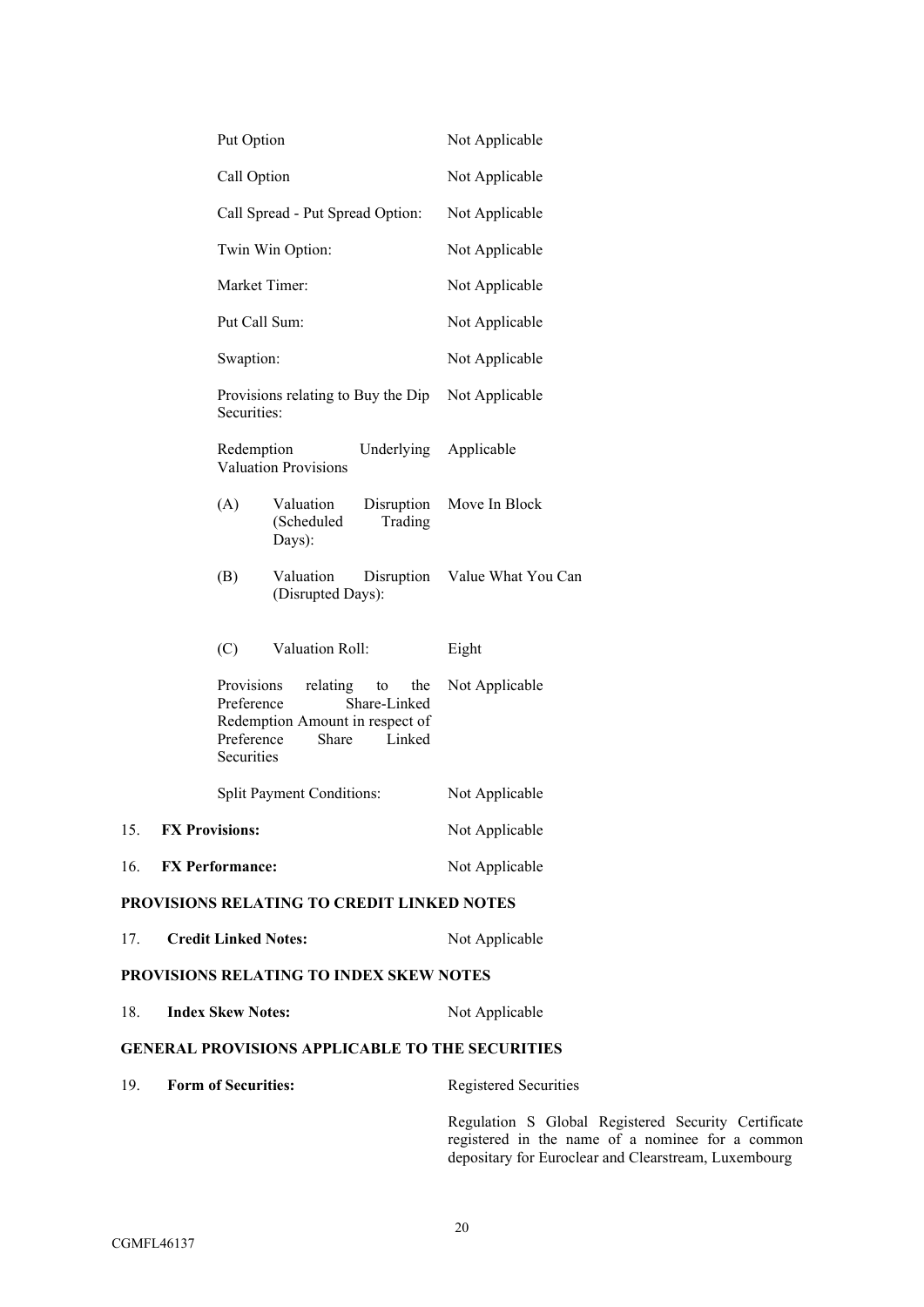| 20. | <b>New Safekeeping Structure:</b>                                                                                                                                                                       | Not Applicable                                                                                                                                                                                                      |  |  |  |  |
|-----|---------------------------------------------------------------------------------------------------------------------------------------------------------------------------------------------------------|---------------------------------------------------------------------------------------------------------------------------------------------------------------------------------------------------------------------|--|--|--|--|
| 21. | <b>Business Centre(s):</b>                                                                                                                                                                              | New York City                                                                                                                                                                                                       |  |  |  |  |
| 22. | Business Day Jurisdiction(s) or other<br>special provisions relating to payment<br>dates:                                                                                                               | New York City                                                                                                                                                                                                       |  |  |  |  |
| 23. | Redenomination, renominalisation and<br>reconventioning provisions:                                                                                                                                     | Applicable: The provisions of General Condition 18<br>(Redenomination) apply                                                                                                                                        |  |  |  |  |
| 24. | <b>Consolidation provisions:</b>                                                                                                                                                                        | The provisions of General Condition 14 ( <i>Further Issues</i> )<br>apply                                                                                                                                           |  |  |  |  |
| 25. | <b>Substitution provisions:</b>                                                                                                                                                                         | Applicable: The provisions of General Condition 17<br>(Substitution of the Issuer, the CGMHI Guarantor and the<br>CGMFL Guarantor) apply                                                                            |  |  |  |  |
|     | <b>Additional Requirements:</b>                                                                                                                                                                         | Not Applicable                                                                                                                                                                                                      |  |  |  |  |
| 26. | Name and address of Calculation<br>Agent:                                                                                                                                                               | Citibank, N.A. at 390 Greenwich Street, 3rd Floor, New<br>York, New York 10013, United States, acting through its<br>US Equity Single Stock Exotics Trading Desk in New<br>York (or any successor department/group) |  |  |  |  |
| 27. | <b>Determination Agent</b>                                                                                                                                                                              | Not Applicable                                                                                                                                                                                                      |  |  |  |  |
| 28. | <b>Determinations:</b>                                                                                                                                                                                  |                                                                                                                                                                                                                     |  |  |  |  |
|     | Standard:<br>(i)                                                                                                                                                                                        | Commercial Determination                                                                                                                                                                                            |  |  |  |  |
|     | (ii)<br>Minimum Amount Adjustment<br>Prohibition:                                                                                                                                                       | Not Applicable                                                                                                                                                                                                      |  |  |  |  |
| 29. | <b>Determinations</b><br><b>Exercise</b><br>and<br>of<br>Discretion (BEC):                                                                                                                              | Not Applicable                                                                                                                                                                                                      |  |  |  |  |
| 30. | Prohibition of sales to consumers in<br>Belgium:                                                                                                                                                        | Applicable                                                                                                                                                                                                          |  |  |  |  |
| 31. | Additional provisions applicable to<br><b>Italian Listed Certificates:</b>                                                                                                                              | Not Applicable                                                                                                                                                                                                      |  |  |  |  |
| 32. | <b>Details</b><br>relating<br>Instalment<br>to<br>Securities: amount of each Instalment<br>Amount (including any maximum or<br>minimum Instalment Amount), date on<br>which each payment is to be made: | Not Applicable                                                                                                                                                                                                      |  |  |  |  |

358557018/Ashurst(MJL//EML/CWING)/LM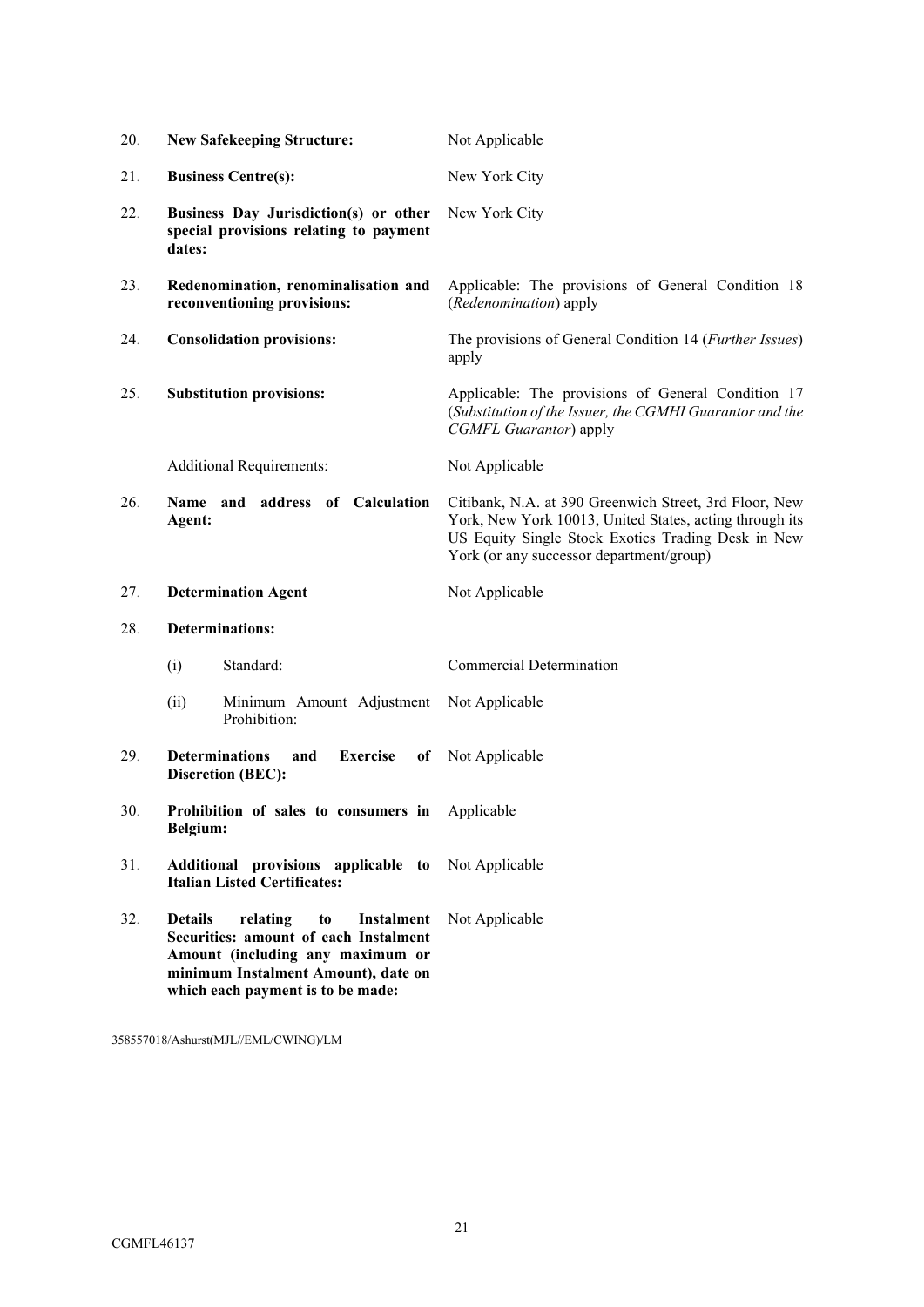## **PART B – OTHER INFORMATION**

## **1. LISTING AND ADMISSION TO TRADING:**

Admission to trading and listing: Application will be made by the Issuer (or on its behalf) for the Securities to be admitted to trading on the Regulated Market of Euronext Dublin and to listing on the official list of Euronext Dublin with effect from on or around the Issue Date

## **2. RATINGS**

Ratings: The Securities are not rated

## **3. INTERESTS OF NATURAL AND LEGAL PERSONS INVOLVED IN THE ISSUE/OFFER**

Save for any fees payable to the Initial EEA Authorised Offeror(s), so far as the Issuer is aware, no person involved in the offer of the Securities has an interest material to the offer.

## **4. REASONS FOR THE OFFER, ESTIMATED NET PROCEEDS AND TOTAL EXPENSES**

| (i)   | Reasons for the Offer:    | See " <i>Use of Proceeds</i> " in the Base Prospectus                                                                                                                                                                                               |  |  |  |  |  |  |  |
|-------|---------------------------|-----------------------------------------------------------------------------------------------------------------------------------------------------------------------------------------------------------------------------------------------------|--|--|--|--|--|--|--|
| (ii)  | Estimated net proceeds:   | An amount equal to 100 per cent. of the final Aggregate<br>Principal Amount of the Securities issued on the Issue<br>Date                                                                                                                           |  |  |  |  |  |  |  |
|       |                           | For the avoidance of doubt, the estimated net proceeds<br>reflect the proceeds to be received by the Issuer on the<br>Issue Date. They are not a reflection of the fees payable<br>by/to the Dealer and/or the Initial EEA Authorised<br>Offeror(s) |  |  |  |  |  |  |  |
| (iii) | Estimated total expenses: | Approximately USD 12,000 (listing fees and legal<br>expenses)                                                                                                                                                                                       |  |  |  |  |  |  |  |

## **5. INFORMATION ABOUT THE PAST AND FUTURE PERFORMANCE AND VOLATILITY OF THE OR EACH UNDERLYING**

Information about the past and future performance of the or each Underlying is electronically available free of charge from the applicable Electronic Page(s) specified for such Underlying in Part A above.

## **6. EU BENCHMARKS REGULATION**

EU Benchmarks Regulation: Article 29(2) Not Applicable statement on benchmarks:

## **7. DISCLAIMER**

## **Bloomberg®**

Certain information contained in this Final Terms consists of extracts from or summaries of information that is publicly-available from Bloomberg L.P. (**Bloomberg®**). The Issuer and the CGMFL Guarantor accept responsibility for accurately reproducing such extracts or summaries and, as far as the Issuer and the CGMFL Guarantor are aware and are able to ascertain from such publicly-available information, no facts have been omitted which would render the reproduced information inaccurate or misleading. Bloomberg® makes no representation, warranty or undertaking, express or implied, as to the accuracy of the reproduction of such information, and accepts no responsibility for the reproduction of such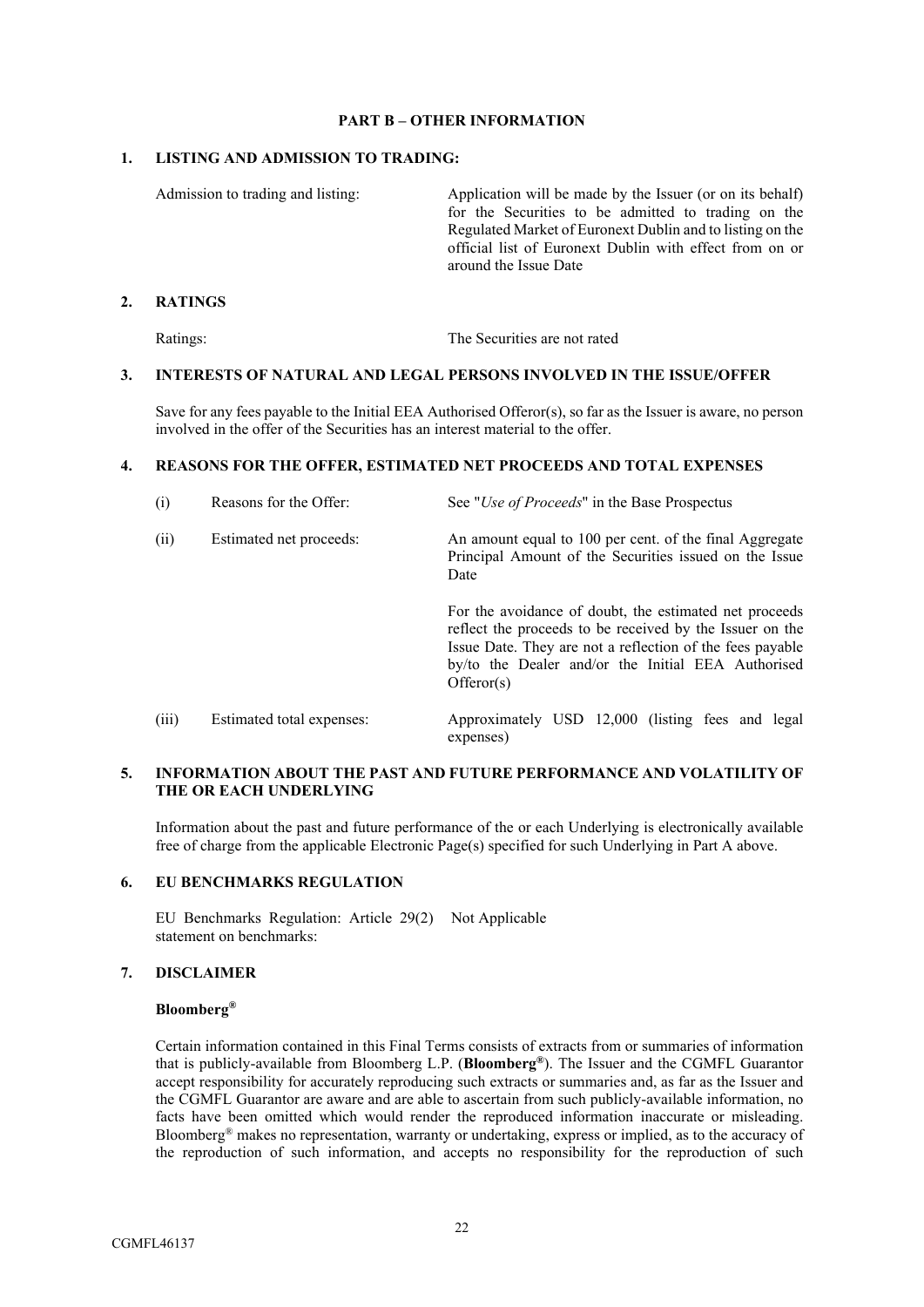information or for the merits of an investment in the Securities. Bloomberg® does not arrange, sponsor, endorse, sell or promote the issue of the Securities.

# **8. OPERATIONAL INFORMATION**

| ISIN Code:                                                                                                                                                                                                                     |                                                                                                                            | XS2439260840                                                                            |  |  |  |  |
|--------------------------------------------------------------------------------------------------------------------------------------------------------------------------------------------------------------------------------|----------------------------------------------------------------------------------------------------------------------------|-----------------------------------------------------------------------------------------|--|--|--|--|
|                                                                                                                                                                                                                                | Common Code:                                                                                                               | 243926084                                                                               |  |  |  |  |
| CUSIP:                                                                                                                                                                                                                         |                                                                                                                            | 5C02K59E3                                                                               |  |  |  |  |
| WKN:                                                                                                                                                                                                                           |                                                                                                                            | Not Applicable                                                                          |  |  |  |  |
| Valoren:                                                                                                                                                                                                                       |                                                                                                                            | Not Applicable                                                                          |  |  |  |  |
| CFI:                                                                                                                                                                                                                           |                                                                                                                            | <b>DTFNFR</b>                                                                           |  |  |  |  |
| FISN:                                                                                                                                                                                                                          |                                                                                                                            | CITIGROUP GLOBA/7.6EMTN 20250415                                                        |  |  |  |  |
| Any clearing system(s) other than Euroclear<br>Bank S.A./N.V., Clearstream Banking,<br>société anonyme and DTC and the relevant<br>identification number(s) and details relating<br>to the relevant depositary, if applicable: |                                                                                                                            | Not Applicable                                                                          |  |  |  |  |
| Delivery:                                                                                                                                                                                                                      |                                                                                                                            | Delivery versus payment                                                                 |  |  |  |  |
| Names and address of the Swedish Securities<br>Issuing and Paying Agent (if any):                                                                                                                                              |                                                                                                                            | Not Applicable                                                                          |  |  |  |  |
| Names and address of the Finnish Securities<br>Issuing and Paying Agent (if any):                                                                                                                                              |                                                                                                                            | Not Applicable                                                                          |  |  |  |  |
|                                                                                                                                                                                                                                | Names and address of the French Securities<br>Issuing and Paying Agent (if any):                                           | Not Applicable                                                                          |  |  |  |  |
|                                                                                                                                                                                                                                | Names and addresses of additional Paying<br>$Agent(s)$ (if any):                                                           | Not Applicable                                                                          |  |  |  |  |
|                                                                                                                                                                                                                                | Intended to be held in a manner which would<br>allow Eurosystem eligibility:                                               | Not Applicable                                                                          |  |  |  |  |
|                                                                                                                                                                                                                                | <b>DISTRIBUTION</b>                                                                                                        |                                                                                         |  |  |  |  |
| (i)                                                                                                                                                                                                                            | Method of distribution:                                                                                                    | Non-syndicated                                                                          |  |  |  |  |
| (ii)                                                                                                                                                                                                                           | If syndicated, names and addresses<br>of the Lead Manager and the other<br>Managers<br>and<br>underwriting<br>commitments: | Not Applicable                                                                          |  |  |  |  |
| (iii)                                                                                                                                                                                                                          | Date of Subscription Agreement:                                                                                            | Not Applicable                                                                          |  |  |  |  |
| (iv)                                                                                                                                                                                                                           | Stabilisation Manager(s) (if any):                                                                                         | Not Applicable                                                                          |  |  |  |  |
| (v)                                                                                                                                                                                                                            | non-syndicated,<br>If<br>and<br>name<br>address of Dealer:                                                                 | Citigroup Global Markets Europe AG at Reuterweg 16,<br>60323 Frankfurt am Main, Germany |  |  |  |  |

**9. DISTRIBUTION**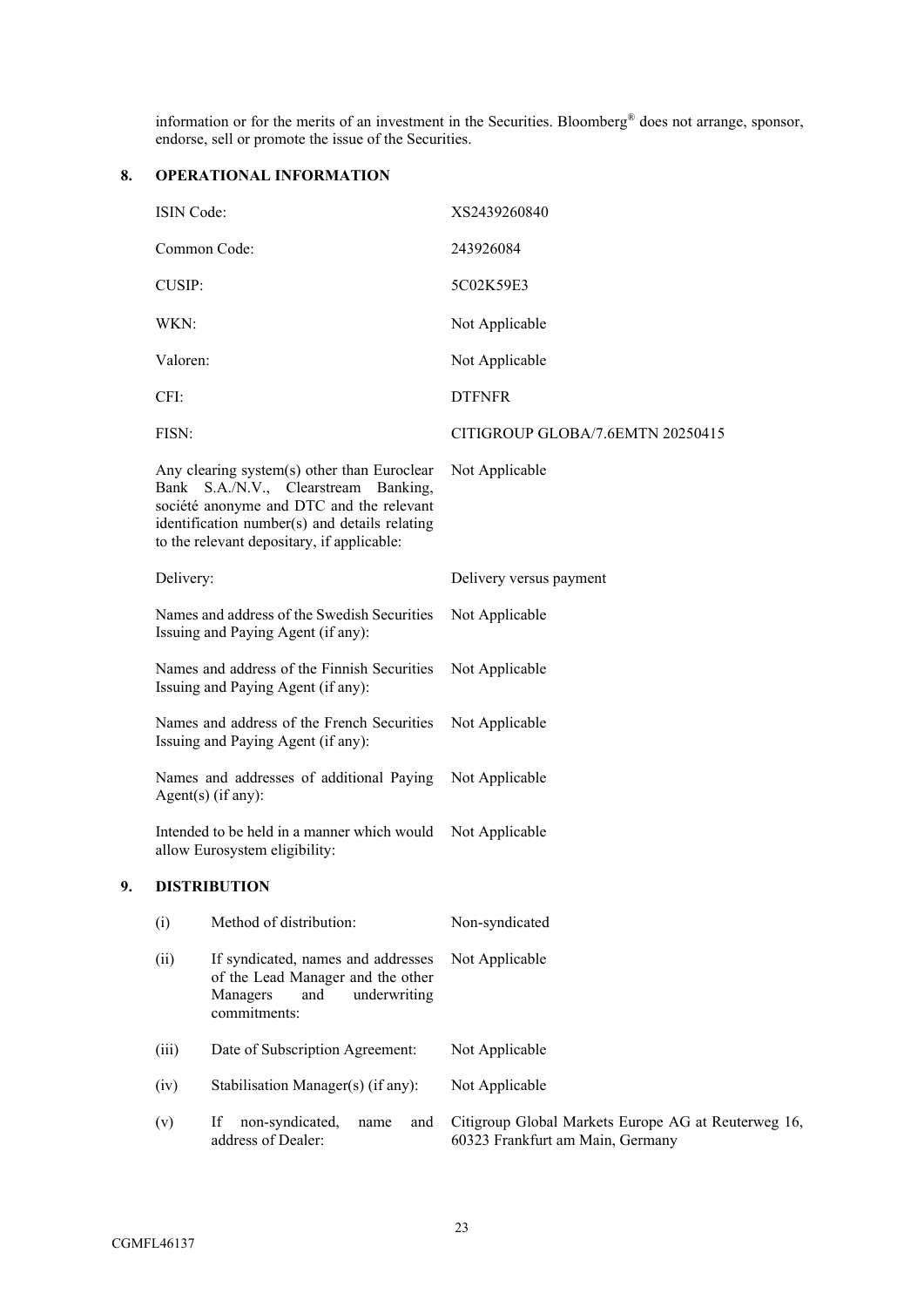|     | (vi)         | Total commission and concession:                 | No commissions and concessions are payable by the<br>Issuer to the Dealer                                                                                                                                                                                                                                                                                                                                                                                                                                                                                                                                                   |
|-----|--------------|--------------------------------------------------|-----------------------------------------------------------------------------------------------------------------------------------------------------------------------------------------------------------------------------------------------------------------------------------------------------------------------------------------------------------------------------------------------------------------------------------------------------------------------------------------------------------------------------------------------------------------------------------------------------------------------------|
|     |              |                                                  | The fee payable by the Dealer to the Initial EEA<br>Authorised Offeror(s) shall not excced 5.00 per cent. per<br>Specified Denomination.                                                                                                                                                                                                                                                                                                                                                                                                                                                                                    |
|     |              |                                                  | In addition, the Initial EEA Authorised Offeror(s) may<br>charge the initial purchaser a surcharge fee of 1.50 per<br>cent. of the Aggregate Nominal Amount.                                                                                                                                                                                                                                                                                                                                                                                                                                                                |
|     |              |                                                  | Investors can obtain more information about the fees by<br>contacting the Initial EEA Authorised Offeror(s) or the<br>Dealer                                                                                                                                                                                                                                                                                                                                                                                                                                                                                                |
|     | (vii)        | Non-exempt Offer:                                | An offer (the Offer) of the Securities may be made by<br>Erste Investment Ltd (the Initial EEA Authorised<br><b>Offeror(s)</b> other than pursuant to Article $1(4)$ and/or<br>3(2) of the EU Prospectus Regulation during the period<br>from (and including) 9 March 2022 to (and including) 31<br>March 2022 (the Offer Period) in Hungary (Hungary)<br>as an EEA Authorised Offeror (together, being the<br>persons to whom the Issuer has given consent, the EEA<br>Authorised Offeror(s)) other than pursuant to Article<br>$1(4)$ and/or $3(2)$ of the EU Prospectus Regulation in<br>Hungary during the Offer Period |
|     |              |                                                  | Offers (if any) in any Member State other than the Public<br>Offer Jurisdiction(s) will only be made pursuant to an<br>exemption from the obligation under the EU Prospectus<br>Regulation to publish a prospectus                                                                                                                                                                                                                                                                                                                                                                                                          |
|     |              |                                                  | <b>Public Offer Jurisdiction(s)</b> means Hungary                                                                                                                                                                                                                                                                                                                                                                                                                                                                                                                                                                           |
|     |              |                                                  | See further Paragraph 10 below                                                                                                                                                                                                                                                                                                                                                                                                                                                                                                                                                                                              |
|     | (viii)       | General Consent:                                 | Not Applicable                                                                                                                                                                                                                                                                                                                                                                                                                                                                                                                                                                                                              |
|     | (ix)         | Other conditions to consent:                     | Not Applicable                                                                                                                                                                                                                                                                                                                                                                                                                                                                                                                                                                                                              |
|     | (x)          | Prohibition of Sales to EEA Retail<br>Investors: | Not Applicable                                                                                                                                                                                                                                                                                                                                                                                                                                                                                                                                                                                                              |
|     | $(x_i)$      | Prohibition of Sales to UK Retail<br>Investors:  | Applicable                                                                                                                                                                                                                                                                                                                                                                                                                                                                                                                                                                                                                  |
| 10. |              | <b>TERMS AND CONDITIONS OF THE OFFER</b>         |                                                                                                                                                                                                                                                                                                                                                                                                                                                                                                                                                                                                                             |
|     | Offer Price: |                                                  | The Offer Price in respect of each Calculation Amount<br>offered by the EEA Authorised Offeror(s) to investors in<br>Hungary (the Offer Price) is USD 1,500                                                                                                                                                                                                                                                                                                                                                                                                                                                                 |
|     |              | Conditions to which the Offer is subject:        | The offer of the Securities for sale to the public in<br>Hungary is subject to the relevant regulatory approvals<br>having been granted, and the Securities being issued                                                                                                                                                                                                                                                                                                                                                                                                                                                    |

The Offer Period is subject to adjustment by or on behalf of the Issuer in accordance with the applicable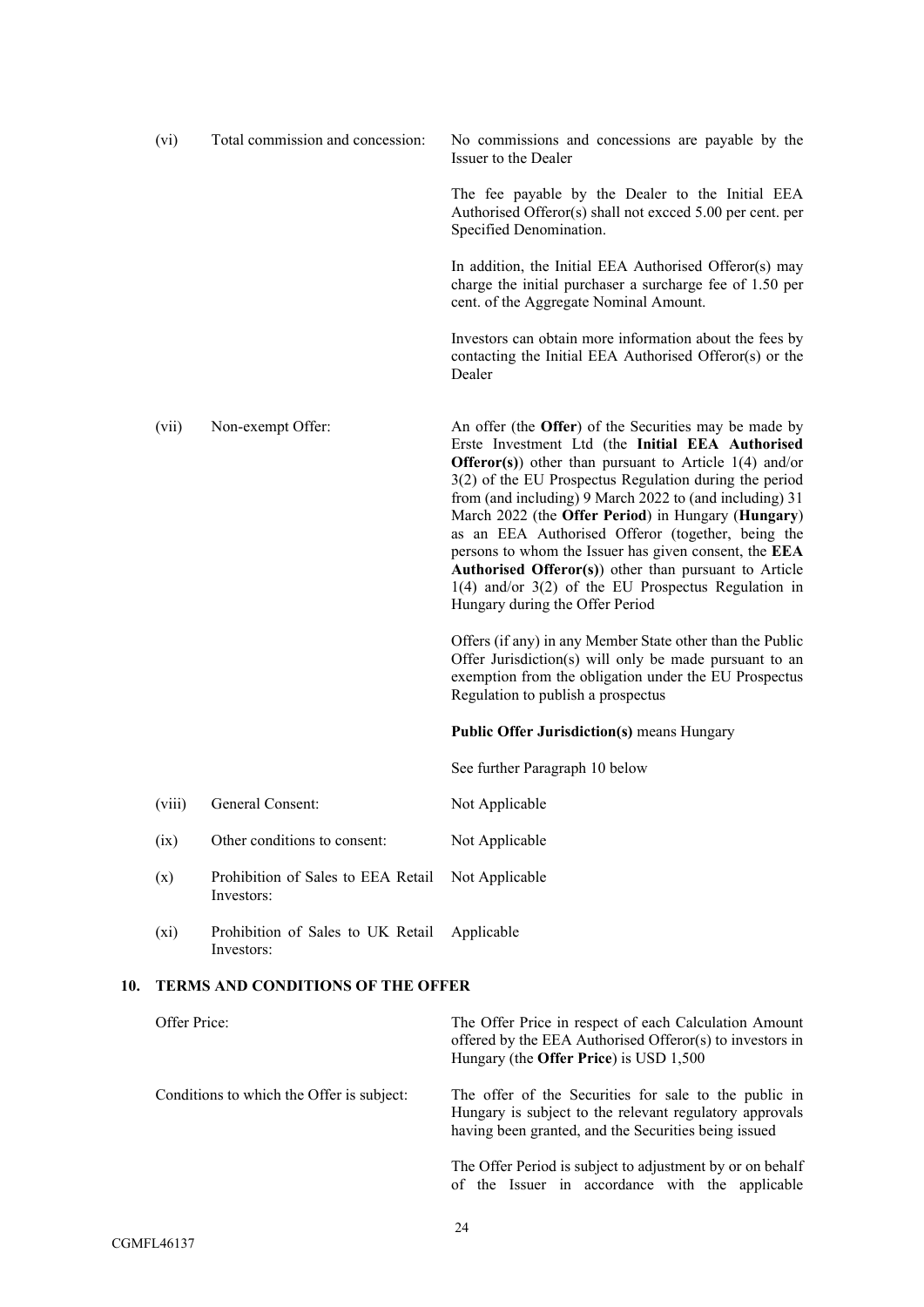regulations and any adjustments to such period will be published by way of notice which will be available on on the website of Euronext Dublin [\(https://live.euronext.com](https://live.euronext.com/)) and the website of the Initial EEA Authorised Offeror(s) (https://www.ersteinvestment.hu//hu/XS2439260840.ht ml). The Offer Period in relation to the Offer of the Securities in Hungary may not be shorter than three Business Days.

The Issuer reserves the right, in its absolute discretion, to cancel, in whole or in part, the Offer and the issue of the Securities in Hungary at any time prior to the Issue Date in accordance with the applicable regulations

In such an event all application monies relating to applications for Securities under the Offer will be returned (without interest) to applicants at the applicant's risk by no later than 30 days after the date on which the Offer of the Securities is cancelled. Application monies will be returned by cheque mailed to the applicant's address as indicated on the application form, or by wire transfer to the bank account as detailed on the application form or by any other method as the Issuer deems to be appropriate

The Issuer shall publish a notice on the website of Euronext Dublin [\(https://live.euronext.com](https://live.euronext.com/)) and the website of the Initial EEA Authorised Offeror(s) [\(https://www.ersteinvestment.hu//hu/XS2439260840.h](https://protect-eu.mimecast.com/s/RaMVCxGnRInXzZMiv1yTk)t ml) in the event that the Offer is cancelled and the Securities are not issued in Hungary pursuant to the above

Description of the application process: Applications for the purchase of Securities may be made by a prospective investor in Hungary to the EEA Authorised Offeror(s)

> Pursuant to anti-money laundering laws and regulations in force in Hungary or other relevant jurisdictions, the Issuer, Citigroup Global Markets Europe AG or any of their authorised agents may require evidence in connection with any application for Securities, including further identification of the applicant(s), before any Securities are issued

> Each prospective investor in Hungary should ascertain from the EEA Authorised Offeror(s) when the EEA Authorised Offeror(s) will require receipt of cleared funds from it in respect of its application for the purchase of any Securities and the manner in which payment should be made to the EEA Authorised Offeror(s)

The Issuer reserves the right, in its absolute discretion, to decline in whole or in part an application for Securities under the Offer in accordance with all applicable laws and regulations and/or in order to comply with any applicable laws and regulations. Accordingly, an applicant for Securities may, in such circumstances, not

Description of possibility to reduce subscriptions and manner for refunding excess amount paid by applicants: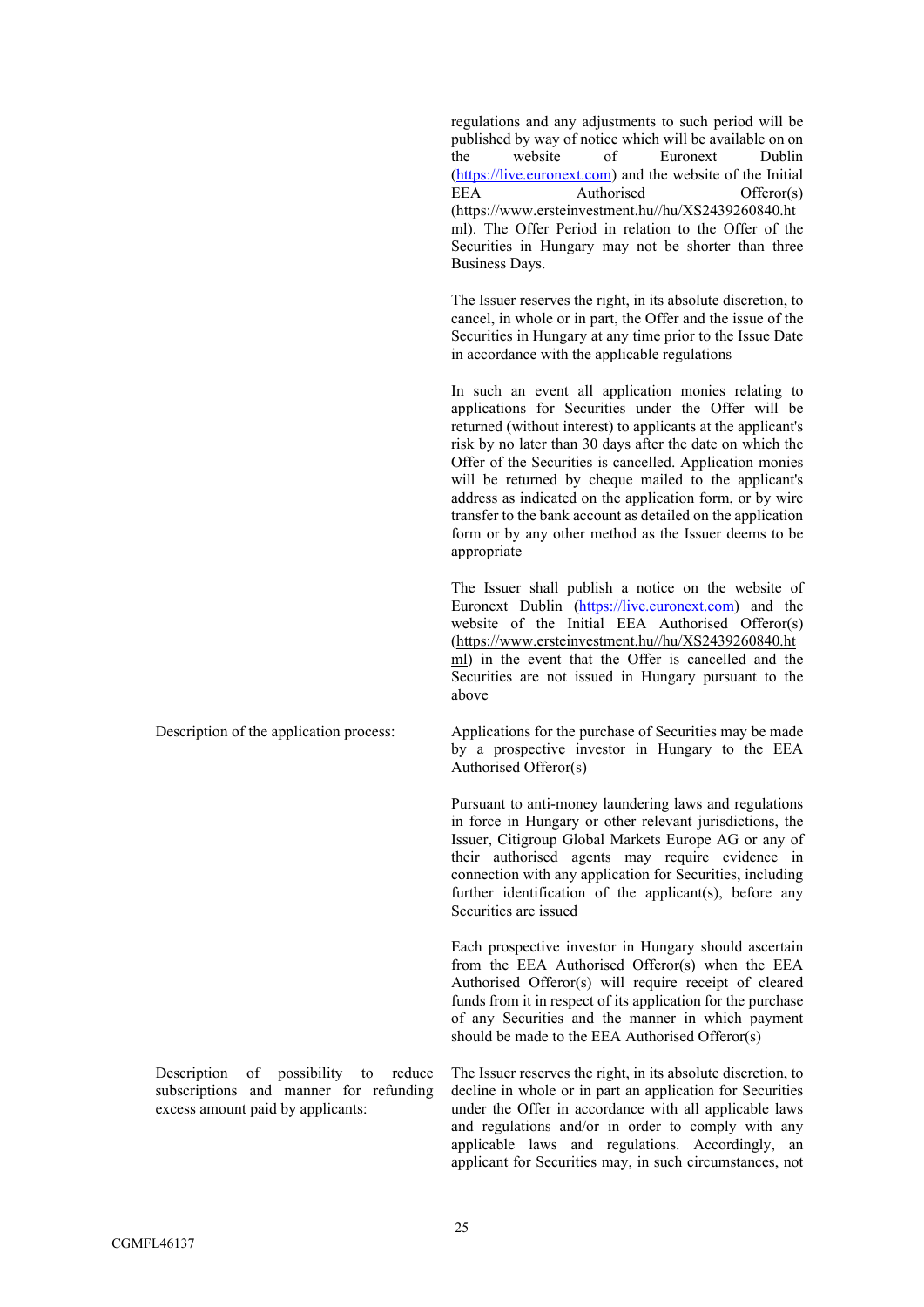|                                                                                                                                                        | be issued the number of (or any) Securities for which it<br>has applied                                                                                                                                                                                                                                 |
|--------------------------------------------------------------------------------------------------------------------------------------------------------|---------------------------------------------------------------------------------------------------------------------------------------------------------------------------------------------------------------------------------------------------------------------------------------------------------|
| Details of the minimum and/or maximum<br>amount of application:                                                                                        | The minimum amount of application is USD 1,500 in<br>principal amount of the Securities                                                                                                                                                                                                                 |
|                                                                                                                                                        | The maximum amount of application will be subject only<br>to availability at the time of application                                                                                                                                                                                                    |
| Details of the method and time limits for<br>paying up and delivering the Securities:                                                                  | Securities will be available on a delivery versus payment<br>basis                                                                                                                                                                                                                                      |
|                                                                                                                                                        | The Securities will be delivered to the purchaser's<br>respective book-entry securities accounts on or around<br>the date as notified by the EEA Authorised Offeror(s)                                                                                                                                  |
| Manner in and date on which results of the<br>offer are to be made public:                                                                             | By means of a notice published by the Issuer on the<br>website of Euronext Dublin (https://live.euronext.com)<br>and the website of the Initial EEA Authorised Offeror(s)<br>(https://www.ersteinvestment.hu//hu/XS2439260840.ht<br>$m$ ]                                                               |
| Procedure for exercise of any right of pre-<br>emption, negotiability of subscription rights<br>and treatment of subscription rights not<br>exercised: | Not Applicable                                                                                                                                                                                                                                                                                          |
| Whether tranche(s) have been reserved for<br>certain countries:                                                                                        | Offers may be made by the EEA Authorised Offeror(s)<br>to any person in Hungary                                                                                                                                                                                                                         |
|                                                                                                                                                        | Offers may only be made by offerors authorised to do so<br>in Hungary. Neither the Issuer nor the Dealer has taken<br>or will take any action specifically in relation to the<br>Securities referred to herein to permit a public offering of<br>such Securities in any jurisdiction other than Hungary |
|                                                                                                                                                        | Notwithstanding anything else in the Base Prospectus,<br>the Issuer will not accept responsibility for the<br>information given in the Base Prospectus or these Final<br>Terms in relation to offers of Securities made by an<br>offeror not authorised by the Issuer to make such offers               |
| Process for notification to applicants of the<br>amount allotted and the indication whether<br>dealing may begin before notification is<br>made:       | Applicants in Hungary will be notified directly by the<br>EEA Authorised Offeror(s) of the success of their<br>application                                                                                                                                                                              |
| Amount of<br>expenses<br>any<br>and<br>taxes<br>specifically charged to the subscriber or<br>purchaser:                                                | Apart from the Offer Price and a surcharge fee of 1.50<br>per cent. of the Aggregate Nominal Amount to be paid by<br>the initial purchaser to the EEA Authorised Offeror(s),<br>the Issuer is not aware of any expenses and taxes<br>specifically charged to the subscriber or purchaser in<br>Hungary  |
|                                                                                                                                                        | For details of withholding taxes applicable to subscribers<br>in Hungary see the section entitled "Hungarian Taxation"<br>under "Taxation of Securities" in the Base Prospectus                                                                                                                         |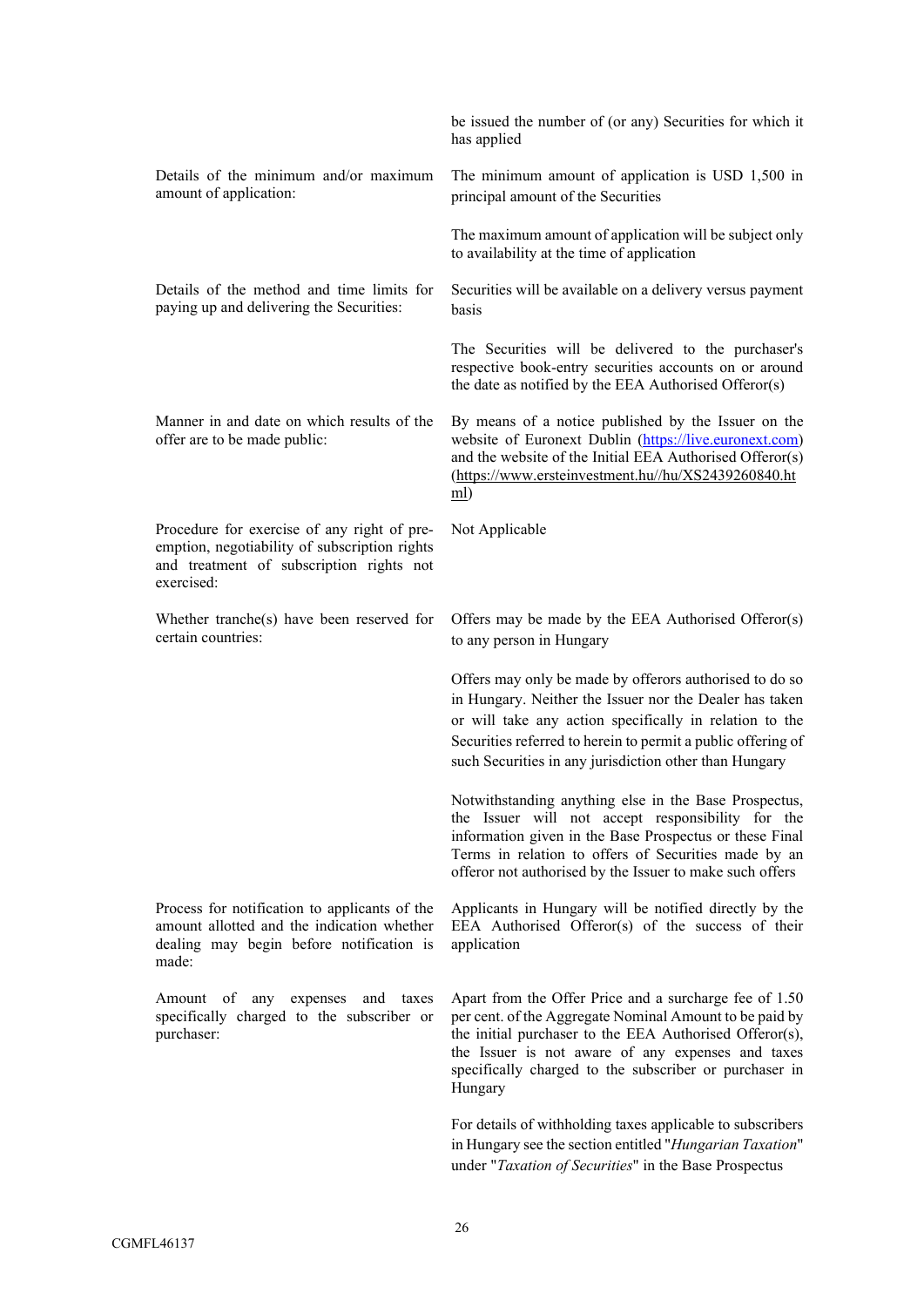Name(s), address(es), legal entity identifier, domicile, legal form and law and country of incorporation to the extent known to the Issuer, of the placers in the various countries where the offer takes place:

Erste Investment Ltd Erste Befektetési Zrt. OR Erste Investment Zrt. 24-26 Népfürdő str., Budapet, 1138, Hungary

The legal entity identifier of the Initial EEA Authorised Offeror(s) is 549300S5161J3XIURT65

The Initial EEA Authorised Offeror(s) is domiciled in Hungary and was incorporated in Hungary as a private company limited by shares under the laws of Hungary.

## **11. UNITED STATES TAX CONSIDERATIONS**

General: The Securities are Non-U.S. Issuer Securities.

Section 871(m): The Issuer has determined that the Securities are not Specified ELIs because (i) the Issue Date for the Securities is prior to 2023 and (ii) the Securities do not have a "delta" of one.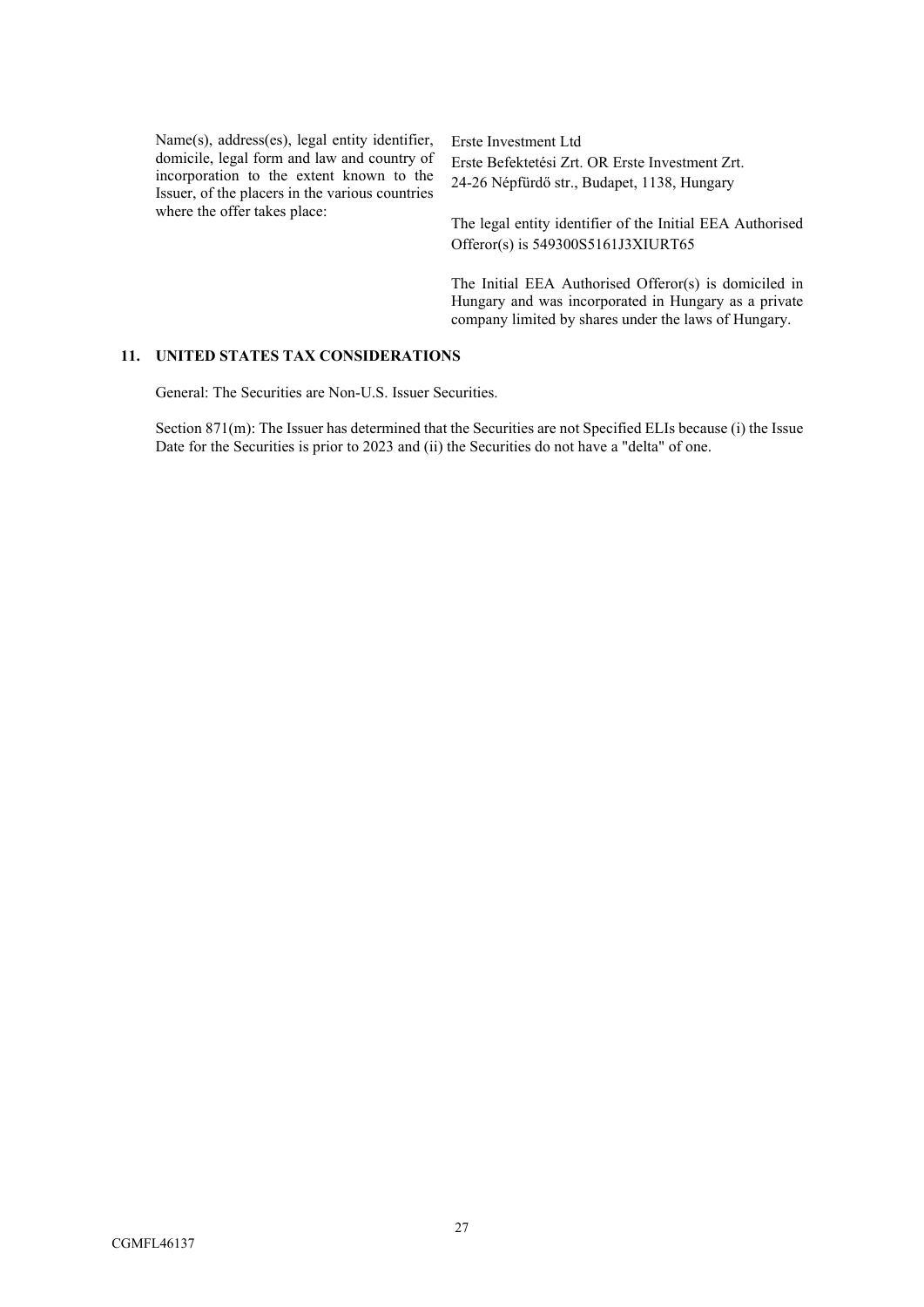### **ANNEX**

## **SUMMARY OF THE SECURITIES**

#### **INTRODUCTION AND WARNINGS**

The Summary should be read as an introduction to the Base Prospectus. Any decision to invest in the Securities should be based on a consideration of the Base Prospectus as a whole by the investor. In certain circumstances, the investor could lose all or part of the invested capital. Where a claim relating to the information contained in the Base Prospectus is brought before a court, the plaintiff investor might, under national law, have to bear the costs of translating the Base Prospectus before the legal proceedings are initiated. Civil liability attaches only to those persons who have tabled the Summary, including any translation thereof, but only where the Summary is misleading, inaccurate or inconsistent when read together with the other parts of the Base Prospectus or it does not provide, when read together with the other parts of the Base Prospectus, key information in order to aid investors when considering whether to invest in the Securities.

#### *You are about to purchase a product that is not simple and may be difficult to understand*.

*The Securities:* Issue of up to USD 10,000,000 Memory Coupon Barrier Autocall Notes due April 2025 linked to the Worst Performing of Apple Inc. and Microsoft Corporation (ISIN: XS2439260840).

*The Issuer:* Citigroup Global Markets Funding Luxembourg S.C.A. Its registered office is at 31, Z.A. Bourmicht, L-8070 Bertrange, Grand Duchy of Luxembourg and its telephone number is +352 45 14 14 447. Its Legal Entity Identifier ("**LEI**") is 549300EVRWDWFJUNNP53.

*The Authorised Offeror(s):* The Authorised Offeror is Erste Investment Ltd at :24-26 Népfürdő str., Budapet, 1138, Hungary. Its LEI is 549300S5161J3XIURT65.

*Competent authority:* The Base Prospectus was approved on 17 December 2021 by the Central Bank of Ireland of New Wapping Street, North Wall Quay, Dublin 1, D01 F7X3, Ireland (Telephone number: +353 1 224 6000).

#### **KEY INFORMATION ON THE ISSUER**

#### **Who is the Issuer of the Securities?**

*Domicile and legal form of the Issuer, LEI, law under which the Issuer operates and country of incorporation:* The Issuer was incorporated as a corporate partnership limited by shares (*société en commandite par actions*) on 24 May 2012 under the laws of Luxembourg for an unlimited duration and is registered with the Register of Trade and Companies of Luxembourg (*Registre de commerce et des sociétés, Luxembourg*) under number B 169.199. Its LEI is 549300EVRWDWFJUNNP53.

*Issuer's principal activities:* The Issuer grantsloans and other forms of funding to Citigroup Inc. and its subsidiaries (the "**Group**"), and therefore may compete in any market in which the Group has a presence, and may finance itself in whatever form, including through issuance of the Securities, and carry on incidental activities.

*Major shareholders, including whether it is directly or indirectly owned or controlled and by whom:* The shares of the Issuer are held by Citigroup Global Markets Funding Luxembourg GP S.à r.l. and Citigroup Global Markets Limited ("**CGML**" or the "**Guarantor**"). All of the issued share capital of CGML is owned by Citigroup Global Markets Holdings Bahamas Limited, which is an indirect subsidiary of Citigroup Inc.

*Key managing directors:* The Issuer is managed by Citigroup Global Markets Funding Luxembourg GP S.à r.l. in its capacity as manager (the "**Corporate Manager**"). The members of the board of managers of the Corporate Manager are Ms. Alberta Brusi, Mr. Vincent Mazzoli, Mr. Jonas Bossau, Ms. Milka Krasteva and Mr. Dimba Kier.

*Statutory auditors:* The Issuer's approved statutory auditor (*réviseur d'entreprises agréé*) is KPMG Luxembourg Société Coopérative of 39, avenue J.F. Kennedy, L-1855, Luxembourg.

#### **What is the key financial information regarding the Issuer?**

The following key financial information has been extracted from the audited non-consolidated financial statements of the Issuer for the years ended 31 December 2020 and 2019, and from the unaudited non-consolidated interim financial statements of the Issuer for the period ended 30 June 2021.

| Summary information – income statement                                                                |                                                 |                 |                       |                                |                |                                              |
|-------------------------------------------------------------------------------------------------------|-------------------------------------------------|-----------------|-----------------------|--------------------------------|----------------|----------------------------------------------|
|                                                                                                       | Year ended 31<br>2020<br>December               | <b>December</b> | Year ended 31<br>2019 | Six months ended<br>30<br>June | 2021           | Six months ended<br>30<br>June<br>2020       |
|                                                                                                       | (audited)                                       | (audited)       |                       | (unaudited)                    |                | (unaudited)                                  |
| Profit before income tax (in thousands of U.S.<br>dollars)                                            | 113                                             | 121             |                       | 64                             |                | 64                                           |
| Summarv information – balance sheet                                                                   |                                                 |                 |                       |                                |                |                                              |
|                                                                                                       | <b>Year ended 31 December</b><br>2020 (audited) |                 | 2019 (audited)        | Year ended 31 December         |                | Six months ended 30<br>June 2021 (unaudited) |
| Net financial debt (long term debt plus short term<br>debt minus cash) (in thousands of U.S. dollars) | 18,588,258                                      |                 | 12,746,867            |                                |                | 23,442,327                                   |
| Current ratio (current assets/current liabilities)                                                    | 100%                                            |                 | 100%                  |                                | 100%           |                                              |
| Debt to equity ratio (total liabilities/total<br>shareholder equity)                                  | 1868714%                                        |                 | 1395849%              |                                |                | 2241453%                                     |
| Interest cover ratio (operating income/interest<br>$expense)*$                                        | Not Applicable                                  |                 | Not Applicable        |                                | Not Applicable |                                              |
| Summary information - cash flow statement                                                             |                                                 |                 |                       |                                |                |                                              |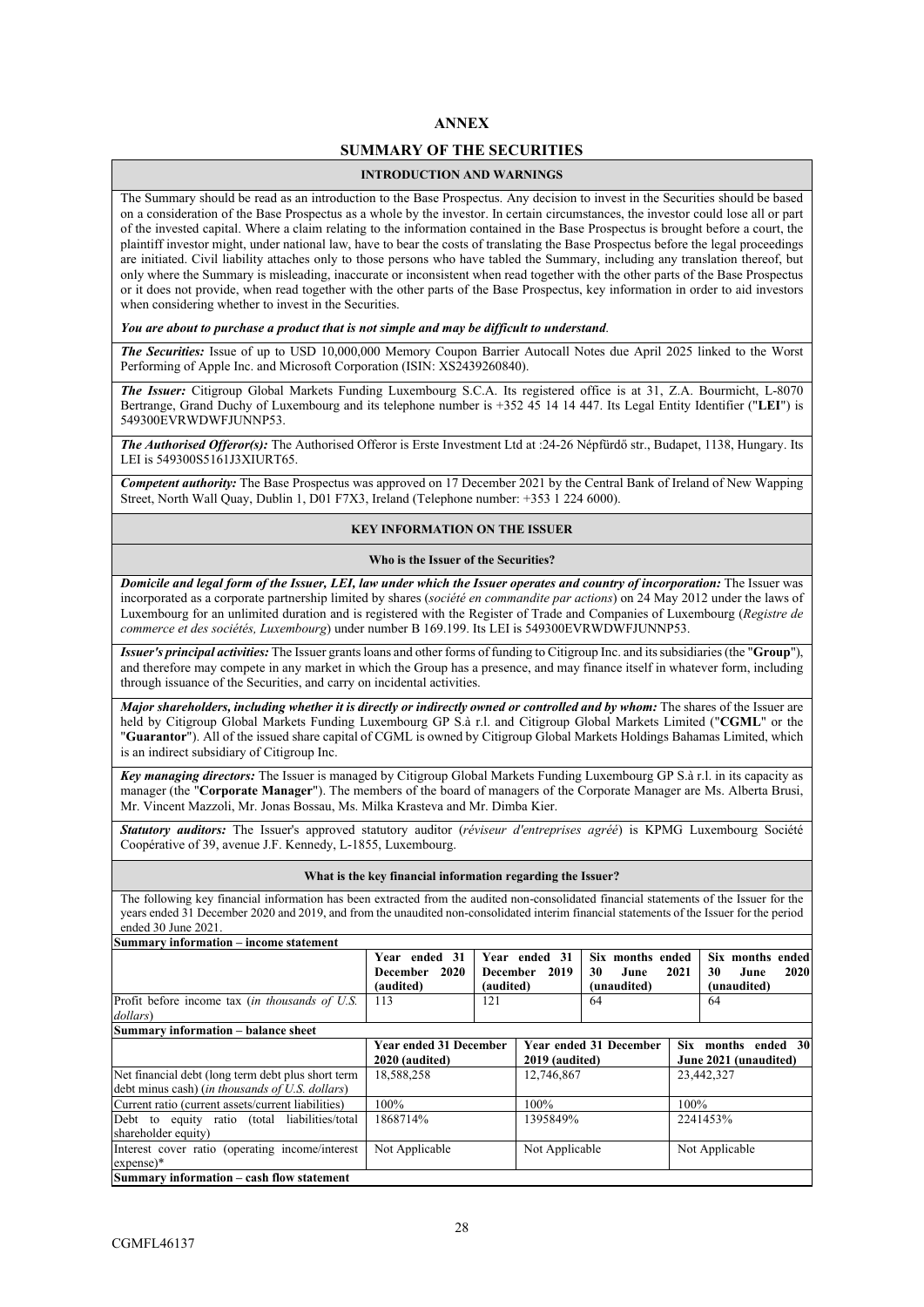|                                                       | Year ended 31<br>2020<br><b>December</b><br>(audited) | ended 31<br>Year<br>2019<br><b>December</b><br>(audited) | Six months ended<br>2021<br>30<br>June<br>(unaudited) | Six months ended<br>2020<br>30<br>June<br>(unaudited) |  |
|-------------------------------------------------------|-------------------------------------------------------|----------------------------------------------------------|-------------------------------------------------------|-------------------------------------------------------|--|
| Net cash flows from operating activities (in          | $-11.875$                                             | 9.381                                                    | $-18.100$                                             | $-13.277$                                             |  |
| <i>thousands of U.S. dollars</i> )                    |                                                       |                                                          |                                                       |                                                       |  |
| Net cash flows from financing activities <i>(in</i> ) | 4,871,709                                             | 3,518,482                                                | 4,409,702                                             | 3,901,494                                             |  |
| <i>thousands of U.S. dollars</i> )                    |                                                       |                                                          |                                                       |                                                       |  |
| Net cash flows from investing activities (in          | $-4.871.701$                                          | $-3,518,473$                                             | $-4,409,702$                                          | $-3,901,494$                                          |  |
| <i>thousands of U.S. dollars</i> )                    |                                                       |                                                          |                                                       |                                                       |  |
|                                                       |                                                       |                                                          |                                                       |                                                       |  |

\*In accordance with IFRS, the Issuer does not present any interest expenses.

*Qualifications in audit report on historical financial information:* There are no qualifications in the audit report of the Issuer on its audited historical financial information.

#### **What are the key risks that are specific to the Issuer?**

The Issuer is subject to the following key risks:

- The Issuer is subject to intra-group credit risk. From time to time, the Issuer enters into derivative transactions with CGML to offset or hedge its liabilities to securityholders under securities issued by it (which may include the Securities). As such, the Issuer is exposed to the credit risk of CGML in the form of counterparty risk in respect of such derivative transactions. In particular, the Issuer's ability to fulfil its obligations under the Securities is primarily dependent on CGML performing its counterparty obligations owed to the Issuer in respect of such derivative transactions in a timely manner, and any failure by CGML to do so will negatively affect the ability of the Issuer to fulfil its obligations under the Securities. Securityholders will not have any recourse to CGML under any such derivative transactions.
- The Issuer may not be able to maintain its current ratings. If a rating agency reduces, suspends or withdraws its rating of the Issuer and/or any affiliate thereof, the liquidity and market value of the Securities are likely to be adversely affected. Ratings downgrades could also have a negative impact on other funding sources, such as secured financing and other margin requirements, for which there are no explicit triggers.

## **KEY INFORMATION ON THE SECURITIES**

#### **What are the main features of the Securities?**

#### *Type and class of Securities, including security identification numbers*

The Securities are derivative securities in the form of notes, and are linked to a basket of underlying shares. The Securities will be cleared and settled through Euroclear Bank S.A./N.V. and/or Clearstream Banking, *société anonyme*.

The issue date of the Securities is 15 April 2022. The issue price of the Securities is 100.00 per cent. of the aggregate principal amount.

Series Number: CGMFL46137; ISIN: XS2439260840; Common Code: 243926084; CUSIP: 5C02K59E3; CFI: DTFNFR; FISN: CITIGROUP GLOBA/7.6EMTN 20250415

*Currency, specified denomination, calculation amount, aggregate principal amount and maturity date of the Securities*

The Securities are denominated in United States dollars (**USD**). The Securities have a specified denomination of USD 1,500 and the calculation amount is USD 1,500. The aggregate principal amount of the Securities to be issued is up to USD 10,000,000.

*Maturity Date*: 15 April 2025. This is the date on which the Securities are scheduled to redeem, subject to an early redemption of the **Securities** 

#### *Rights attached to the Securities*

The return on the Securities will derive from the Interest Amount payable (if any), the potential payment of a Mandatory Early Redemption Amount following early redemption of the Securities due to the occurrence of a Mandatory Early Redemption Barrier Event, and, unless the Securities have been previously redeemed or purchased and cancelled, the payment of the Redemption Amount, or physical delivery of the Entitlement and payment of a cash amount equal to the value of the Fractional Entitlement (if any), on the Maturity Date of the Securities.

**Interest Amount**: If, in respect of an Interest Payment Date:

(a) an Interest Barrier Event has not occurred, no amount in respect of interest will be paid on such Interest Payment Date;

(b) an Interest Barrier Event has occurred, an amount in respect of each Security specified for such Interest Payment Date in the table below plus the sum of the amounts (if any) specified in the table below in respect of all of the Interest Payment Dates (if any) falling prior to such Interest Payment Date on which an Interest Barrier Event did not occur and, therefore, such amounts had not previously been paid (and which have not already been paid).

Where:

**Interest Barrier Event**: in respect of an Interest Payment Date, if on the related Interest Barrier Observation Date, the underlying closing level of the Interim Performance Underlying (the "**Interest Barrier Underlying**") satisfies the Interest Barrier Level.

**Interest Barrier Level**: in respect of an Interest Payment Date, the percentage(s) specified in relation to the relevant Interest Barrier Underlying for such Interest Payment Date in the table below.

**Interest Barrier Observation Date(s)**: in respect of an Interest Payment Date, each date specified as such for such Interest Payment Date in the table below, subject to adjustment.

**Interest Initial Level**: in respect of an Interest Underlying, the underlying closing level of such Interest Underlying for the Interest Strike Date.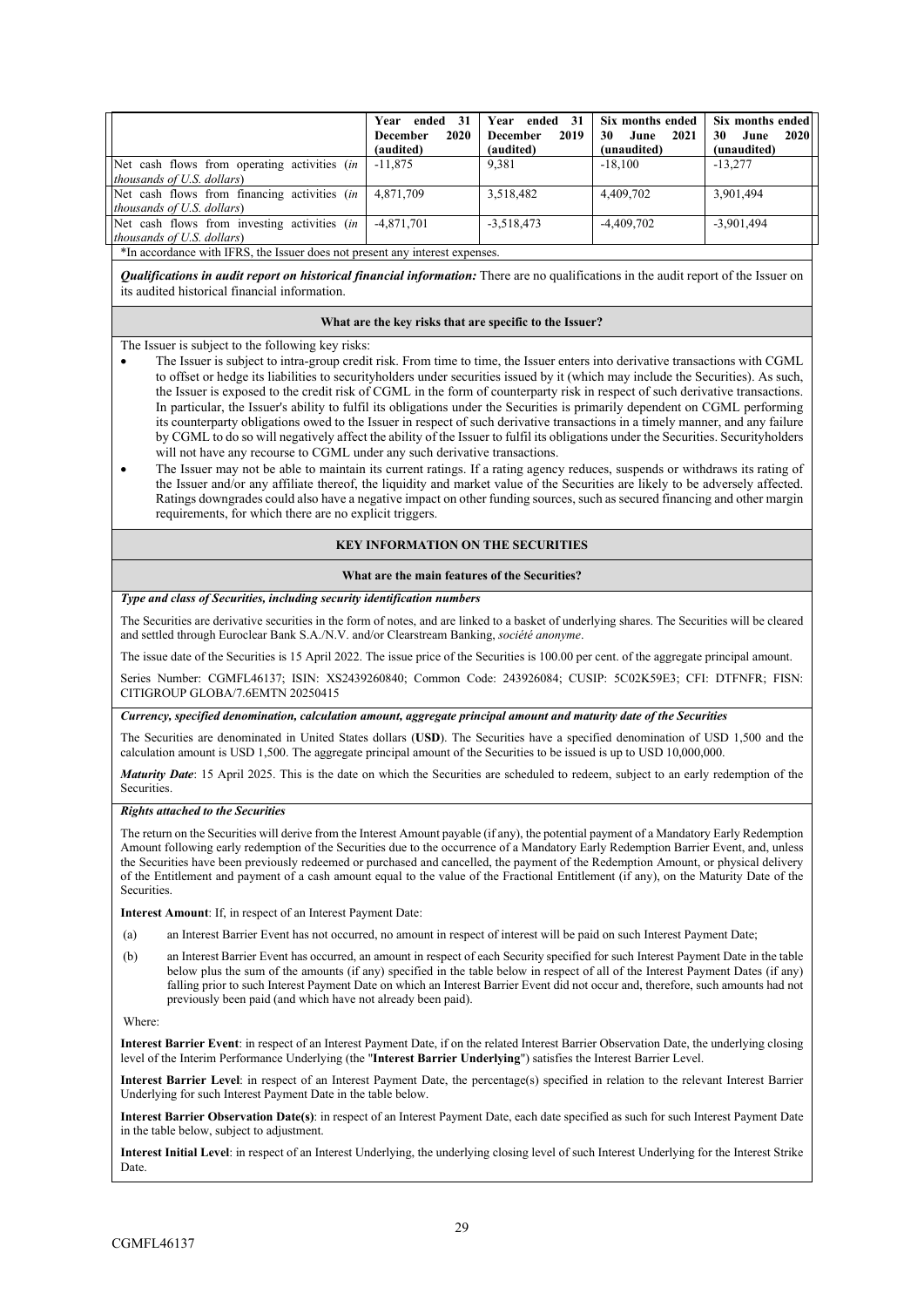**Interest Payment Dates**: each date specified as such in the table below.

**Interim Performance**: in respect of an Interest Payment Date and an Interest Underlying, an amount expressed as a percentage equal to such Interest Underlying's Interest Reference Level for that Interest Payment Date less its Interest Strike Level, all divided by its Interest Initial Level. Expressed as a formula:

Interest Reference Level for such Interest Payment Date − Interest Strike Level

Interest Initial Level

**Interim Performance Underlying**: in respect of an Interest Payment Date, the Interest Underlying with the lowest (determined, if equal, by the calculation agent) Interim Performance for that Interest Payment Date.

**Interest Reference Level**: in respect of an Interest Underlying, the underlying closing level for such Interest Underlying for the relevant Interest Valuation Date.

**Interest Strike Date**: 1 April 2022, subject to adjustment.

**Interest Strike Level**: in respect of an Interest Underlying, the level specified for such Interest Underlying in the table below.

**Interest Underlying(s)**: each Underlying specified as an underlying for the purpose of the Interest provisions in the underlying table below.

**Interest Valuation Dates**: in respect of an Interest Payment Date, each date specified as such for such Interest Payment Date in the table below, subject to adjustment.

| <b>Interest</b><br><b>Strike</b><br>Level | <b>Specified</b><br><b>Interest</b><br><b>Valuation</b><br>Date(s) | <b>Interest Barrier Level (%)</b>                                                                                  | <b>Specified</b><br><b>Interest</b><br><b>Barrier</b><br><b>Observation</b><br>Date | Interest Amount if an<br><b>Barrier</b><br>Event<br>Interest<br>occurs in respect of the<br>relevant Interest Payment<br>Date and the relevant<br><b>Barrier</b><br><b>Interest</b><br><b>Observation Date</b> | <b>Specified</b><br><b>Interest</b><br><b>Valuation</b><br>Date(s) |
|-------------------------------------------|--------------------------------------------------------------------|--------------------------------------------------------------------------------------------------------------------|-------------------------------------------------------------------------------------|----------------------------------------------------------------------------------------------------------------------------------------------------------------------------------------------------------------|--------------------------------------------------------------------|
| Zero                                      | 3 October 2022                                                     | greater than or equal to 65.00% of<br>the Interest Initial Level of the<br>relevant Interest Barrier Underlying    | 3<br>October<br>2022                                                                | <b>USD 57.00</b>                                                                                                                                                                                               | 18<br>October<br>2022                                              |
| Zero                                      | 3 April 2023                                                       | greater than or equal to $65.00\%$ of<br>the Interest Initial Level of the<br>relevant Interest Barrier Underlying | 3 April 2023                                                                        | <b>USD 57.00</b>                                                                                                                                                                                               | 17 April 2023                                                      |
| Zero                                      | 2 October 2023                                                     | greater than or equal to 65.00% of<br>the Interest Initial Level of the<br>relevant Interest Barrier Underlying    | $\overline{2}$<br>October<br>2023                                                   | <b>USD 57.00</b>                                                                                                                                                                                               | October<br>17<br>2023                                              |
| Zero                                      | 1 April 2024                                                       | greater than or equal to 65.00% of<br>the Interest Initial Level of the<br>relevant Interest Barrier Underlying    | 1 April 2024                                                                        | <b>USD 57.00</b>                                                                                                                                                                                               | 15 April 2024                                                      |
| Zero                                      | 1 October 2024                                                     | greater than or equal to 65.00% of<br>the Interest Initial Level of the<br>relevant Interest Barrier Underlying    | October<br>1<br>2024                                                                | <b>USD 57.00</b>                                                                                                                                                                                               | October<br>16<br>2024                                              |
| Zero                                      | 1 April 2025                                                       | greater than or equal to $65.00\%$ of<br>the Interest Initial Level of the<br>relevant Interest Barrier Underlying | 1 April 2025                                                                        | <b>USD 57.00</b>                                                                                                                                                                                               | <b>Maturity Date</b>                                               |

**Mandatory Early Redemption Amount**: If, in respect of a Mandatory Early Redemption Date, a Mandatory Early Redemption Barrier Event has occurred, the Securities will be redeemed on the relevant Mandatory Early Redemption Date at an amount for each Security equal to the amount specified as the Mandatory Early Redemption Amount for the relevant Mandatory Early Redemption Date in the table below. If the Securities are redeemed early, no further amounts shall be paid after the Mandatory Early Redemption Date.

Where:

**Mandatory Early Redemption Barrier Event** or **MER Barrier Event**: in respect of a Mandatory Early Redemption Date, if on the related Mandatory Early Redemption Barrier Observation Date, the underlying closing level of the Mandatory Early Redemption Performance Underlying (the "**Mandatory Early Redemption Barrier Underlying**" or "**MERBU**") satisfies the relevant Mandatory Early Redemption Barrier Level.

**Mandatory Early Redemption Barrier Level** or **MER Barrier Level**: in respect of a Mandatory Early Redemption Date, the percentage specified for such Mandatory Early Redemption Date and the relevant Mandatory Early Redemption Barrier Underlying in the table below.

**Mandatory Early Redemption Barrier Observation Date** or **MER Barrier Observation Date**: in respect of a Mandatory Early Redemption Date, each date specified as such for such Mandatory Early Redemption Date in the table below, subject to adjustment.

**Mandatory Early Redemption Date** or **MER Date**: each date specified as such in the table below.

**Mandatory Early Redemption Initial Level**: in respect of a Mandatory Early Redemption Underlying, the underlying closing level for such Mandatory Early Redemption Underlying for the Mandatory Early Redemption Strike Date.

**Mandatory Early Redemption Performance**: in respect of a Mandatory Early Redemption Date and a Mandatory Early Redemption Underlying, an amount expressed as a percentage equal to such Mandatory Early Redemption Underlying's Mandatory Early Redemption Reference Level for that Mandatory Early Redemption Date less its Mandatory Early Redemption Strike Level, all divided by its Mandatory Early Redemption Initial Level. Expressed as a formula: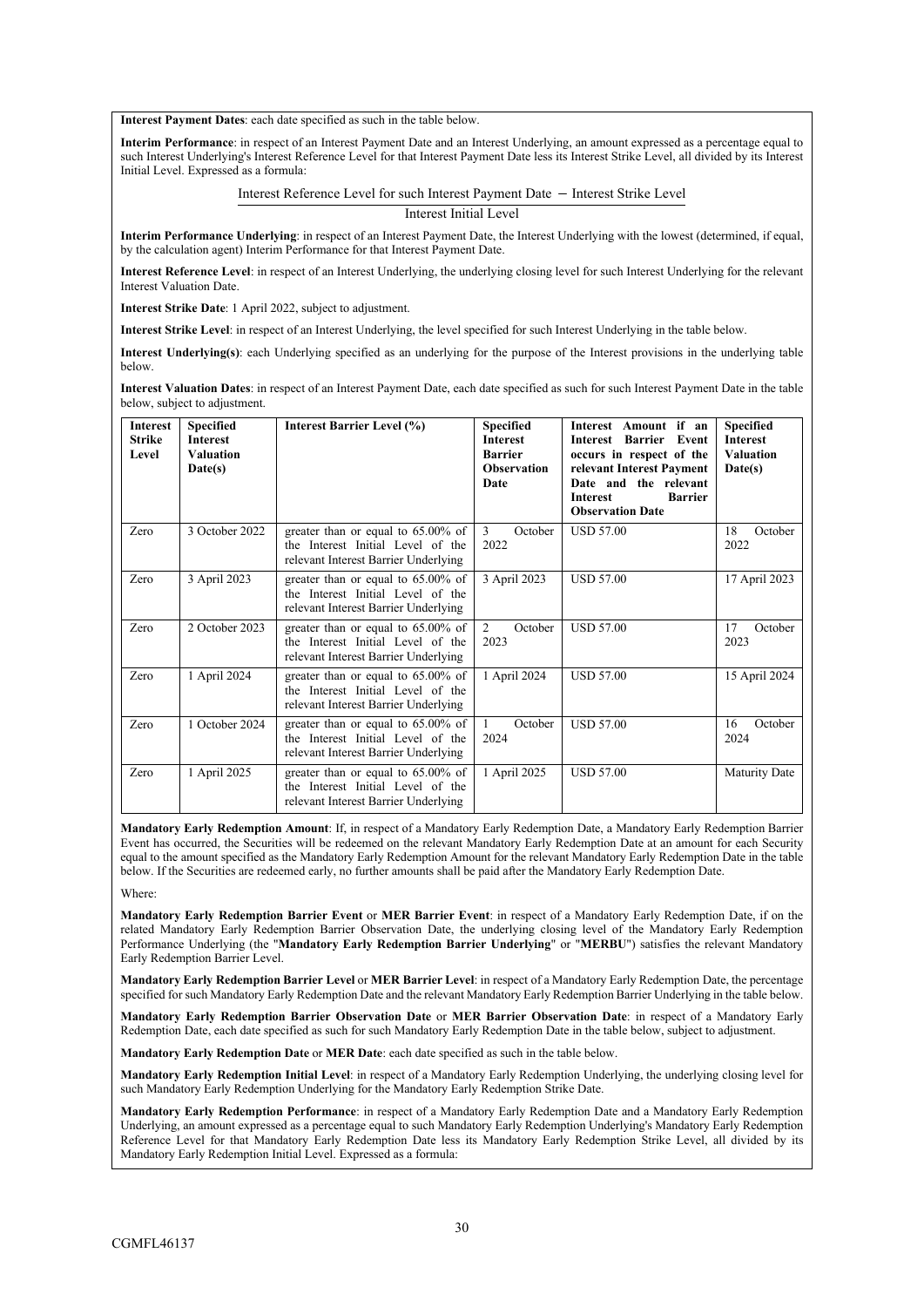### Mandatory Early Redemption Reference Level for such MER Date − Mandatory Early Redemption Strike Level Mandatory Early Redemption Initial Level

**Mandatory Early Redemption Performance Underlying**: in respect of a Mandatory Early Redemption Date, the Mandatory Early Redemption Underlying with the lowest (determined, if equal, by the calculation agent) Mandatory Early Redemption Performance for that Mandatory Early Redemption Date.

**Mandatory Early Redemption Reference Level**: in respect of a Mandatory Early Redemption Underlying, the underlying closing level for such Mandatory Early Redemption Underlying for the relevant Mandatory Early Redemption Valuation Date.

**Mandatory Early Redemption Strike Date**: 1 April 2022, subject to adjustment.

**Mandatory Early Redemption Strike Level** or **MER Strike Level**: in respect of a Mandatory Early Redemption Underlying, the level specified for such Mandatory Early Redemption Underlying in the table below.

**Mandatory Early Redemption Underlying(s)**: each Underlying specified as an underlying for the purpose of the mandatory early redemption provisions in the underlying table below.

**Mandatory Early Redemption Valuation Date** or **MER Valuation Date**: in respect of a Mandatory Early Redemption Date, each date specified as such for such Mandatory Early Redemption Date in the table below, subject to adjustment.

| <b>MER</b><br><b>Strike</b><br>Level                                                              | <b>Specified MER</b><br><b>Valuation</b><br>Date(s) | <b>MER Barrier Level (%)</b>                                                | <b>MER</b><br><b>Specified</b><br><b>Barrier</b><br><b>Observation Date</b>          | <b>Mandatory</b><br>Early<br>Redemption<br>Amount | <b>MER Date</b>       |
|---------------------------------------------------------------------------------------------------|-----------------------------------------------------|-----------------------------------------------------------------------------|--------------------------------------------------------------------------------------|---------------------------------------------------|-----------------------|
| For the purpose<br>determining<br>of<br>whether a MER<br>Event<br><b>Barrier</b><br>has occurred: |                                                     |                                                                             | For the purpose of<br>determining<br>whether a MER<br>Barrier Event has<br>occurred: |                                                   |                       |
| Zero                                                                                              | 3 April 2023                                        | greater than or equal to 100.00% of the<br>MER Initial Level of the MERBU   | 3 April 2023                                                                         | <b>USD 1.500</b>                                  | 17 April 2023         |
| Zero                                                                                              | 2 October 2023                                      | greater than or equal to 95.00% of the<br>MER Initial Level of the MERBU    | 2 October 2023                                                                       | <b>USD 1.500</b>                                  | 17<br>October<br>2023 |
| Zero                                                                                              | 1 April 2024                                        | greater than or equal to 90.00% of the<br>MER Initial Level of the MERBU    | 1 April 2024                                                                         | <b>USD 1,500</b>                                  | 15 April 2024         |
| Zero                                                                                              | 1 October 2024                                      | greater than or equal to $85.00\%$ of the<br>MER Initial Level of the MERBU | 1 October 2024                                                                       | <b>USD 1,500</b>                                  | October<br>16<br>2024 |

**Redemption Amount, or physical delivery of the Entitlement and payment of a cash amount equal to the value of the Fractional Entitlement (if any)**: Unless the Securities have been previously redeemed or purchased and cancelled, if:

(a) a Redemption Barrier Event has not occurred, the Issuer shall redeem each Security on the Maturity Date at an amount equal to USD 1,500; or

(b) a Redemption Barrier Event has occurred and if:

- (i) a Redemption Lower Barrier Event has occurred, the Issuer shall redeem each Security on the Maturity Date at an amount equal to  $\text{USD}$  1,500; or
- (ii) a Redemption Lower Barrier Event has not occurred, the Issuer shall deliver the Entitlement in respect of each Security. The Entitlement in respect of each Security will be rounded down to the nearest whole multiple of the tradeable amount (being 1 share) of the Final Performance Underlying. Fractions or numbers of the Final Performance Underlying less than the tradeable amount (the "**Fractional Entitlement**") will not be delivered. Instead, Securityholders will receive payment of a cash amount equal to the value of the Fractional Entitlement, calculated by reference to the Final Reference Level of the Final Performance Underlying.

Where:

**Calculation Amount** or **CA**: USD 1,500.

**Entitlement**: The quantity of the Final Performance Underlying which a securityholder is entitled to receive on the Maturity Date (subject to the delivery of an asset transfer notice by the securityholder, payment of any expenses and rounded down), determined by reference to the following formula:

#### Calculation Amount

Redemption Initial Level of Final Performance Underlying

**Final Barrier Level**: 65.00% of the Redemption Initial Level of the relevant Redemption Barrier Underlying.

**Final Performance**: in respect of a Redemption Underlying, an amount expressed as a percentage equal to such Redemption Underlying's Final Reference Level less its Redemption Strike Level, all divided by its Redemption Initial Level. Expressed as a formula:

Final Reference Level − Redemption Strike Level

Redemption Initial Level

**Final Performance Underlying**: the Redemption Underlying with the lowest (determined, if equal, by the calculation agent) Final Performance.

**Final Reference Level**: in respect of a Redemption Underlying, the underlying closing level for such Redemption Underlying on the Final Valuation Date.

**Final Valuation Date(s)**: 1 April 2025, subject to adjustment.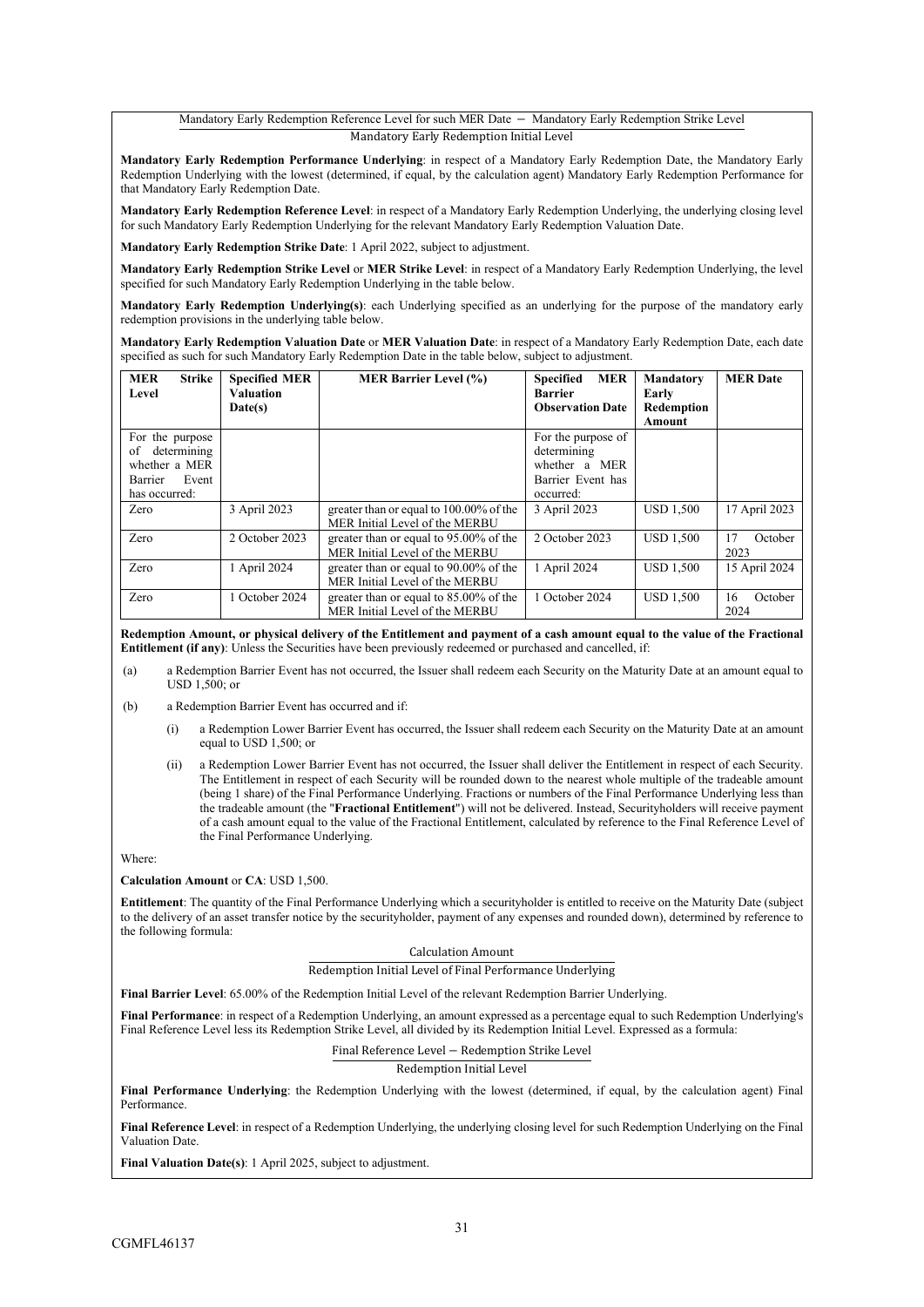**Redemption Barrier Event**: if on the related Redemption Barrier Observation Date, the underlying closing level of the Final Performance Underlying (the "**Redemption Barrier Underlying**") is less than the Final Barrier Level of such Redemption Barrier Underlying.

**Redemption Barrier Observation Date**: 1 April 2025, subject to adjustment.

**Redemption Initial Level**: in respect of a Redemption Underlying, the underlying closing level for such Redemption Underlying for the Redemption Strike Date.

**Redemption Lower Barrier Event**: if on the related Redemption Lower Barrier Event Valuation Date, the underlying closing level of any Redemption Underlying (the "Redemption Lower Barrier Underlying") is greater than or equal to<sup>4</sup> the Redemption Lower Barrier Percentage.

**Redemption Lower Barrier Event Valuation Date**: 1 April 2025, subject to adjustment.

**Redemption Lower Barrier Percentage**: 95.00% of the Redemption Initial Level of the relevant Redemption Lower Barrier Underlying

**Redemption Strike Date**: 1 April 2022, subject to adjustment.

**Redemption Strike Level**: in respect of a Redemption Underlying, zero.

**Redemption Underlying(s)**: each Underlying specified as an underlying for the purpose of the redemption provisions in the underlying table below.

| The Underlying(s)                                                                                                |                                                                   |                                                                     |                                                                                        |                                                        |  |  |  |
|------------------------------------------------------------------------------------------------------------------|-------------------------------------------------------------------|---------------------------------------------------------------------|----------------------------------------------------------------------------------------|--------------------------------------------------------|--|--|--|
| <b>Description</b>                                                                                               | Underlying for the<br>of<br>the<br>purpose<br>interest provisions | Underlying<br>for<br>the purpose of the<br>redemption<br>provisions | Underlying<br>for<br>the purpose of the<br>mandatory early<br>redemption<br>provisions | Electronic page                                        |  |  |  |
| The common shares of Apple Inc. (ISIN:<br>$US0378331005$ ) (the Apple Shares)                                    | Yes                                                               | Yes                                                                 | Yes                                                                                    | Bloomberg Page:<br><b>TW</b><br>AAPL<br>$\leq$ Equity> |  |  |  |
| The<br>Microsoft<br>shares<br>of<br>common<br>Corporation (ISIN: US5949181045) (the<br><b>Microsoft Shares</b> ) | Yes                                                               | Yes                                                                 | Yes                                                                                    | Bloomberg Page:<br><b>MSFT</b><br>UW<br>$<$ Equity $>$ |  |  |  |

*Early Redemption:* The Securities may be redeemed early following the occurrence of certain specified events or circumstances (for example, including an event affecting the Underlying(s) or the Issuer's hedging arrangements, an event of default, and circumstances relating to taxation and illegality) at an amount which will be determined by the calculation agent in accordance with the terms and conditions of the Securities.

*Adjustments*: The terms and conditions of the Securities contain provisions, including provisions relating to events affecting the Underlying(s) or hedging arrangements in respect of the Securities, settlement disruption, illiquidity in the market for the Final Performance Underlying resulting in a failure to deliver the Entitlement or the Final Performance Underlying being not freely tradeable, and market disruption provisions and provisions relating to subsequent corrections of the price of the Underlying(s) and details of the consequences of such events. Such provisions may where applicable permit adjustments to be made to the terms and conditions of the Securities. The terms and conditions of the Securities also permit the adjustment of payment dates for non-business days.

*Payment in lieu of delivery of the Entitlement*: The calculation agent may elect not to deliver or procure delivery of the Entitlement to the securityholders but *in lieu* thereof make payment on the Maturity Date of an amount in respect of each Security equal to the fair market value of the Entitlement as determined by the calculation agent at such time and by reference to such sources as it considers appropriate.

*Meetings:* The terms and conditions of the Securities contain provisions for calling meetings of holders to consider matters affecting their interests generally. These provisions permit defined majorities to bind all holders, including holders who did not attend and vote at the relevant meeting and holders who voted in a manner contrary to the majority.

*Governing law:* The Securities will be governed by English law.

*Bail-in:* Any exercise of bail-in power or other action taken by a resolution authority in respect of the Issuer or the Guarantor could materially adversely affect the value of and return on the Securities.

*Status of the Securities:* The Securities constitute direct, unconditional, unsubordinated and unsecured obligations of the Issuer and will at all times rank *pari passu* and rateably among themselves and at least *pari passu* with all other unsecured and unsubordinated outstanding obligations of the Issuer, save for such obligations as may be preferred by provisions of law that are both mandatory and of general application.

*Description of restrictions on free transferability of the Securities*

The Securities will be transferable, subject to offering, selling and transfer restrictions of the laws of any jurisdiction in which the Securities are offered or sold.

#### **Where will the Securities be traded?**

Application will be made by the Issuer (or on its behalf) for the Securities to be admitted to trading on the Regulated Market of Euronext Dublin and to listing on the official list of Euronext Dublin with effect from on or around the issue date.

### **Is there a guarantee attached to the Securities?**

<sup>&</sup>lt;sup>4</sup> The definition of "Redemption Lower Barrier Event" is corrected by deleting and replacing "greater than" the Redemption Lower Barrier Percentage with "greater than or equal to" the Redemption Lower Barrier Percentage, as determined by the Issuer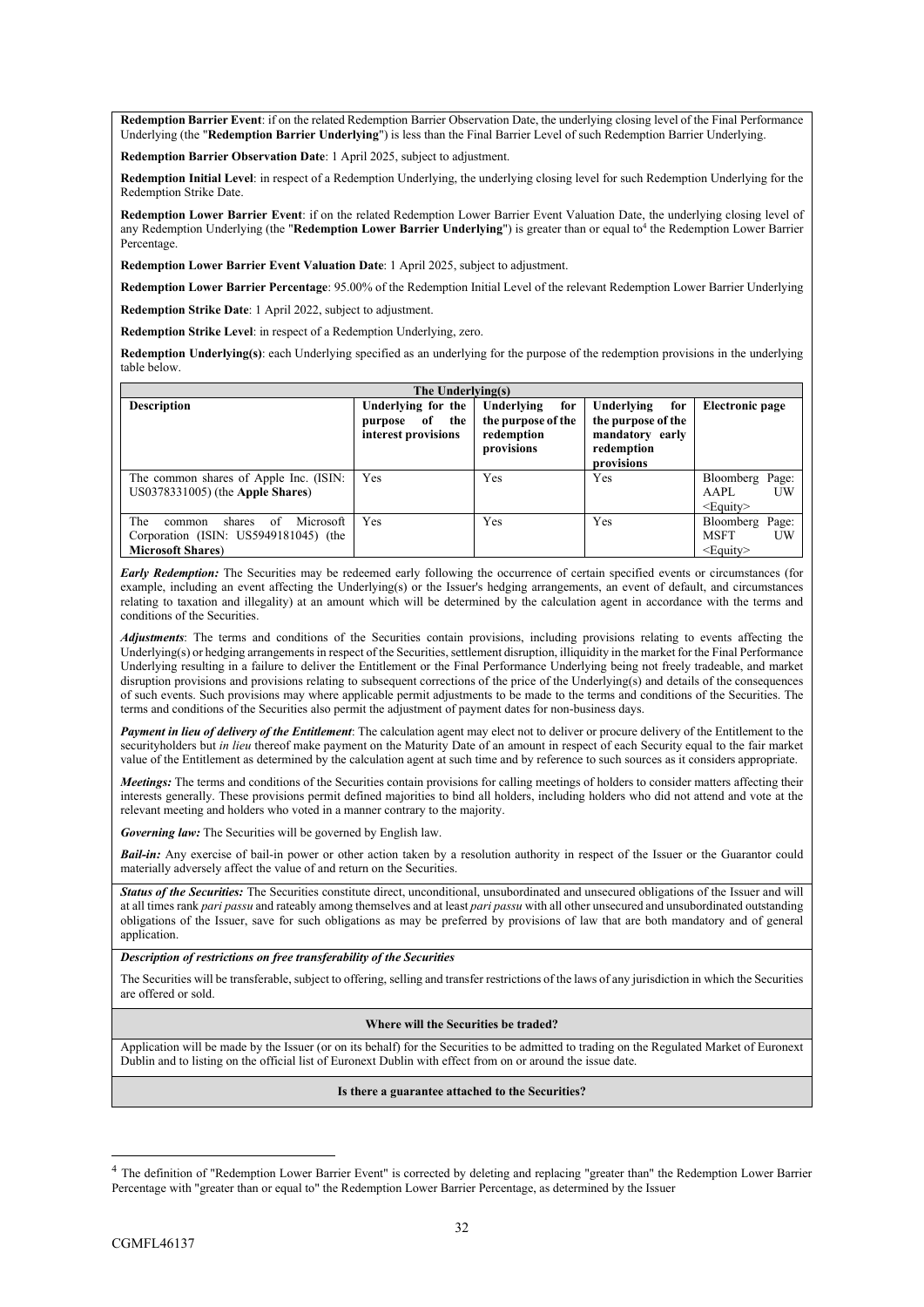*Brief description of the Guarantor:* CGML is a private company limited by shares and was incorporated in England and Wales on 21 October 1983. CGML operates under the laws of England and Wales and is domiciled in England. Its registered office is at Citigroup Centre, Canada Square, Canary Wharf, London E14 5LB and its telephone number is +44 (0)207 986 4000. The registration number of CGML is 01763297 on the register maintained by Companies House. Its LEI is XKZZ2JZF41MRHTR1V493. CGML is a wholly-owned indirect subsidiary of Citigroup Inc. and has a major international presence as a dealer, market maker and underwriter, as well as providing advisory services to a wide range of corporate, institutional and government clients.

*Nature and scope of guarantee:* The Securities issued will be unconditionally and irrevocably guaranteed by CGML pursuant to a deed of guarantee, which constitutes direct, unconditional, unsubordinated and unsecured obligations of CGML and ranks and will rank at least *pari passu* with all other outstanding, unsecured and unsubordinated obligations of CGML, save for such obligations as may be preferred by provisions of law that are both mandatory and of general application.

*Key financial information of the Guarantor:* The following key financial information has been extracted from the audited nonconsolidated financial statements of the Guarantor for the years ended 31 December 2020 and 2019, and from the unaudited nonconsolidated interim financial statements of the Guarantor for the six month period ended 30 June 2021.

| Summary information - income statement                                                                |                                                                                             |                                                                                                      |                                                                                                      |                                              |                                              |  |
|-------------------------------------------------------------------------------------------------------|---------------------------------------------------------------------------------------------|------------------------------------------------------------------------------------------------------|------------------------------------------------------------------------------------------------------|----------------------------------------------|----------------------------------------------|--|
|                                                                                                       | Year ended 31<br>December 2020<br>(audited)                                                 |                                                                                                      | Year ended 31<br>Six months ended<br>December 2019<br>2021<br>30<br>June<br>(audited)<br>(unaudited) |                                              | Six months ended 30<br>June 2020 (unaudited) |  |
| Profit after taxation (in millions of U.S. dollars)                                                   | 1.023                                                                                       | 311                                                                                                  |                                                                                                      | 360                                          | 884                                          |  |
| Summary information - balance sheet                                                                   |                                                                                             |                                                                                                      |                                                                                                      |                                              |                                              |  |
|                                                                                                       | <b>Year ended 31 December</b><br>Year ended 31 December<br>2019 (audited)<br>2020 (audited) |                                                                                                      | Six months ended 30 June<br>2021 (unaudited)                                                         |                                              |                                              |  |
| Net financial debt (long term debt plus short term debt minus)<br>cash) (in millions of U.S. dollars) | 12,442<br>15,084                                                                            |                                                                                                      |                                                                                                      | 10,867                                       |                                              |  |
| Debt to equity ratio (total liabilities/total shareholder equity)                                     | 23                                                                                          |                                                                                                      | 23                                                                                                   |                                              | 17                                           |  |
| Summary information - cash flow statement                                                             |                                                                                             |                                                                                                      |                                                                                                      |                                              |                                              |  |
|                                                                                                       | Year ended 31<br>December 2020<br>(audited)                                                 | Year ended 31<br>Six months ended<br>2021<br>December 2019<br>30<br>June<br>(audited)<br>(unaudited) |                                                                                                      | Six months ended 30<br>June 2020 (unaudited) |                                              |  |
| Net cash flows from operating activities (in millions of U.S.<br>dollars)                             | 301                                                                                         | (809)                                                                                                |                                                                                                      | 741                                          | 432                                          |  |
| Net cash flows from financing activities <i>(in millions of U.S.</i> )<br>dollars)                    | 2,333                                                                                       | 333                                                                                                  | 3,331                                                                                                |                                              | 331                                          |  |
| Net cash flows from investing activities <i>(in millions of U.S.</i> )<br>dollars)                    | (690)                                                                                       | (762)                                                                                                |                                                                                                      | (1,736)                                      | (321)                                        |  |

*Qualifications in audit report on historical financial information:* **There are no qualifications in the audit report of the Guarantor on its** audited historical financial information.

*Key risks in respect of the Guarantor:* The Guarantor is subject to the following key risks:

- The Guarantor is exposed to concentrations of risk, particularly credit and market risk. As regulatory or market developments continue to lead to increased centralisation of trading activities, the Guarantor could experience an increase in concentration of risk, which could limit the effectiveness of any hedging strategies and cause the Guarantor to incur significant losses. The Guarantor may be affected by macroeconomic, geopolitical and other challenges, uncertainties and volatilities, including the global COVID-19 pandemic, which may negatively impact the businesses of the Guarantor and its ability to fulfil its obligations under the Securities, and the value of and return on the Securities.
- The Guarantor may not be able to maintain its current ratings. If a rating agency reduces, suspends or withdraws its rating of the Guarantor and/or any affiliate thereof, the liquidity and market value of the Securities are likely to be adversely affected. Ratings downgrades could also have a negative impact on other funding sources, such as secured financing and other margin requirements, for which there are no explicit triggers.
- If the relevant resolution authority is satisfied that the Guarantor is failing or likely to fail, and subject to certain other conditions being satisfied, the Guarantor may be subject to action taken by the resolution authority, including potentially the write down of claims of unsecured creditors of the Guarantor (such as under the deed of guarantee) and the conversion of unsecured debt claims (such as the under the deed of guarantee) to other instruments (e.g. equity shares), the transfer of all or part of the Guarantor's business to another entity, or other resolution measures. As a result of any such action, investors could lose some or all of their investment in the Securities.

#### **What are the key risks that are specific to the Securities?**

The Securities are subject to the following key risks:

- You should be prepared to sustain a total or partial loss of the purchase price of your Securities. The value of Securities prior to their scheduled redemption may vary due to a number of interrelated factors, including the value, dividend yield and volatility of the Underlying(s) and any changes in interim interest rates if applicable, and a sale of Securities prior to their scheduled redemption may be at a substantial discount from the original purchase price and you may lose some or all of your investment. If, at maturity, a Redemption Barrier Event has occurred but a Redemption Lower Barrier Event has not occurred, the Securities may be redeemed for (or the value of the Entitlement deliverable and the cash amount equal to the value of the Fractional Entitlement (if any) may be) less than your initial investment or even zero. Further, you may receive no interest if an Interest Barrier Event does not occur.
- The Issuer's obligations under the Securities and the Guarantor's obligations under the deed of guarantee represent general contractual obligations of each respective entity and of no other person. Accordingly, payments under the Securities are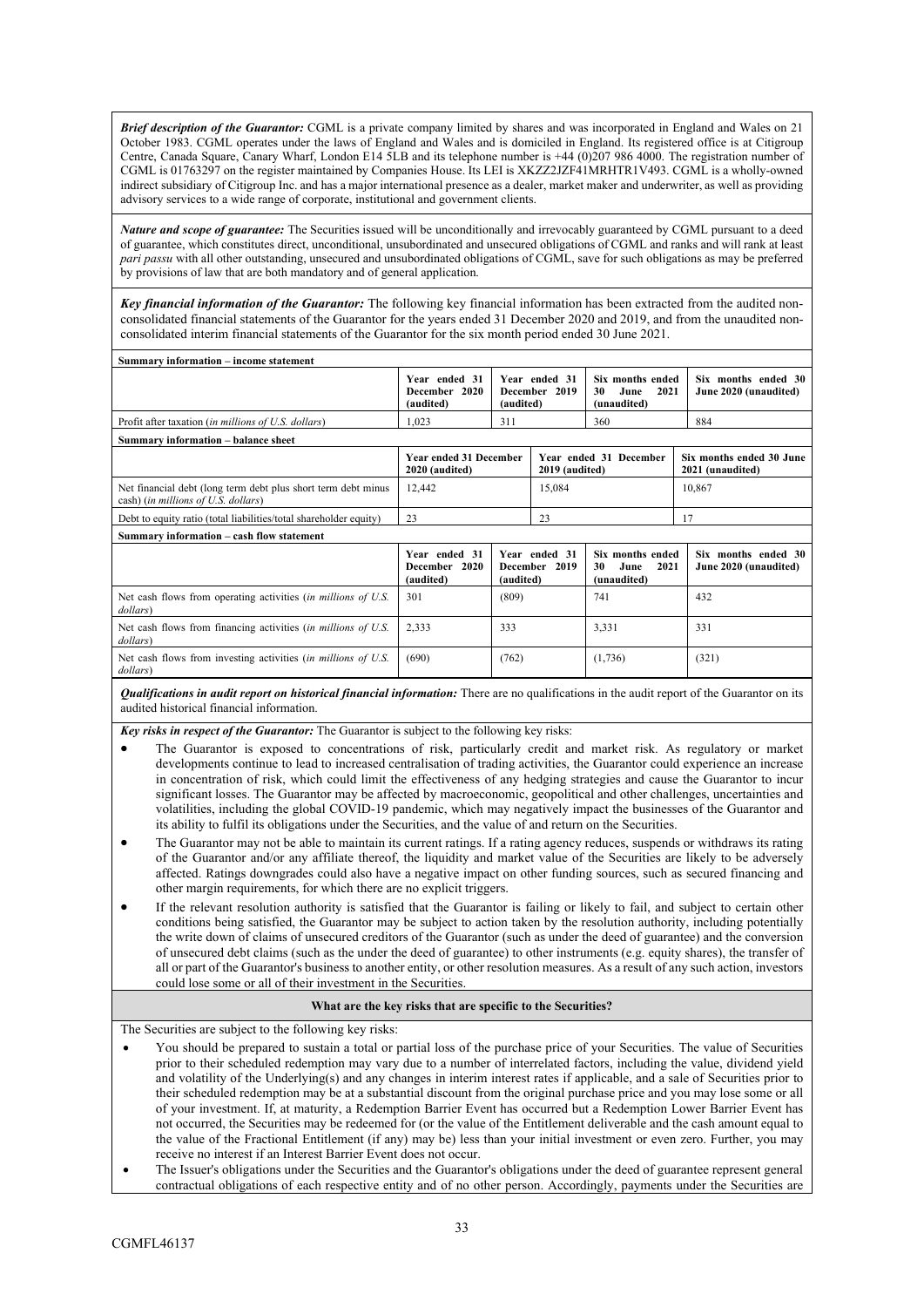subject to the credit risk of the Issuer and the Guarantor. Securityholders will not have recourse to any secured assets of the Issuer and Guarantor in the event that the Issuer or Guarantor is unable to meet its obligations under the Securities, including in the event of an insolvency, and therefore risk losing some or all of their investment.

- Securities may have no established trading market when issued, and one may never develop, so investors should be prepared to hold the Securities until maturity. If a market does develop, it may not be very liquid. Consequently, you may not be able to sell your Securities easily or at all or at prices equal to or higher than your initial investment and in fact any such price may be substantially less than the original purchase price. Illiquidity may have a severely adverse effect on the market value of Securities.
- Amounts due in respect of the Securities are linked to the performance of the Underlying(s), which is a basket of shares. The value of a share may go down as well as up and the value of a share on any date may not reflect its performance in any prior period. The value and price volatility of a share, may affect the value of and return on the Securities.
- The Securities do not create an actual interest in, or ownership of, an Underlying and accordingly you will not have voting rights or rights to receive dividends or distributions or any other rights with respect to an Underlying. A Security will not represent a claim against an Underlying and, in the event that the amount paid on redemption of the Securities is less than your investment, you will not have recourse under any relevant Security to an Underlying in respect of such Securities. You will have no legal or beneficial interest in an Underlying. You may receive a lower return on the Securities than you would have received had you invested directly in an Underlying or through another product.
- The terms and conditions of Securities include provisions dealing with the postponement of dates on which the price of an Underlying is scheduled to be taken. Such postponement or alternative provisions for valuation provided in the terms and conditions of the Securities may have an adverse effect on the value of such Securities.
- The calculation agent may make adjustments to the terms of the Securities to account for the effect of certain adjustment events occurring in respect of the Securities or an Underlying and/or hedging arrangements, or may replace an Underlying with a new share. Any such adjustments may have an adverse effect on the value of such Securities.
- In certain circumstances (for example, if the calculation agent determines that no calculation, adjustment or substitution can reasonably be made, following an event of default or certain events affecting an Underlying or the Issuer's hedging arrangements, or for reasons relating to taxation or illegality), the Securities may be early redeemed. If the Securities are redeemed early, the amount paid may be less than your initial investment and you may therefore sustain a loss.
- Following the occurrence of a Mandatory Early Redemption Barrier Event, the Securities will be redeemed on the relevant Mandatory Early Redemption Date at the relevant Mandatory Early Redemption Amount. No further amount shall be payable in respect of the Securities after the Mandatory Early Redemption Date. In this case, you are subject to a reinvestment risk, as you may not be able to replace your investment in the Securities with an investment that has a similar profile of chances and risks as the Securities.

#### **KEY INFORMATION ON THE OFFER OF SECURITIES TO THE PUBLIC AND/OR THE ADMISSION TO TRADING ON A REGULATED MARKET**

#### **Under which conditions and timetable can I invest in the Securities?**

### *Terms and conditions of the offer*

An offer of the Securities will be made in Hungary during the period from (and including) 9 March 2022 to (and including) 31 March 2022. Such period may be adjusted by the Issuer. The Offer Period in relation to the Offer of the Securities in Hungary may not be shorter than three business days. The Issuer reserves the right to cancel the offer of the Securities.

The offer price is USD 1,500 per calculation amount, and the minimum subscription amount is USD 1,500. The maximum amount of application will be subject only to availability at the time of application.

Description of the application process: Applications for the purchase of Securities may be made by a prospective investor in Hungary to the Authorised Offeror. Each prospective investor in Hungary should ascertain from the Authorised Offeror when the Authorised Offeror will require receipt of cleared funds from it in respect of its application for the purchase of any Securities and the manner in which payment should be made to the Authorised Offeror.

Details of method and time limits for paying up and delivering the Securities: Securities will be available on a delivery versus payment basis. The Issuer estimates that the Securities will be delivered to the purchaser's respective book-entry securities accounts on or around the issue date.

Manner in and date on which results of the offer are to be made public: By means of a notice published by the Issuer on the website<br>of the Authorised Offeror of Euronext Dublin ([https://live.euronext.com\)](https://live.euronext.com/) and the website of the Authorised Offeror (https://www.ersteinvestment.hu//hu/XS2439260840.html).

#### *Estimated expenses or taxes charged to investor by issuer/offeror*

No commissions and concessions are payable by the Issuer to the Dealer. The fee payable by the Dealer to the Authorised Offeror shall not excced 5.00 per cent. per Specified Denomination. In addition, the Authorised Offeror may charge the initial purchaser a surcharge fee of 1.50 per cent. of the Aggregate Nominal Amount. Investors can obtain more information about the fees by contacting the Authorised Offeror or the Dealer. Apart from the offer price and a surcharge fee of 1.50 per cent. of the Aggregate Nominal Amount to be paid by the initial purchaser to the Authorised Offeror, the Issuer is not aware of any expenses and taxes specifically charged to the subscriber or purchaser in Hungary.

## **Who is the offeror and/or the person asking for admission to trading?**

*Authorised Offeror:* The Authorised Offeror is Erste Investment Ltd, at 24-26 Népfürdő str., Budapet, 1138, Hungary. Its LEI is 549300S5161J3XIURT65. The Authorised Offeror is domiciled in Hungary and was incorporated in Hungary as a private company limited by shares under the laws of Hungary.

## **Why is the Prospectus being produced?**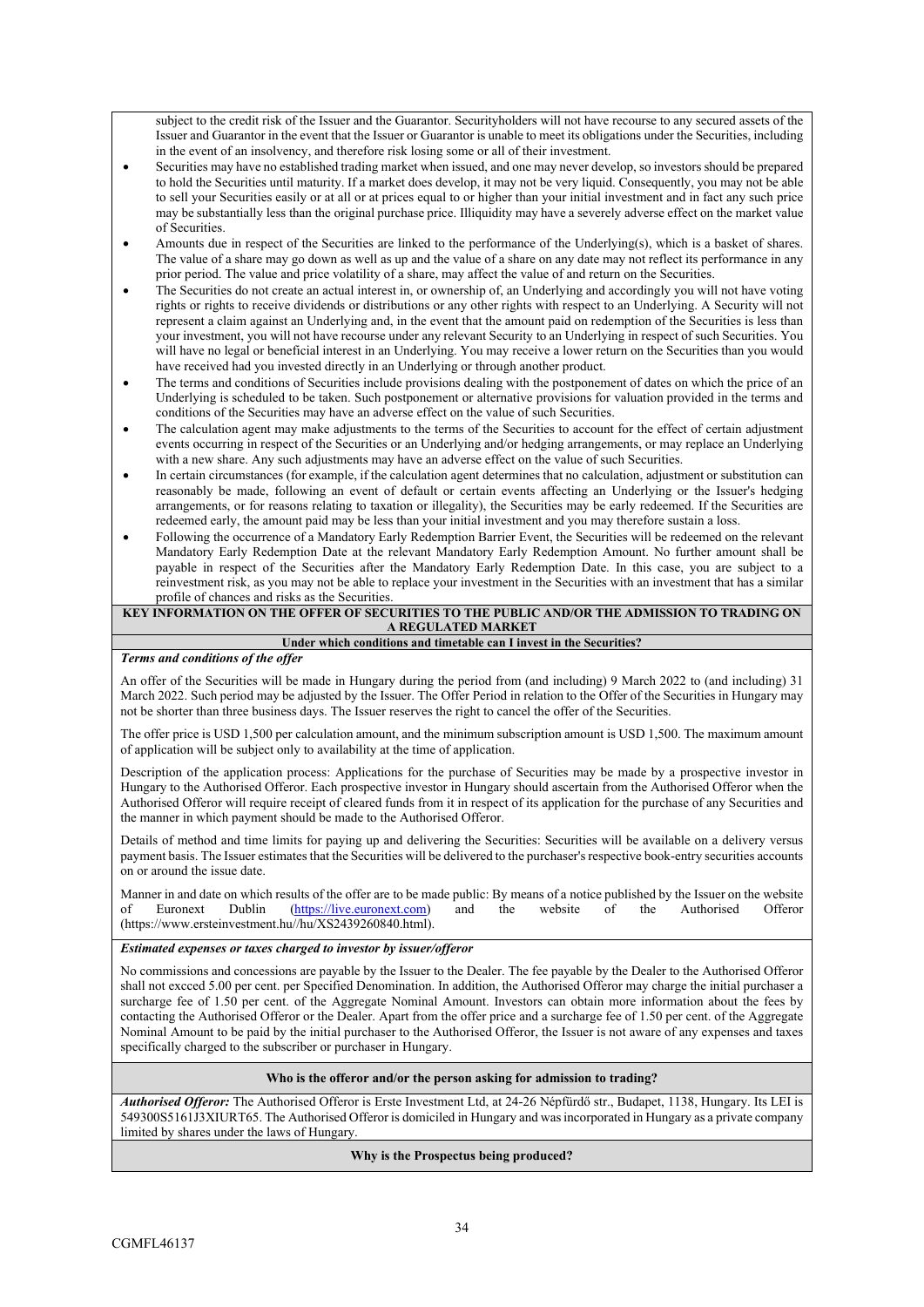## *Use and estimated net amount of proceeds*

The net proceeds of the issue of the Securities will be used primarily to grant loans or other forms of funding to CGML and any entity belonging to the same Group, and may be used to finance the Issuer itself. The estimated net amount of proceeds is 100 per cent. of the final aggregate principal amount of the Securities issued on the issue date.

*Underwriting agreement on a firm commitment basis:* The offer of the Securities is not subject to an underwriting agreement on a firm commitment basis.

## *Description of any interest material to the issue/offer, including conflicting interests*

Fees are payable to the dealer and/or distributor(s). The terms of the Securities confer on the Issuer, the calculation agent and certain other persons discretion in making judgements, determinations and calculations in relation to the Securities. Potential conflicts of interest may exist between the Issuer, calculation agent and holders of the Securities, including with respect to such judgements, determinations and calculations. The Issuer, CGML and/or any of their affiliates may also from time to time engage in transactions or enter into business relationships for their own account and/or possess information which affect or relate to the Securities and/or the Underlying(s). The Issuer, CGML and/or any of their affiliates have no obligation to disclose to investors any such information and may pursue actions and take steps that they deem necessary or appropriate to protect their interests without regard to the consequences for investors. Save as described above, so far as the Issuer is aware, no person involved in the offer of the Securities has an interest material to the offer.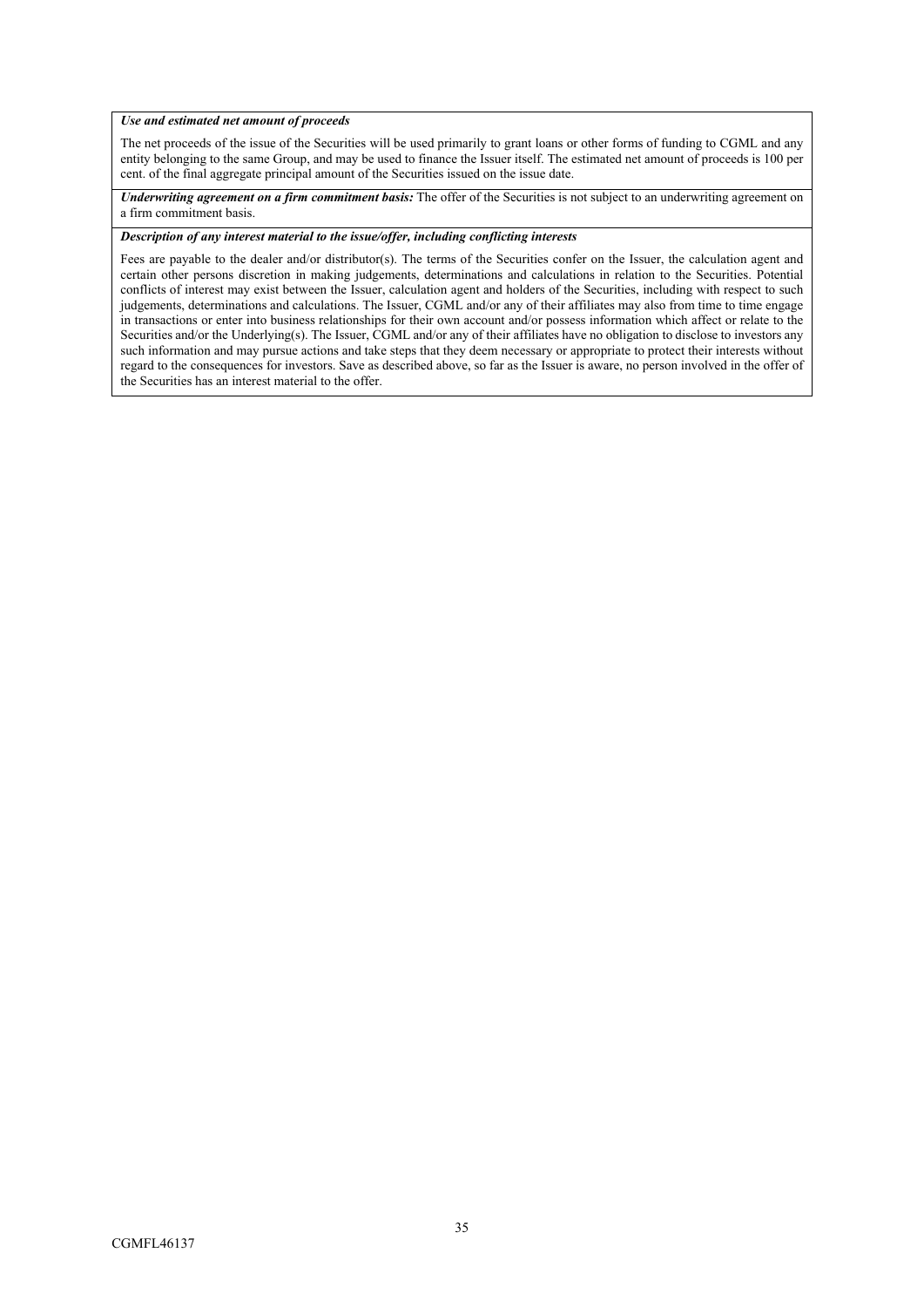## **ÉRTÉKPAPÍROKKAL KAPCSOLATOS ÖSSZEFOGLALÓ**

### **BEVEZETÉS ÉS FIGYELMEZTETÉSEK**

Ez az összefoglaló az Alaptájékoztató bevezetőjének tekintendő. Az Értékpapírok vonatkozásában befektetői döntést csak az Alaptájékoztató egészét figyelembe véve lehet meghozni. Bizonyos esetekben a befektetők a befektetésük jelentős részét vagy egészét elveszíthetik. Amennyiben az Alaptájékoztatóban foglalt információkkal kapcsolatosan kereset indításra kerül sor, előfordulhat, hogy az érintett Tagállam nemzetközi jogszabályai alapján a felperesnek kell viselnie a bírósági eljárás megindítását megelőzően az Alaptájékoztató fordítási költségeit. Kizárólag azon személyeket terheli polgári jogi felelősség, akik a jelen Összefoglalót, ideértve az Összefoglaló bármely fordítását is, összeállították, de csak abban az esetben, ha az Összefoglaló vagy annak fordítása félrevezető, pontatlan vagy nincs összhangban az Alaptájékoztató egyéb részeivel, vagy amennyiben az összefoglaló az Alaptájékoztatóval együtt olvasva sem tartalmazza a befektetők Értékpapírokra vonatkozó befektetési döntését elősegítő kiemelt információkat.

#### *Az Ön által megvásárolni tervezett termék bonyolult és nehezen érthető.*

*Az Értékpapírok:* legfeljebb 1.500.000 összegben kibocsátandó, 2025. áprilisban lejáró és az Apple Inc. valamint a Microsoft Corporation társaságok közül a Legrosszabbul Teljesítő társaság teljesítményét lekövető, "Memory Coupon Barrier Autocall Notes" elnevezésű Értékpapírok (ISIN kód: XS2439260840).

*A Kibocsátó:* Citigroup Global Markets Funding Luxembourg S.C.A., székhely: 31, Z.A. Bourmicht, L-8070 Bertrange, Luxemburgi Nagyhercegség, telefonszám: +352 45 14 14 447, LEI azonosító ("**LEI**"): 549300EVRWDWFJUNNP53.

*Felhatalmazott Forgalmazó(k):* A Felhatalmazott Forgalmazó: Erste Befektetési Zrt. amelynek székhelye 1138 Budapest, Népfürdő u. 24-26. cím alatt található. LEI azonosítója: 549300S5161J3XIURT65

*Illetékes hatóság:* Az Alaptájékoztatót 2021. december 17.-én az Ír Központi Bank (székhely: New Wapping Street, North Wall Quay, Dublin 1, D01 F7X3, Írország; telefonszám: +353 1 224 6000) hagyta jóvá.

#### **KIBOCSÁTÓRA VONATKOZÓ KIEMELT INFORMÁCIÓK**

#### **Ki az Értékpapírok kibocsátója?**

*A Kibocsátó székhelye és jogi formája, LEI kódja, a Kibocsátó tevékenységére irányadó jog és a kibocsátó székhely szerinti országa:* A Kibocsátó egy részvényekkel alapított, a Luxemburgi Nagyhercegség joga alapján 2012. május 24-én határozatlan időre – a Luxemburgi Cégbíróságon B 169.199 nyilvántartási számon – bejegyzett betéti társaság (*société en commandite par actions*). LEI azonosítója: 549300EVRWDWFJUNNP53.

*A Kibocsátó főbb tevékenységei:* A Kibocsátó a Citigroup Inc. és annak leányvállalatai (a **Csoport**) számára kölcsönöket és finanszírozást nyújt. Ennélfogva a Kibocsátó minden olyan piacon versenyez, amelyen a Csoport jelenléttel bír, valamint a Kibocsátó bármilyen formában finanszírozhatja magát – az Értékpapírok kibocsátását is ideértve – és kiegészítő tevékenységeket is végezhet.

*Főbb részvényesek, ideértve a Kibocsátót közvetlenül vagy közvetve tulajdonló vagy ellenőrző személyeket is:* A Kibocsátó részvényesei a Citigroup Global Markets Funding Luxembourg GP S.à r.l. és a Citigroup Global Markets Limited ("**CGML**" vagy a "**Garanciavállaló**"). A CGML egyedüli részvényese a Citigroup Global Markets Holdings Bahamas Limited, amely a Citigroup Inc. közvetett leányvállalata.

*Főbb vezető tisztségviselők:* A Kibocsátó ügyvezetését a Citigroup Global Markets Funding Luxembourg GP S.à r.l. látja el mint ügyvezető (a "**Társasági Ügyvezető**"). A Társasági Ügyvezető ügyvezetői testületének tagjai Alberta Brusi, Vincent Mazzoli, Jonas Bossau, Milka Krasteva és Dimba Kier.

*Könyvvizsgáló:* A Kibocsátó megbízott könyvvizsgálója (*réviseur d'entreprises agréé*) a KPMG Luxembourg Société Coopérative of 39, avenue J.F. Kennedy, L-1855, Luxemburg.

#### **Melyek a Kibocsátóra vonatkozó kiemelt pénzügyi információk?**

Az alábbi kiemelt pénzügyi információ a Kibocsátónak a 2020. december 31.-ével és 2019. december 31.-ével lezárt évekre vonatkozó auditált, nem konszolidált éves beszámolóiból, továbbá a Kibocsátónak a 2021. június 30.-ával lezárt hat hónapos időszakra vonatkozó nem auditált, nem konszolidált közbenső beszámolóiból került beillesztésre. **Összevont információk – Eredménykimutatás**

| 19 <i>32</i> года дары аласкок — Егеминен скинчинде                                                                   |                                                    |            |                                      |                                                                     |                 |                                            |                                              |
|-----------------------------------------------------------------------------------------------------------------------|----------------------------------------------------|------------|--------------------------------------|---------------------------------------------------------------------|-----------------|--------------------------------------------|----------------------------------------------|
|                                                                                                                       | 2020. december<br>31.-ével lezárt év<br>(auditált) | (auditált) | 2019. december<br>31.-ével lezárt év | június 30.-<br>2021.<br>ával<br>lezárt<br>hónapos<br>(nem auditált) | hat<br>időszak  | 2020.<br>ával<br>hónapos<br>(nem auditált) | június<br>$30 -$<br>lezárt<br>hat<br>időszak |
| Jövedelemadó előtti nyereség (ezer amerikai<br>dollárban)                                                             | 113                                                | 121        |                                      | 64                                                                  |                 | 64                                         |                                              |
| Összevont információk – mérleg                                                                                        |                                                    |            |                                      |                                                                     |                 |                                            |                                              |
|                                                                                                                       | 2020. december 31.-ével<br>lezárt év (auditált)    |            | lezárt év (auditált)                 | 2019. december 31.-ével                                             | 2021.<br>lezárt | június<br>hat<br>időszak (nem auditált)    | 30.-ával<br>hónapos                          |
| Nettó pénzügyi adósság (hosszú távú adósság<br>plusz rövid távú adósság minusz készpénz) (ezer<br>amerikai dollárban) | 18.588.258                                         |            | 12.746.867                           |                                                                     |                 | 23.442.327                                 |                                              |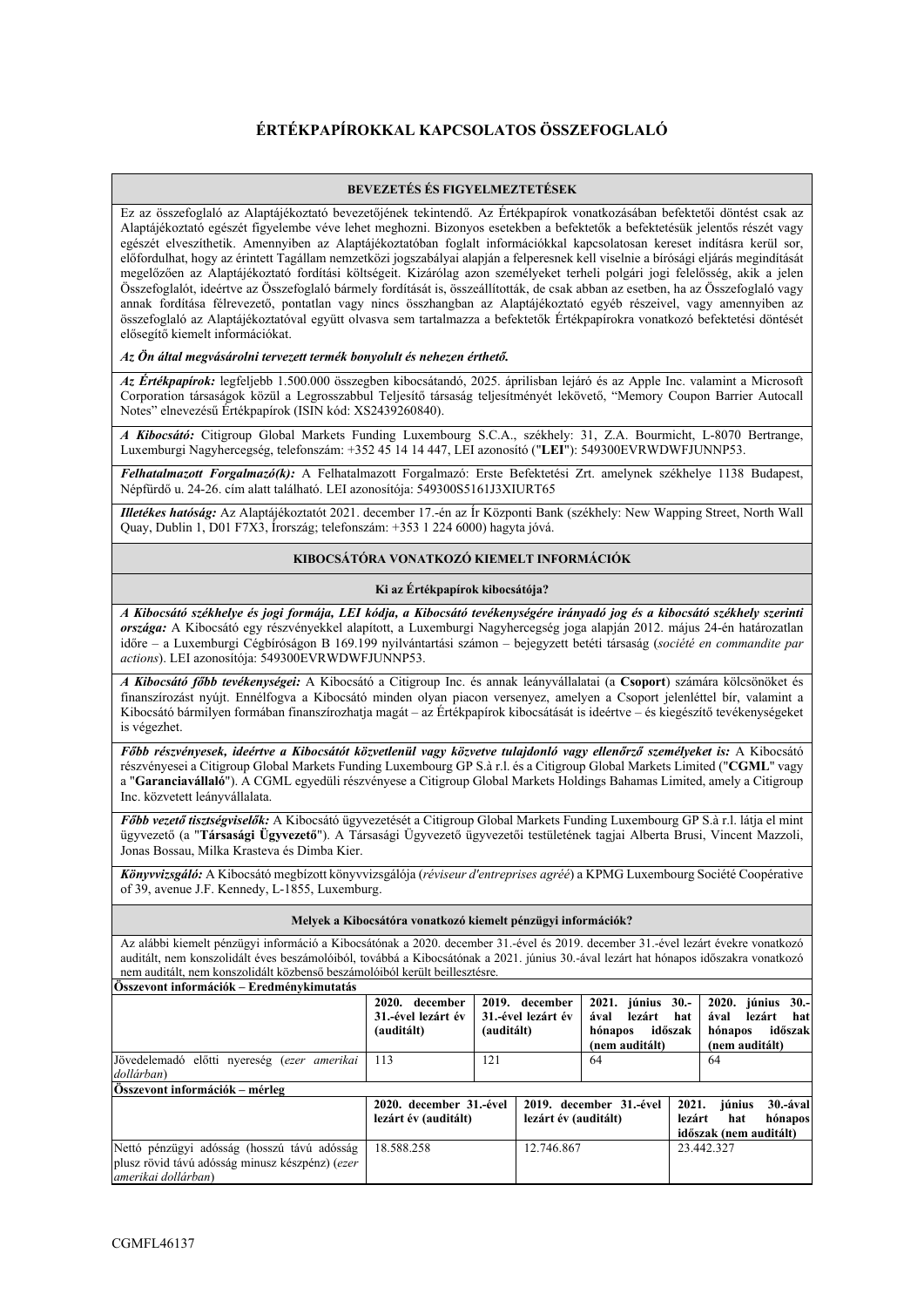| Forgóeszköz hányados (forgó eszközök / forgó     | 100%               | 100%               |                   | 100%     |                       |  |
|--------------------------------------------------|--------------------|--------------------|-------------------|----------|-----------------------|--|
| kötelezettségek)                                 |                    |                    |                   |          |                       |  |
| Részvénytőkéhez viszonyított adósság mutató      | 1868714%           | 1395849%           |                   | 2241453% |                       |  |
| (összes kötelezettség / összes részvényesi tőke) |                    |                    |                   |          |                       |  |
| Kamat fedezeti mutató (működési bevétel / kamat  | Nem alkalmazandó   | Nem alkalmazandó   |                   |          | Nem alkalmazandó      |  |
| kiadás)*                                         |                    |                    |                   |          |                       |  |
| Összevont információk – cash flow kimutatás      |                    |                    |                   |          |                       |  |
|                                                  | 2020.<br>december  | 2019.<br>december  | 2021. június 30.- |          | 2020. június 30.-     |  |
|                                                  | 31.-ével lezárt év | 31.-ével lezárt év | ával<br>lezárt    | hat      | lezárt<br>ával<br>hat |  |
|                                                  | (auditált)         | (auditált)         | hónapos időszak   |          | hónapos időszak       |  |
|                                                  |                    |                    | (nem auditált)    |          | (nem auditált)        |  |
| Működési tevékenységből származó nettó cash      | $-11.875$          | 9.381              | $-18.100$         |          | $-13.277$             |  |
| flow (ezer amerikai dollárban)                   |                    |                    |                   |          |                       |  |
| Finanszírozásból származó nettó cash flow (ezer  | 4.871.709          | 3.518.482          | 4.409.702         |          | 3.901.494             |  |
| amerikai dollárban)                              |                    |                    |                   |          |                       |  |
|                                                  |                    |                    |                   |          |                       |  |
| Befektetésekből származó nettó cash flow (ezer   | $-4.871.701$       | $-3.518.473$       | $-4.409.702$      |          | $-3.901.494$          |  |
| amerikai dollárban)                              |                    |                    |                   |          |                       |  |

*A múltbéli pénzügyi tájékoztatással kapcsolatos könyvvizsgálói jelentésben tett záradékok:* A Kibocsátó auditált múltbéli pénzügyi információi tekintetében a könyvvizsgáló nem tett záradékot.

#### **Melyek a Kibocsátóra vonatkozó kiemelt kockázati tényezők?**

A Kibocsátóra vonatkozó kiemelt kockázati tényezők a következőek:

- A Kibocsátó ki van téve a csoporton belüli hitelezési kockázatnak. A Kibocsátó időről időre származtatott ügyleteket köt a CGML-el a Kibocsátó által kibocsátott értékpapírok (ideértve adott esetben az Értékpapírokat is) tulajdonosai felé fennálló kötelezettségeinek ellentételezése vagy fedezése céljából. Ebből kifolyólag az ezen származtatott ügyleteket érntő partnerkockázat formájában a Kibocsátó ki van téve a CGML-el kapcsolatos hitelezési kockázatoknak. A Kibocsátónak az Értékpapírokkal kapcsolatos kötelezettségeinek a teljesítésére vonatkozó képessége elsődlegesen a CGML-nek a Kibocsátó felé a fent említett származtatott ügyletek alapján fennálló partner kötelezettségei esedékességkori teljesítésétől függ. A CGML teljesítésének az elmulasztása negatívan befolyásolhatja a Kibocsátó Értékpapírokkal kapcsolatos kötelezettségeinek a teljesítésére vonatkozó képességét. Az Értékpapírok tulajdonosai a fenti származtatott ügyletek tekintetében nem jogosultak igényeket érvényesíteni.
- Előfordulhat, hogy a Kibocsátó nem lesz képes a jelenlegi hitelminősítéseinek a fenntartására. Amennyiben egy hitelminősítő csökkenti, felfüggeszti vagy visszavonja a Kibocsátó és / vagy bármely kapcsolt vállalkozása hitelminősítését, ez hátrányos hatással lehet az Értékpapírok likviditására és piaci értékére. A hitelminősítésekkel kapcsolatos leminősítések negatív hatással lehetnek az egyéb finanszírozási forrásokra is, ideértve a biztosítékalapú finanszírozást és egyéb biztosíték nyújtással kapcsolatos követelményeket is, amelyek alkalmazása tekintetében nincsenek kifejezett küszöbértékek.

## **ÉRTÉKPAPÍROKRA VONATKOZÓ KIEMELT INFORMÁCIÓK**

#### **Melyek az Értékpapírok főbb jellemzői?**

#### *Értékpapírok típusa és osztálya, ideértve az értékpapír-azonosító számokat is*

Az Értékpapírok származtatott, hitelviszonyt megtestesítő értékpapír formájában kibocsátandó értékpapírok, amelyek hozama a mögöttes részvények hozámához kötött. Az Értékpapírok elszámolására az Euroclear Bank S.A./N.V. és/vagy a Clearstream Banking, *société anonyme* elszámolóházakon keresztül fog sor kerülni.

Az Értékpapírok kibocsátási dátuma 2022. április 15. Az Értékpapírok kibocsátási ára az össznévérték 100,00%-a.

Sorozatszám: CGMFL46137; ISIN kód: XS2439260840; Közös kód: 243926084; CFI kód: DTFNFR; FISN kód: CITIGROUP GLOBA/7.6EMTN 20250415

## *Az Értékpapírok devizaneme, meghatározott névértéke, számítási összege, összesített tőkeösszege és lejárati napja*

Az Értékpapírok devizaneme amerikai dollár (**USD**). Az Értékpapírok meghatározott névértéke 1.500 USD és számítási összege 1.500 USD. Az Értékpapírok legfeljebb 1.500.000 USD összesített tőkeösszegben kerülnek kibocsátásra.

*Lejárati Nap*: 2025. április 15.-e. Az Értékpapírok tervezett visszaváltására ezen a napon kerülne sor, feltéve hogy az Értékpapírok lejárat előtti visszaváltására nem kerül sor.

#### *Az Értékpapírokhoz fűződő jogok*

Az Értékpapírok után fizetendő hozam a következő elemekből áll: az (adott esetben) fizetendő Kamatösszeg, az Értékpapíroknak a Kötelező Lejárat Előtti Visszaváltáskori Korlát Esemény következtében történő lejárat előtti visszaváltásakor adott esetben fizetendő Lejárat Előtti Visszaváltási Összeg, továbbá az Értékpapírok Lejárati Napján – feltéve, hogy az Értékpapírok lejárat előtti visszaváltására, megvásárlására vagy törlésére nem kerül sor – a Visszaváltási Összeg megfizetése, vagy a Jogosultság fizikai leszállítás útján történő teljesítése és a Töredék Jogosultság értékének megfelelő összeg (adott esetben) készpénzben történő kifizetése.

**Kamat Összeg**: Amennyiben valamely Kamatfizetési Nap vonatkozásában:

- (a) nem következett be Kamat Korlát Esemény, az adott Kamatfizetési Napon kamatkifizetésre nem kerül sor;
- (b) Kamat Korlát Esemény következett be, minden egyes Értékpapír vonatkozásában az alábbi táblázatban az adott Kamat Fizetési Nap tekintetében meghatározott összeg kifizetésére plusz az alábbi táblázatban az adott Kamat Fizetési Napot megelőző valamennyi olyan Kamat Fizetési Nap tekintetében meghatározott értékek (korábban ki nem fizetett) összege kerül kifizetésre amely megelőző Kamatfizetési Nap(ok)on Kamat Korlát Esemény bekövetkezésére – és így korábbi kifizetésre – nem került sor.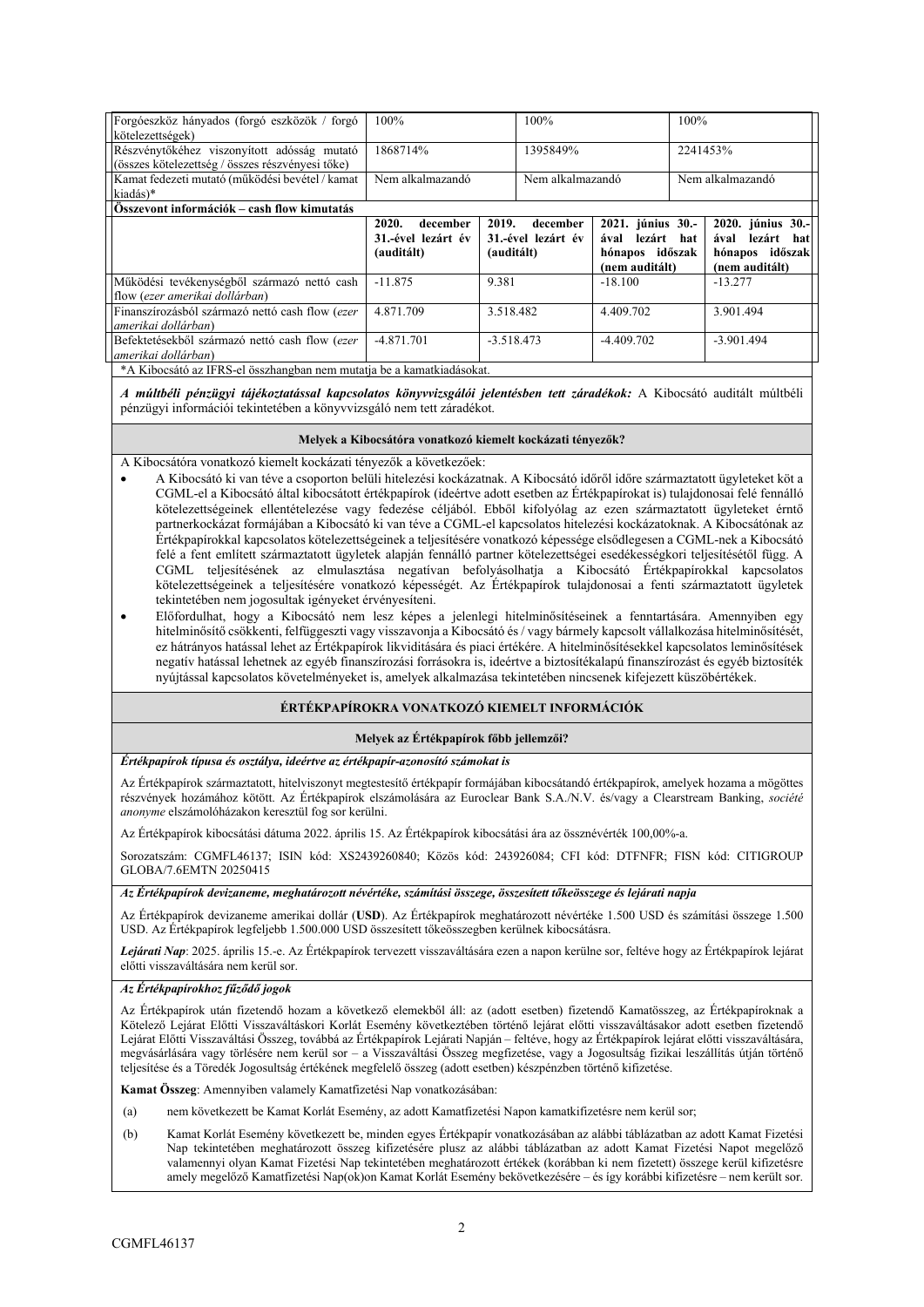A fentiek alkalmazásában:

**Kamat Korlát Esemény**: valamely Kamatfizetési Nap tekintetében amennyiben a vonatkozó Kamat Korlát Megfigyelési Napon a Közbenső Mögöttes Eszköz záráskori értéke (a "**Kamat Korlát Mögöttes Eszköz**") eléri a Kamat Korlát Értéket.

**Kamat Korlát Érték**: az alábbi táblázatban az adott Kamat Korlát Mögöttes Eszköz és az adott Kamatfizetési Nap tekintetében meghatározott százalékos értéket jelenti.

**Kamat Korlát Megfigyelési Nap(ok):** kiigazításoktól függően valamely Kamatfizetési Nap vonatkozásában az alábbi táblázatban az adott Kamatfizetési Nap tekintetében meghatározott valamennyi dátumot jelenti.

**Kezdeti Kamat Érték:** valamely Kamat Mögöttes Eszköz tekintetében az adott Kamat Mögöttes Eszköznek a Kamat Megütési Napon alkalmazandó záráskori értékét jelenti.

**Kamat Fizetési Napok:** az alábbi táblázatban ekként meghatározott napokat jelenti.

**Közbenső Teljesítmény**: valamely Kamatfizetési Nap és Kamat Mögöttes Eszköz tekintetében azt a százalékban kifejezett összeget jelenti, amely megegyezik az adott Kamat Mögöttes Eszköz Kamatfizetési Napon alkalmazandó Kamat Referencia Értéke és a Kamat Megütési Értéke különbözetének valamint a Kezdeti Kamat Érték hányadosával. Képletben kifejezve:

#### Kamatfizetési Napon alkalmazandó Kamat Referencia Érték − Kamat Megütési Érték

#### Kezdeti Kamat Érték

**Közbenső Teljesítmény Mögöttes Eszköz**: valamely Kamatfizetési Nap tekintetében azt a Kamat Mögöttes Eszközt jelenti, amelynek (egyenlőség esetén a számítási ügynök meghatározása szerint) a legalacsonyabb a Közbenső Teljesítménye az adott Kamatfizetési Nap vonatkozásában.

**Kamat Referencia Érték**: valamely Kamat Mögöttes Eszköz tekintetében az adott Kamat Mögöttes Eszköznek az adott Kamat Értékelési Napon alkalmazandó záráskori értékét jelenti.

**Kamat Megütési Nap**: 2022. április 1., kiigazítások függvényében.

**Kamat Megütési Érték**: valamely Kamat Mögöttes Eszköz tekintetében az adott Kamat Mögöttes Eszköznek az alábbi táblázatban meghatározott értékét jelenti.

**Kamat Mögöttes Eszköz(ök)**: valamennyi az alábbi táblázatban a Kamattal kapcsolatos rendelkezések vonatkozásában mögöttes eszközként meghatározott Mögöttes Eszközt jelenti.

**Kamat Értékelési Napok:** valamely Kamatfizetési Nap tekintetében az alábbi táblázatban az adott Kamatfizetési Naphoz rendelt napot jelenti, kiigazítások függvényében.

| Kamat<br>Megütési<br>Érték | Meghatározott<br>Kamat<br>Értékelési<br>Nap(ok) | Kamat Korlát Érték (%)                                                                                          | Meghatározott<br>Kamat Korlát<br>Megfigyelési<br>Nap | Összeg,<br>Kamat<br>amennyiben az adott<br>Kamat Fizetési Nap és<br>az adott Kamat Korlát<br>Megfigyelési<br>Nap<br>tekintetében<br>Kamat<br>Esemény<br>Korlát<br>következik be | Meghatározott<br>Kamat<br>Értékelési<br>Nap(ok) |
|----------------------------|-------------------------------------------------|-----------------------------------------------------------------------------------------------------------------|------------------------------------------------------|---------------------------------------------------------------------------------------------------------------------------------------------------------------------------------|-------------------------------------------------|
| <b>Nulla</b>               | 2022. október 3.                                | nagyobb mint vagy megegyezik<br>az adott Kamat Korlát Mögöttes<br>Eszköz Kezdeti Kamat Értékének<br>65,00%-ával | 2022.<br>október<br>$\overline{3}$ .                 | 57,00 USD                                                                                                                                                                       | 2022.<br>október<br>18.                         |
| Nulla                      | 2023. április 3.                                | nagyobb mint vagy megegyezik<br>az adott Kamat Korlát Mögöttes<br>Eszköz Kezdeti Kamat Értékének<br>65.00%-ával | 2023. április 3.                                     | 57,00 USD                                                                                                                                                                       | 2023.<br>április<br>17.                         |
| Nulla                      | 2023. október 2.                                | nagyobb mint vagy megegyezik<br>az adott Kamat Korlát Mögöttes<br>Eszköz Kezdeti Kamat Értékének<br>65.00%-ával | 2023.<br>október<br>2.                               | 57,00 USD                                                                                                                                                                       | 2023.<br>október<br>17.                         |
| Nulla                      | 2024. április 1.                                | nagyobb mint vagy megegyezik<br>az adott Kamat Korlát Mögöttes<br>Eszköz Kezdeti Kamat Értékének<br>65.00%-ával | 2024. április 1.                                     | 57,00 USD                                                                                                                                                                       | 2024.<br>április<br>15.                         |
| Nulla                      | 2024. október 1.                                | nagyobb mint vagy megegyezik<br>az adott Kamat Korlát Mögöttes<br>Eszköz Kezdeti Kamat Értékének<br>65.00%-ával | 2024.<br>október<br>1.                               | 57,00 USD                                                                                                                                                                       | 2024.<br>október<br>16.                         |
| Nulla                      | 2025. április 1.                                | nagyobb mint vagy megegyezik<br>az adott Kamat Korlát Mögöttes<br>Eszköz Kezdeti Kamat Értékének<br>65.00%-ával | 2025. április 1.                                     | 57,00 USD                                                                                                                                                                       | Lejárat Napja                                   |

**Kötelező Lejárat Előtti Visszaváltási Összeg**: Amennyiben egy Kötelező Lejárat Előtti Visszaváltási Napon egy Kötelező Lejárat Előtti Visszaváltási Korlát Esemény következik be, az Értékpapírok az adott Kötelező Lejárat Előtti Visszaváltási Napon Értékpapíronként egy olyan összegen kerülnek visszaváltásra, amely megegyezik az alábbi táblázatban az adott Kötelező Lejárat Előtti Visszaváltási Nap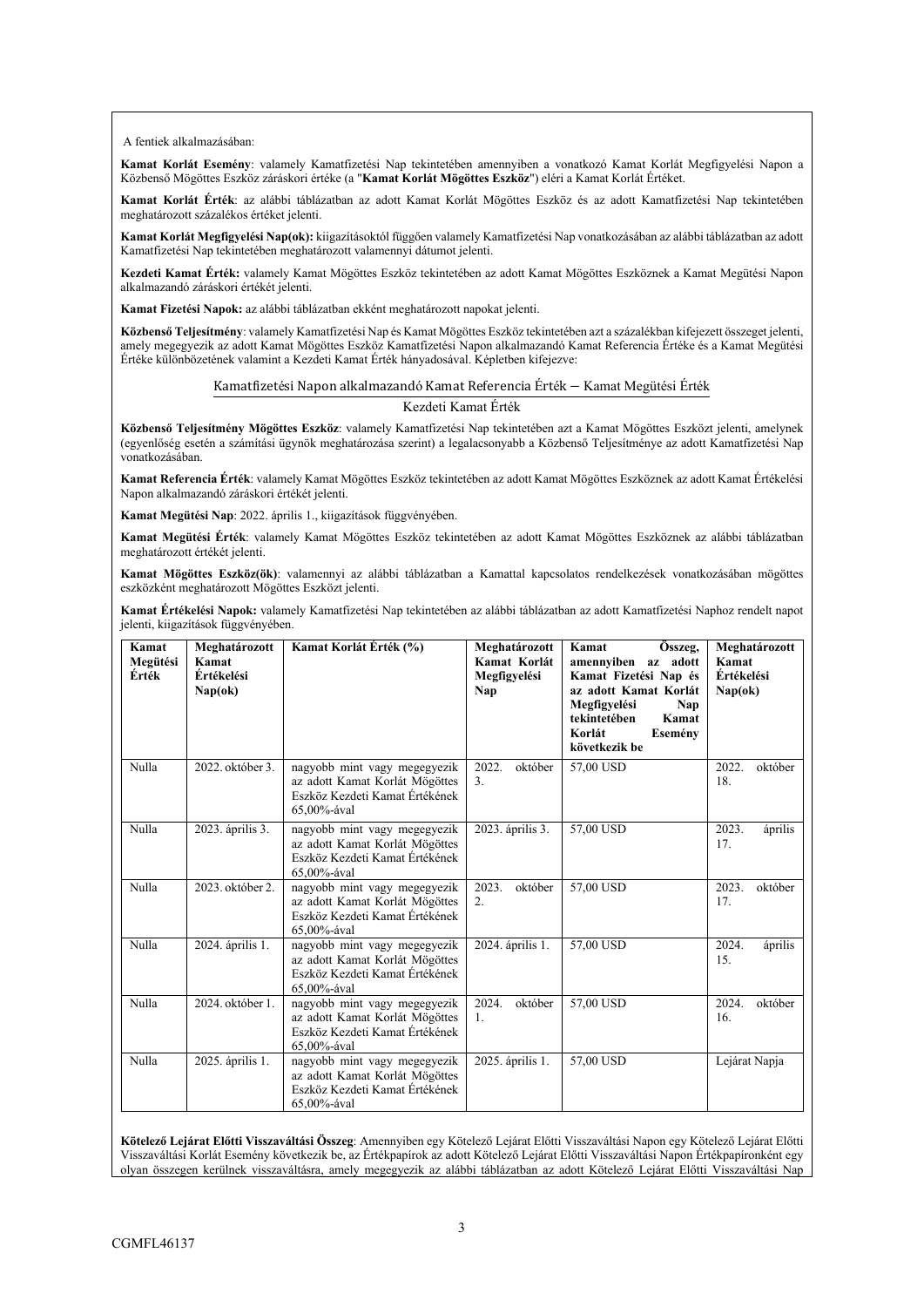tekintetében meghatározott Kötelező Lejárat Előtti Visszaváltási Összeggel. Az Értékpapírok lejárat előtti visszaváltása esetén a Kötelező Lejárat Előtti Visszaváltási Napot követően további összegek kifizetésére nem kerül sor.

A fentiek alkalmazásában:

**Kötelező Lejárat Előtti Visszaváltási Korlát Esemény** vagy **MER Korlát Esemény**: valamely Kötelező Lejárat Előtti Visszaváltási Nap tekintetében azt jelenti, ha az adott Kötelező Lejárat Előtti Visszaváltási Korlát Megfigyelési Napon a Kötelező Lejárat Előtti Visszaváltási Teljesítményű Mögöttes Eszköz (a **Kötelező Lejárat Előtti Visszaváltási Mögöttes Eszköz** vagy **MERBU**) záráskori értéke eléri az adott Kötelező Lejárat Előtti Visszaváltási Korlát Értéket.

**Kötelező Lejárat Előtti Visszaváltási Korlát Érték** vagy **MER Korlát Érték**: az alábbi táblázatban az adott Kötelező Lejárat Előtti Visszaváltási Nap és Kötelező Lejárat Előtti Visszaváltási Korlát Mögöttes Eszköz tekintetében meghatározott százalékos értéket jelenti.

**Kötelező Lejárat Előtti Visszaváltási Korlát Megfigyelési Nap** vagy **MER Korlát Megfigyelési Nap**: az adott Kötelező Lejárat Előtti Visszaváltási Nap tekintetében az alábbi táblázatban az adott Kötelező Lejárat Előtti Visszaváltási Naphoz rendelt napot jelenti, kiigazítások függvényében.

**Kötelező Lejárat Előtti Visszaváltási Nap** vagy **MER Nap:** az alábbi táblázatban ekként meghatározott napokat jelenti.

**Kezdeti Kötelező Lejárat Előtti Visszaváltási Érték:** valamely Kötelező Lejárat Előtti Visszaváltási Mögöttes Eszköz tekintetében az adott Kötelező Lejárat Előtti Visszaváltási Mögöttes Eszköznek a Kötelező Lejárat Előtti Visszaváltási Megütési Napon alkalmazandó záráskori értékét jelenti.

**Kötelező Lejárat Előtti Visszaváltási Teljesítmény**: valamely Kötelező Lejárat Előtti Visszaváltási Nap és Kötelező Lejárat Előtti Visszaváltási Mögöttes Eszköz tekintetében azt a százalékban kifejezett összeget jelenti, amely megegyezik az adott Kötelező Lejárat Előtti Visszaváltási Mögöttes Eszköz Kötelező Lejárat Előtti Visszaváltási Napon alkalmazandó Kötelező Lejárat Előtti Visszaváltási Referencia Értéke és a Kötelező Lejárat Előtti Visszaváltási Megütési Értéke különbözetének valamint a Kezdeti Kötelező Lejárat Előtti Visszaváltási Érték hányadosával. Képletben kifejezve:

MER Napon alkalmazandó Kötelező Lejárat Előtti Visszaváltási Referencia Érték −

Kötelező Lejárat Előtti Visszaváltási Megütési Érték

Kezdeti Kötelező Lejárat Előtti Visszaváltási Érték

**Kötelező Lejárat Előtti Visszaváltási Teljesítmény Mögöttes Eszköz**: valamely Kötelező Lejárat Előtti Visszaváltási Nap tekintetében azt a Kötelező Lejárat Előtti Visszaváltási Mögöttes Eszközt jelenti, amelynek (egyenlőség esetén a számítási ügynök meghatározása szerint) a legalacsonyabb a Kötelező Lejárat Előtti Visszaváltási Teljesítménye az adott Kötelező Lejárat Előtti Visszaváltási Nap vonatkozásában.

**Kötelező Lejárat Előtti Visszaváltási Referencia Érték**: valamely Kötelező Lejárat Előtti Visszaváltási Mögöttes Eszköz tekintetében az adott Kötelező Lejárat Előtti Visszaváltási Mögöttes Eszköznek az adott Kötelező Lejárat Előtti Visszaváltási Értékelési Napon alkalmazandó záráskori értékét jelenti.

**Kötelező Lejárat Előtti Visszaváltási Megütési Nap**: 2022. április 1., kiigazítások függvényében.

**Kötelező Lejárat Előtti Visszaváltási Megütési Érték** vagy **MER Megütési Érték**: valamely Kötelező Lejárat Előtti Visszaváltási Mögöttes Eszköz tekintetében az adott Kötelező Lejárat Előtti Visszaváltási Mögöttes Eszköznek az alábbi táblázatban meghatározott értékét jelenti.

**Kötelező Lejárat Előtti Visszaváltási Mögöttes Eszköz(ök)**: valamennyi az alábbi táblázatban a kötelező lejárat előtti visszaváltással kapcsolatos rendelkezések vonatkozásában mögöttes eszközként meghatározott Mögöttes Eszközt jelenti.

**Kötelező Lejárat Előtti Visszaváltási Értékelési Nap vagy MER Értékelési Nap:** valamely Kötelező Lejárat Előtti Visszaváltási Nap tekintetében az alábbi táblázatban az adott Kötelező Lejárat Előtti Visszaváltási Naphoz rendelt napot jelenti, kiigazítások függvényében.

| <b>MER Megütési</b><br>Érték                                                                      | Meghatározott<br><b>MER</b><br><b>Értékelési</b><br>Nap(ok) | MER Korlát Érték (%)                                                             | Meghatározott<br>Korlát<br>MER<br>Megfigyelési Nap                                                | Kötelező<br>Lejárat<br>Előtti<br>Visszaváltási<br>Osszeg | <b>MER Nap</b>       |
|---------------------------------------------------------------------------------------------------|-------------------------------------------------------------|----------------------------------------------------------------------------------|---------------------------------------------------------------------------------------------------|----------------------------------------------------------|----------------------|
| Annak<br>meghatározása<br>céljából<br>hogy<br>bekövetkezett-e<br><b>MER</b><br>Korlát<br>Esemény: |                                                             |                                                                                  | Annak<br>meghatározása<br>céljából<br>hogy<br>bekövetkezett-e<br><b>MER</b><br>Korlát<br>Esemény: |                                                          |                      |
| Nulla                                                                                             | 2023. április 3.                                            | nagyobb mint vagy megegyezik a<br>MERBU MER Kezdeti Értékének<br>100.00%-ával    | 2023. április 3.                                                                                  | 1.500 USD                                                | 2023. április<br>17. |
| Nulla                                                                                             | 2023. október 2.                                            | nagyobb mint vagy megegyezik a<br>MERBU MER Kezdeti Értékének<br>$95.00\%$ -ával | 2023. október 2.                                                                                  | 1.500 USD                                                | 2023. október<br>17. |
| Nulla                                                                                             | 2024. április 1.                                            | nagyobb mint vagy megegyezik a<br>MERBU MER Kezdeti Értékének<br>$90.00\%$ -ával | 2024. április 1.                                                                                  | 1.500 USD                                                | 2024. április<br>15. |
| Nulla                                                                                             | 2024. október 1.                                            | nagyobb mint vagy megegyezik a<br>MERBU MER Kezdeti Értékének<br>85.00%-ával     | 2024. október 1.                                                                                  | 1.500 USD                                                | 2024. október<br>16. |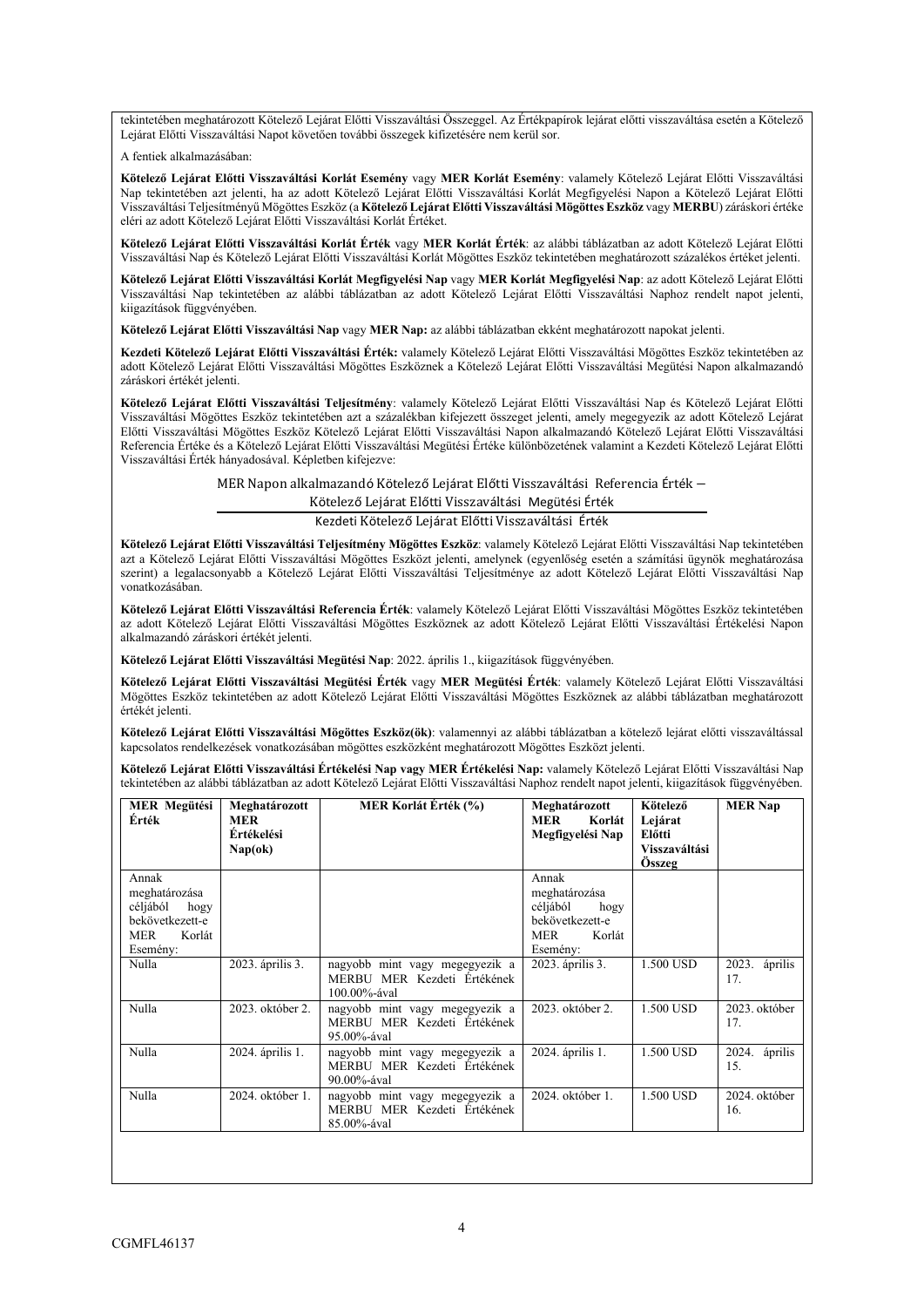**Visszaváltási Összeg megfizetése, vagy a Jogosultság fizikai leszállítás útján történő teljesítése és a Töredék Jogosultság értékének megfelelő összeg (adott esetben) készpénzben történő kifizetése:** Feltéve hogy az Értékpapírok megelőző visszaváltására, megvásárlására vagy törlésére nem került sor, amennyiben:

- (a) nem következett be Visszaváltási Korlát Esemény, a Kibocsátó a Lejárati Napon 1.500 USD összegen visszavált minden egyes Értékpapírt; vagy
- (b) Visszaváltási Korlát Esemény következett be és amennyiben:
	- (i) Alsó Visszaváltási Korlát Esemény következett be, a Kibocsátó a Lejárati Napon 1.500 USD összegen visszavált minden egyes Értékpapírt; vagy
	- (ii) nem következett be Alsó Visszaváltási Korlát Esemény, a Kibocsátó valamennyi Értékpapír tekintetében leszállítja a Jogosultságot. A Jogosultság valamennyi Értékpapír tekintetében lekerekítésre kerül a Végső Teljesítmény Mögöttes Eszköz egész kereskedési összegének (azaz egy részvénynek) megfelelő legközelebbi többszörösére. A Végső Teljesítmény Mögöttes Eszköz egész kereskedési összegét el nem érő töredék összegek (a **Töredék Jogosultság**) nem kerülnek leszállításra. Ehelyett az Értékpapírok tulajdonosai a Töredék Jogosultság értékével megegyező összegű készpénzösszeg kifizetésében részesülnek, amely a Végső Teljesítmény Mögöttes Eszköz Végső Referencia Értékére történő hivatkozással kerül kiszámításra.

A fentiek alkalmazásában:

**Számítási Összeg** vagy **CA**: 1.500 USD.

**Jogosultság**: A Végső Teljesítmény Mögöttes Eszköz alábbi képlet alapján meghatározott azon (lefelé kerekített) mennyisége, amelyre egy értékpapírtulajdonos (az eszköz átruházási értesítő értékpapírtulajdonos által történő átadása, valamint bármely költség megfizetése függvényében) jogosult a Lejárati Napon:

#### Számítási Összeg

#### Végső Teljesítmény Mögöttes Eszköz Kezdeti Visszaváltási Értéke

**Végső Korlát Érték**: az adott Visszaváltási Korlát Mögöttes Eszköz Kezdeti Visszaváltási Értékének 65,00%-a.

**Végső Teljesítmény**: valamely Visszaváltási Mögöttes Eszköz tekintetében azt a százalékban kifejezett összeget jelenti, amely megegyezik az adott Visszaváltási Mögöttes Eszköz Végső Visszaváltási Referencia Értéke és a Visszaváltási Megütési Értéke különbözetének valamint a Kezdeti Visszaváltási Érték hányadosával. Képletben kifejezve:

#### Végső Visszaváltási Referencia Érték − Visszaváltási Megütési Érték

Kezdeti Visszaváltási Érték

**Végső Teljesítmény Mögöttes Eszköz**: azt a Visszaváltási Mögöttes Eszközt jelenti, amelynek (egyenlőség esetén a számítási ügynök meghatározása szerint) a legalacsonyabb a Végső Teljesítménye.

**Végső Referencia Érték**: valamely Visszaváltási Mögöttes Eszköz tekintetében az adott Visszaváltási Mögöttes Eszköznek az adott Végső Visszaváltási Értékelési Napon alkalmazandó záráskori értékét jelenti.

**Végső Értékelési Nap(ok)**: 2025. április 1., kiigazítások függvényében.

**Visszaváltási Korlát Esemény**: amennyiben a vonatkozó Visszaváltási Korlát Megfigyelési Napon a Végső Teljesítmény Mögöttes Eszköz (a **Visszaváltási Korlát Mögöttes Eszköz**) záráskori értéke nem éri el az adott Visszaváltási Korlát Mögöttes Eszköz Végső Korlát Értékét.

**Visszaváltási Korlát Megfigyelési Nap**: 2025. április 1., kiigazítások függvényében.

**Visszaváltási Kezdeti Érték**: valamely Visszaváltási Mögöttes Eszköz tekintetében, az adott Visszaváltási Mögöttes Eszköznek a Visszaváltási Megütési Napon alkalmazandó értékét jelenti.

**Visszaváltási Alsó Korlát Esemény**: amennyiben a vonatkozó Visszaváltási Alsó Korlát Esemény Értékelési Napon bármely Visszaváltási Mögöttes Eszköz (a Visszaváltási Alsó Korlát Mögöttes Eszköz) záráskori értéke eléri vagy<sup>2</sup> meghaladja a Visszaváltási Alsó Korlát Százalékos Értéket.

**Visszaváltási Alsó Korlát Esemény Értékelési Nap**: 2025. április 1., kiigazítások függvényében.

**Visszaváltási Alsó Korlát Százalékos Érték**: az adott Visszaváltási Alsó Korlát Mögöttes Eszköz Kezdeti Visszaváltási Értékének 95,00%-a.

**Visszaváltási Megütési Nap**: 2022. április 1., kiigazítások függvényében.

**Visszaváltási Megütési Érték:** valamely Visszaváltási Mögöttes Eszköz tekintetében, nulla.

**Visszaváltási Mögöttes Eszköz(ök)**: a visszaváltási rendelkezések céljából az alábbi táblázatban mögöttes eszközként meghatározott valamennyi Mögöttes Eszközt jelenti.

| A Mögöttes Eszköz(ök) |                                                                          |                                                                                                  |                                                                                                                  |                        |  |  |  |
|-----------------------|--------------------------------------------------------------------------|--------------------------------------------------------------------------------------------------|------------------------------------------------------------------------------------------------------------------|------------------------|--|--|--|
| Elnevezés             | Mögöttes Eszköz a<br>kamatra vonatkozó<br>rendelkezések<br>szempontjából | Mögöttes Eszköz<br>visszaváltásra<br>$\mathbf{a}$<br>vonatkozó<br>rendelkezések<br>szempontjából | Mögöttes Eszköz<br>a kötelező lejárat<br>előtti<br>visszaváltásra<br>vonatkozó<br>rendelkezések<br>szempontjából | Electronikus<br>honlap |  |  |  |

<sup>&</sup>lt;sup>2</sup> A Kibocsátó által meghatározott "Visszaváltási Alsó Korlát Esemény" definíciója helyesbítésre került a "meghaladja" szó helyett az "eléri vagy meghaladja" kifejezés beillesztésével.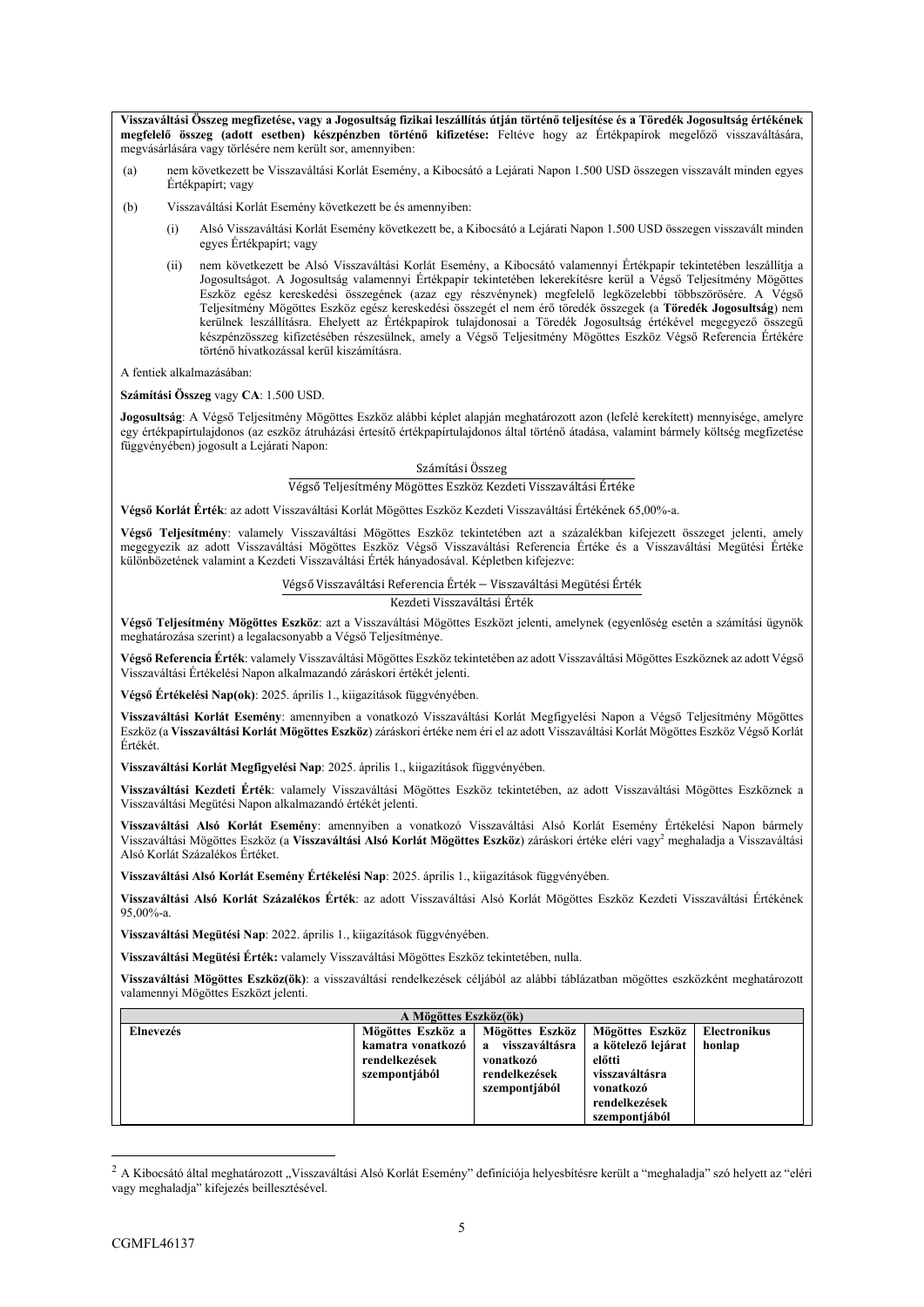| Az Apple Inc. (ISIN: US0378331005)<br>törzsrészvényei (az Apple Részvények)                           | Igen | lgen | Igen | Bloomberg<br>felület:<br>AAPI.<br>$UW \leq Equity$       |
|-------------------------------------------------------------------------------------------------------|------|------|------|----------------------------------------------------------|
| (ISIN:<br>Microsoft<br>Corporation<br>törzsrészvényei<br>US5949181045)<br>(a<br>Microsoft Részvények) | lgen | Igen | Igen | Bloomberg<br>felület:<br><b>MSFT</b><br>$UW \leq Equity$ |

#### *Lejárat Előtti Visszaváltás:*

Bizonyos események vagy körülmények bekövetkezése esetén (ideértve például a Mögöttes Eszköz(ök)re vagy a Kibocsátó fedezeti megállapodásaira kiható eseményeket, a szerződésszegési eseményeket, valamint az adózást és a jogellenességet érintő körülményeket) sor kerülhet az Értékpapíroknak a számítási ügynök által az Értékpapírfeltételekkel összhangban meghatározandó összegen történő lejárat előtti visszaváltására.

*Kiigazítások*: Az Értékpapírfeltételek tartalmaznak bizonyos rendelkezéseket, ideértve például a Mögöttes Eszköz(ök)re vagy a Kibocsátó fedezeti megállapodásaira kiható eseményekre, az elszámolási zavarokra, a Végső Teljesítmény Mögöttes Eszköz piacán felmerülő – és a Jogosultságok vagy a kereskedésben korlátozott Végső Teljesítmény Mögöttes Eszköz leszállítását megakadályozó – likviditás hiányára vonatkozó rendelkezéseket, továbbá a piaci zavarokra vonatkozó rendelkezéseket, valamint a Mögöttes Eszköz(ök) árában bekövetkezett utólagos helyesbítésekre vonatkozó rendelkezéseket és ezen rendelkezések következményeinek a részleteit. Ezen rendelkezések adott esetben lehetőséget biztosítanak az Értékpapírfeltételekkel kapcsolatos kiigazítások megtételére. Emellett az Értékpapírfeltételek megengedhetik a nem Munkanapokra eső kifizetési napok kiigazítását is.

*A Jogosultság leszállítását helyettesítő kifizetés*: A számítási ügynök jogosult lehet arra, hogy a Jogosultságok leszállítása helyett a Lejárati Napon Értékpapíronként a Jogosultságok számítási ügynök által – az adott időpontban és a számítási ügynök által megfelelőnek ítélt források felhasználásával – meghatározott valós értékének megfelelő összeget fizessen ki az értékpapírtulajdonosok számára.

*Értékpapírtulajdonosi Gyűlések:* A tulajdonosok érdekeire általában véve befolyással lévő ügyek megtárgyalása céljából az Értékpapírfeltételek tulajdonosi gyűlések megtartására vonatkozó rendelkezéseket tartalmaznak. Ezen rendelkezések lehetővé teszik, hogy egy előre meghatározott többség valamennyi tulajdonos tekintetében – ideértve az adott gyűlésen részt nem vevő és nem szavazó tulajdonosokat, valamint a döntéseket ellenző tulajdonosokat is – kötelező érvényű döntéseket hozzon.

*Alkalmazandó jog:* Az Értékpapírok tekintetében alkalmazandó jog az angol jog.

*Hitelezői feltőkésítés:* A hitelezői feltőkésítést célzó intézkedések alkalmazása vagy a szanálási hatóság által a Kibocsátó vagy a Garanciavállaló tekintetében tett bármely egyéb intézkedés lényegesen hátrányos hatással lehet az Értékpapírok értékére és hozamára.

*Értékpapírok státusza:* Az Értékpapírok a Kibocsátó közvetlen, feltétel nélküli, alá nem rendelt és nem biztosított kötelezettségeit képezik és egymással, valamint a Kibocsátó más egyéb meglévő vagy jövőbeli közvetlen, feltételhez nem kötött és alá nem rendelt kötelezettségeivel szemben – ide nem értve a kötelezően alkalmazandó és általános hatályú jogszabályok alapján előnyösebben rangsorolt kötelezettségeket – legalább azonos ranghelyen (ún. *pari passu*) rangsoroltak.

#### *Description of restrictions on free transferability of the Securities*

Az Értékpapírok – a forgalomba hozataluk szerinti országokban alkalmazandó, forgalomba hozatalt és átruházást érintő jogszabályi korlátozások függvényében – szabadon átruházhatóak.

#### **Hol kerül sor az Értékpapírok kereskedésére?**

A Kibocsátó (vagy a nevében eljáró személy) kezdeményezni fogja az Értékpapíroknak az Euronext Dublin Szabályozott Piacára történő bevezetését és az Euronext Dublin hivatalos kereskedési listájára a kibocsátási naptól – vagy akörüli naptól –kezdődő hatállyal történő felvételét.

#### **Milyen garanciát tartalmaznak az Értékpapírok?**

*A Garanciavállaló rövid bemutatása:* A CGML egy zártkörűen működő részvénytársaság, amely Anglia és Wales joga alapján került bejegyzésre 1983. október 21.-én és amelynek a székhelye Angliában a Citigroup Centre, Canada Square, Canary Wharf, London E14 5LB alatt található és a telefonszáma +44 (0)207 986 4000. A CGML cégbírósági nyilvántartási száma 01763297 és a LEI kódja XKZZ2JZF41MRHTR1V493. A CGML a Citigroup Inc. 100%-os leányvállalata és forgalmazóként, árjegyzőként és jegyzési garanciavállalóként, valamint számos nagyvállalati, intézményi és állami ügyfelek részére tanácsadási szolgáltatásokat nyújtó cégként nagy nemzetközi jelenléttel bír.

*A garancia természete és hatálya:* Az Értékpapírok a CGML feltétel nélküli és visszavonhatatlan garanciavállalási nyilatkozata mellett kerülnek kibocsátásra. A garanciavállalás a CGML közvetlen, feltétel nélküli, alá nem rendelt és nem biztosított kötelezettségeit képezik és a CGML más egyéb meglévő vagy jövőbeli nem biztosított és alá nem rendelt kötelezettségeivel szemben – ide nem értve a kötelezően alkalmazandó és általános hatályú jogszabályok alapján előnyösebben rangsorolt kötelezettségeket – legalább azonos ranghelyen (ún. *pari passu*) rangsoroltak.

*A Garanciavállalóval kapcsolatos kiemelt pénzügyi információk:* Az alábbi kiemelt pénzügyi információ a Garanciavállalónak a 2020. december 31.-ével és 2019. december 31.-ével lezárt évekre vonatkozó auditált, nem konszolidált éves beszámolóiból, továbbá a Garanciavállalónak a 2021. június 30.-ával lezárt hat hónapos időszakra vonatkozó nem auditált, nem konszolidált közbenső beszámolóiból került beillesztésre.

| Osszevont információk – Eredménykimutatás |            |                                 |                 |                                                                                        |
|-------------------------------------------|------------|---------------------------------|-----------------|----------------------------------------------------------------------------------------|
|                                           | 2020.      | 2019.                           | 2021.           | június   2020. június 30.-ával                                                         |
|                                           |            |                                 |                 | december 31.- $\vert$ december 31.- $\vert$ 30.-ával lezárt $\vert$ lezárt hat hónapos |
|                                           |            | ével lezárt év   ével lezárt év | hat<br>hónapos  | időszak<br>(nem                                                                        |
|                                           | (auditált) | (auditált)                      | időszak<br>(nem | auditált)                                                                              |
|                                           |            |                                 | auditált)       |                                                                                        |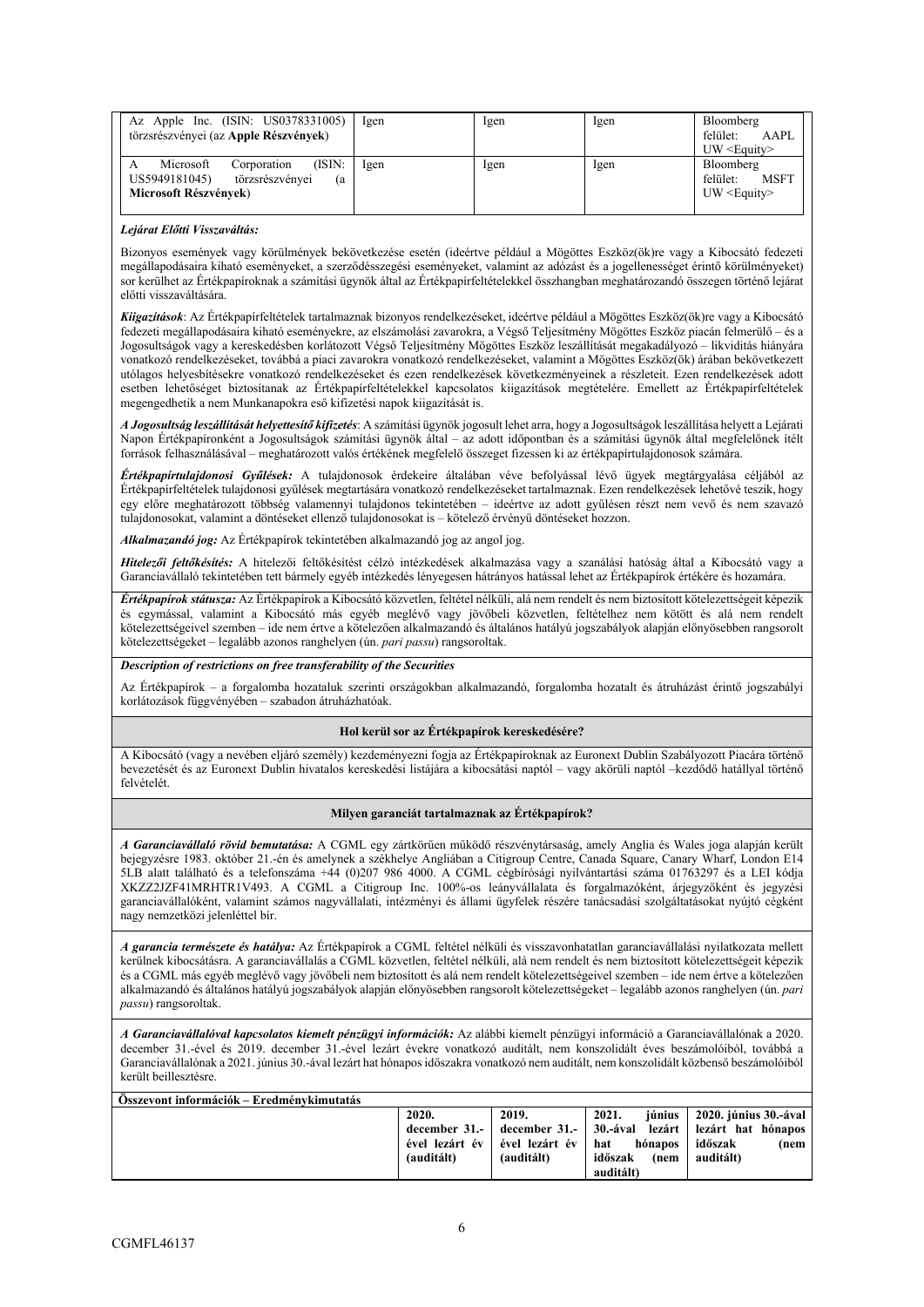| Jövedelemadó<br>előtti<br>nyereség<br>amerikai<br><i>(ezer</i><br>dollárban)                                       | 1.023                                                                                | 311                                                    |                         | 360                                                                                     | 884                                                                         |  |  |  |
|--------------------------------------------------------------------------------------------------------------------|--------------------------------------------------------------------------------------|--------------------------------------------------------|-------------------------|-----------------------------------------------------------------------------------------|-----------------------------------------------------------------------------|--|--|--|
| Osszevont információk – mérleg                                                                                     |                                                                                      |                                                        |                         |                                                                                         |                                                                             |  |  |  |
|                                                                                                                    | december 31.-<br>2020.<br>lezárt év (auditált)<br>lezárt<br>ével<br>év<br>(auditált) |                                                        | 2019. december 31.-ével | 2021. június<br>$30.-$ ával<br>lezárt<br>hónapos<br>hat<br>időszak (nem auditált)       |                                                                             |  |  |  |
| Nettó pénzügyi adósság (hosszú távú adósság plusz rövid távú<br>adósság minusz készpénz) (ezer amerikai dollárban) | 12.442                                                                               |                                                        | 15.084                  |                                                                                         | 10.867                                                                      |  |  |  |
| Részvénytőkéhez viszonyított adósság mutató<br>(összes<br>kötelezettség / összes részvényesi tőke)                 | 23<br>23                                                                             |                                                        |                         |                                                                                         | 17                                                                          |  |  |  |
| Összevont információk – cash flow kimutatás                                                                        |                                                                                      |                                                        |                         |                                                                                         |                                                                             |  |  |  |
|                                                                                                                    | 2020.<br>december 31.-<br>ével lezárt év<br>(auditált)                               | 2019.<br>december 31.-<br>ével lezárt év<br>(auditált) |                         | 2021.<br>június<br>30.-ával<br>lezárt<br>hónapos<br>hat<br>időszak<br>(nem<br>auditált) | 2020. június 30.-ával<br>lezárt hat hónapos<br>időszak<br>(nem<br>auditált) |  |  |  |
| Működési tevékenységből származó nettó cash flow<br>(ezer amerikai dollárban)                                      | 301                                                                                  | (809)                                                  |                         | 741                                                                                     | 432                                                                         |  |  |  |
| Finanszírozásból származó nettó cash flow (ezer<br>amerikai dollárban)                                             | 2.333                                                                                | 333                                                    |                         | 3.331                                                                                   | 331                                                                         |  |  |  |
| Befektetésekből származó nettó cash flow (ezer<br>amerikai dollárban)                                              | (690)                                                                                | (762)                                                  |                         | (1.736)                                                                                 | (321)                                                                       |  |  |  |

*A múltbéli pénzügyi tájékoztatással kapcsolatos könyvvizsgálói jelentésben tett záradékok:* A Garanciavállaló auditált múltbéli pénzügyi információi tekintetében a könyvvizsgáló nem tett záradékot.

*Garanciavállalóra vonatkozó kiemelt kockázati tényezők:* A Garanciavállalóra vonatkozó kiemelt kockázati tényezők a következőek:

- A Garanciavállaló koncentrált kockázatoknak ideértve a hitelezési és piaci kockázatokat van kitéve. Tekintettel arra, hogy a szabályozói és piaci fejlemények a kereskedési tevékenységek növekvő központosítása irányába mutatnak, a Garanciavállaló a kockázatok koncentrációjának a növekedését tapasztalhatja, amely korlátozhatja a fedezeti stratégiáinak a hatékonyságát és a Garanciavállalónak jelentős veszteségeket okozhat. A Garanciavállalóra hatással lehetnek a makrogazdasági, geopolitikai és egyéb kihívások, bizonytalanságok és volatilitások, ideértve a COVID-19 világjárványt, amelyek kihathanak a Garanciavállaló üzleti tevékenységeire és az Értékpapírokkal kapcsolatos kötelezettségeinek a teljesítésére, továbbá az Értékpapírok értékére és az Értékpapírokon elérhető hozamra.
- Előfordulhat, hogy a Garanciavállaló nem lesz képes fenntartani a jelenlegi hitelminősítéseit. Amennyiben egy hitelminősítő csökkenti, felfüggeszti, vagy visszavonja a Garanciavállaló és/vagy a Garanciavállaló valamely kapcsolt vállalkozása tekintetében adott hitelminősítését, ez valószínűsíthetően hátrányos befolyással lehet az Értékpapírok likviditására és piaci értékére. Az esetleges leminősítések negatív hatással lehetnek az egyéb finanszírozási forrásokra, ideértve a biztosított finanszírozást és az egyéb biztosítéknyújtási követelményeket amelyek tekintetében nincsenek kifejezett kiváltó okok.
- Amennyiben az adott szanálási hatóság meggyőződik arról, hogy a Garanciavállaló fizetésképtelen vagy valószínűleg fizetésképtelenné fog válni – valamint egyéb feltételek ezzel egyidejű megvalósulása esetén – a Garanciavállaló ellen a szanálási hatóság intézkedést alkalmazhat, idértve a Garanciavállaló nem biztosított hitelezői követeléseinek (ideértve különösen a garanciavállalás alatti követeléseket) a leírását, továbbá a biztosítatlan hitelkövetelések (ideértve különösen a garanciavállalás alatti követeléseket) más instrumentumokká (pl. részvényekké) történő átalakítását, a garanciavállaló üzletágainak vagy azok egy részének egy másik társaságra történő átruházását vagy az egyéb szanálási intézkedéseket. Az ilyen intézkedések eredményeképpen a befektetők részben vagy teljes mértékben elveszíthetik az Értékpapírokba eszközölt befektetéseiket.

#### **Melyek az Értékpapírokra jellemző sajátos kiemelt kockázati tényezők?**

Az Értékpapírokra vonatkozó kiemelt kockázati tényezők a következőek:

- Felhívjuk az Ön figyelmét, hogy Ön az Értékpapírok vételárát teljes mértékben vagy részben elveszítheti. Az Értékpapírok lejáratkori visszaváltását megelőző értékét több egymással összefüggő tényező is befolyásolhatja, ideértve a Mögöttes Eszköz(ök) értékét, osztalékhozamát és volatilitását, a közbenső kamatlábak változásait, valamint adott esetben az eredeti vételárhoz képest jelentős diszkont kerülhet alkalmazásra az Értékpapírok lejáratot megelőző értékesítésénél és ennélfogva fennáll az Ön befektetésének teljes mértékű vagy részbeni elvesztésének a kockázata. Amennyiben lejáratkor Visszaváltási Korlát Esemény következett be, de nem következett be Visszaváltási Alsó Korlát Esemény, akkor az Értékpapírok visszaváltásánál Ön a kezdeti befektetésénél kisebb összegben részesülhet (vagy az Ön részére leszállítandó Jogosultság értéke és az esetleges Töredék Jogosultság alapján fizetendő készpénz összege elmaradhat az Ön kezdeti befektetésétől), illetve az is előfordulhat, hogy Ön nem részesül kifizetésben. A fentiek mellett Kamat Korlát Esemény elmaradása esetén előfordulhat, hogy Ön nem részesül kamatkifizetésben.
- A Kibocsátónak az Értékpapírok alapján fennálló kötelezettségei és a Garanciavállalónak a garancianyilatkozat alapján fennálló kötelezettségei az adott személyek – és nem egyéb személyek – általános jellegű szerződéses kötelezettségei. Ennek megfelelően az Értékpapírokkal kapcsolatos kifizetések a Kibocsátóval és a Garanciavállalóval kapcsoaltos hitelezési kockázatainak vannak kitéve. Amennyiben a Kibocsátó vagy a Garanciavállaló nem lesznek képesek az Értékpapírokkal kapcsolatos kötelezettségeiknek a teljesítésére – különös tekintettel a fizetésképtelenség esetére – akkor az Értékpapírtulajdonosok nem tarthatnak igényt a Kibocsátó vagy a Garanciavállaló biztosított eszközeire, és ennélfogva fennáll a befektetésük teljes mértékű vagy részbeni elvesztésének a kockázata.
- Előfordulhat, hogy az Értékpapírok kibocsátásakor az Értékpapíroknak nem lesz kialakult piaca, továbbá lehetséges, hogy ilyen piac később sem fog kialakulni. Ennek megfelelően a befektetőknek fel kell készülniük arra, hogy az Értékpapírokat lejáratig megtartsák. Amennyiben mégis kialakul ilyen piac, akkor is előfordulhat, hogy a piac nem lesz túl likvid. Ennek megfelelően előfordulhat, hogy Ön nem fogja tudni az Értékpapírokat könnyen értékesíteni vagy egyáltalán nem fogja tudni értékesíteni vagy Ön nem lesz képes az Értékpapírokat az Ön kezdeti befektetésének megfelelő vagy azt meghaladó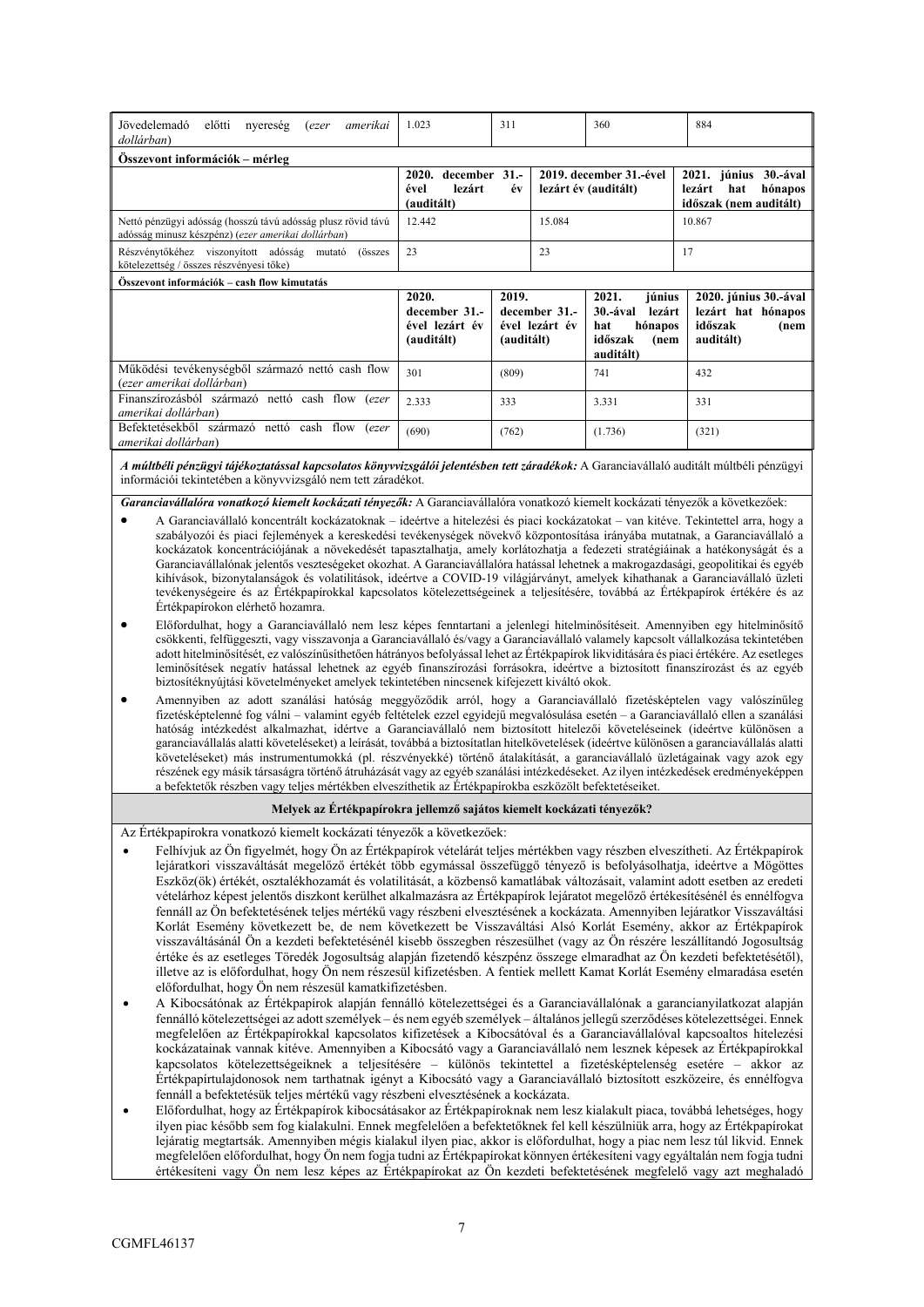összegen értékesíteni, továbbá előfordulhat az is, hogy az értékesítési ár lényegesen elmarad az eredeti vételártól. A likviditás hiánya az Értékpapírok piaci értékét lényegesen hátrányosan befolyásolhatja.

- Az Értékpapírok tekintetében fizetendő összegek a Mögöttes Eszköz(ök) azaz egy részvénykosár teljesítmény(ei)t követik le. A részvények összege emelkedhet vagy adott esetben csökkenhet, és az adott részvénynek az egy adott napon érvényes árfolyama nem feltétlenül tükrözi a részvény megelőző időszakkal kapcsolatos teljesítményét. A részvény értékével és árával kapcsolatos volatilitás befolyásolhatja az Értékpapírok értékét és az Értékpapírokon elérhető hozamot.
- Az Értékpapírok a Mögöttes Eszközzel kapcsolatos tényleges tulajdonosi jogokat nem testesítenek meg. Ennek megfelelően Önnek nem lesz szavazati, osztalékhoz vagy más kifizetéshez kapcsolódó vagy egyéb joga a Mögöttes Eszköz tekintetében. Az Értékpapír nem testesít meg a Mögöttes Eszközzel kapcsolatos igényt, és amennyiben az Értékpapírok visszaváltásakor kifizetett összeg nem éri el az Ön által befektetett összeget, Ön az Értékpapírok alapján nem lesz jogosult az Értékpapírokkal kapcsolatos Mögöttes Eszköz igénylésére. Előfordulhat, hogy Ön az Értékpapírok vonatkozásában alacsonyabb hozamban részesül, mint amelyet akkor kapna, ha közvetlenül a Mögöttes Eszközbe fektetett volna be vagy egy más terméken keresztül fektetett volna be a Mögöttes Eszközbe.
- Az Értékpapírfeltételek az adott Mögöttes Eszköz tervezett ármeghatározási napjának az elhalasztásával kapcsolatos rendelkezéseket tartalmazhatnak. Az előzőekben említett halasztás lehetősége vagy az Értékpapírfeltételekben foglalt alternatív értékelési rendelkezések hátrányosan befolyásolhatják az Értékpapírok értékét.
- A számítási ügynök jogosult az Értékpapírok feltételeit abból a célból kiigazítani, hogy az Értékpapírok vagy valamely Mögöttes Eszköz és/ vagy a fedezeti megállapodások tekintetében bekövetkező kiigazítási eseményt figyelembe vegye vagy helyettesítse a Mögöttes Eszközt egy új részvénnyel. A fenti kiigazítások bármelyike hátrányosan befolyásolhatja az Értékpapírok értékét.
- Bizonyos esetekben az Értékpapírok lejárat előtti visszaváltására kerülhet sor (ideértve például azokat az eseteket amikor egy szerződésszegési eseményt követően vagy a Mögöttes Eszközre vagy a Kibocsátó fedezeti megállapodásaira kiható bizonyos események bekövetkezését követően vagy az adózással vagy lehetetlenüléssel kapcsolatos okokból kifolyólag – a számítási ügynök ésszerű megítélése szerint nem lehetséges számításokat, kiigazításokat vagy helyesbítéseket végezni). Amennyiben az Értékpapírok lejárat előtti visszaváltására kerülne sor, előfordulhat, hogy a kifizetésre kerülő összeg az Ön kezdeti befektetésénél kisebb lesz, amelynek következtében Önt veszteség érheti.
- A Kötelező Lejárat Előtti Visszaváltás Korlát Esemény bekövetkezését követően az Értékpapírok az adott Kötelező Lejárat Előtti Visszaváltási Napon visszaváltásra kerülnek Kötelező Lejárat Előtti Visszaváltási Összegen. A Kötelező Lejárat Előtti Visszaváltási Napot követően az Értékpapírok tekintetében további összegek nem kerülnek kifizetésre. Ebben az esetben Ön ki van téve az újrabefektetési kockázatnak, tekintettel arra, hogy előfordulhat, hogy Ön lem lesz képes az Értékpapírokkal kapcsolatos befektetését egy olyan befektetéssel helyettesíteni amelynek a kockázati profilja hasonlít az Értékpapírok kockázati profiljára.

### **AZ ÉRTÉKPAPÍROK NYILVÁNOS FORGALOMBA HOZATALÁRA ÉS/VAGY SZABÁLYOZOTT PIACRA TÖRTÉNŐ BEVEZETÉSÉRE TETT AJÁNLATTÉTELRE VONATKOZÓ KIEMELT INFORMÁCIÓ Milyen feltételek mellett és határidőkkel számolva fektethetek be az Értékpapírokba?**

#### *A forgalomba hozatal feltételei:*

Az Értékpapírok forgalomba hozatalára Magyaroszágon kerül sor 2022. március 9.-étől (ezt a napot is beleértve) 2022 március 31.-ig. A Kibocsátó jogosult ezen időszak módosítására. Az Értékpapírok magyarországi forgalomba hozatalával kapcsolatos Forgalomba Hozatali Időszak nem lehet rövidebb mint három munkanap. A Kibocsátó fenntartja a jogot az Értékpapírok forgalomba hozatalának törlésére.

A forgalomba hozatali ár számítási összegenként 1,500 USD és a legkisebb jegyzési összeg 1,500 USD. A maximum lejegyezhető összeg a jegyzéskor rendelkezésre álló Értékpapírok mennyiségétől függ.

A jegyzési folyamat bemutatása: Az Értékpapírok jegyzésével kapcsolatosan az esetleges befektetők Magyarországon a Felhatalmazott Forgalmazó részére nyújthatnak be ajánlatot. A magyarországi lehetséges befektetőknek a Felhatalmazott Forgalmazóval kell leegyeztetniük, hogy a Felhatalmazott Forgalmazó milyen határidőn belül és milyen módon tart igényt az Értékpapírok jegyzés útján történő megvásárlásával kapcsolatosan befizetendő összegeknek a Felhatalmazott Forgalmazó részére történő átadására.

Az Értékpapírok leszállításának és befizetésének módjával és határidejével kapcsolatos részletek: Az Értékpapírok leszállítására fizetés ellenében (*delivery versus payment*) kerül sor. A Kibocsátó várakozása szerint az Értékpapíroknak a vásárlók értékpapírszámláin történő jóváírására a kibocsátási napon vagy akörül kerül sor.

A forgalomba hozatal eredménye nyilvánosságra hozatalának módja és napja: A Kibocsátó által az Euronext Dublin honlapján (https://live.euronext.com) és a Felhatalmazott Forgalmazó honlapján (https://www.ersteinvestment.hu//hu/XS2439260840.html) közzétett értesítés útján kerül sor.

## *A kibocsátó / Forgalmazó által a befektetőre áthárított költségek és adók becsült összege*

A Kibocsátó nem fizet a Szervezőnek jutalékot. A Szervező által a Felhatalmazott Forgalmazó számára fizetendő díj nem haladhatja meg a Meghatározott Névérték 5,00%-át. A fentiek mellett a Felhatalmazott Forgalmazó jogosult az első tulajdonoszerzőnek egy az Összesített Névérték 1,50 %-ának megfelelő összegű díjat felszámítani. A befektetők a díjak vonatkozásában további információkban részesülhetnek, amennyiben felveszik a kapcsolatot a Felhatalmazott Forgalmazóval vagy a Szervezővel. A forgalomba hozatali ártól valamint az első tulajdonszerző által a Felhatalmazott Forgalmazó részére fizetendő és az Összesített Névérték 1,50 %-ának megfelelő összegű díjtól eltekintve a Kibocsátó nem bír tudomással semmilyen kifejezetten jegyzőre vagy a vásárlóra áthárított magyaroszági költségről vagy díjról.

## **Ki az ajánlattevő és/vagy a kereskedésre történő bevezetést kérő személy?**

*Felhatalmazott Forgalmazó:* A Felhatalmazott Forgalmazó az Erste Befektetési Zrt., amelynek székhelye a 24-26 Népfürdő u., Budapest, 1138, Magyarország cím alatt található. LEI kódja 549300S5161J3XIURT65. A Felhatalmazott Forgalmazó székhelye